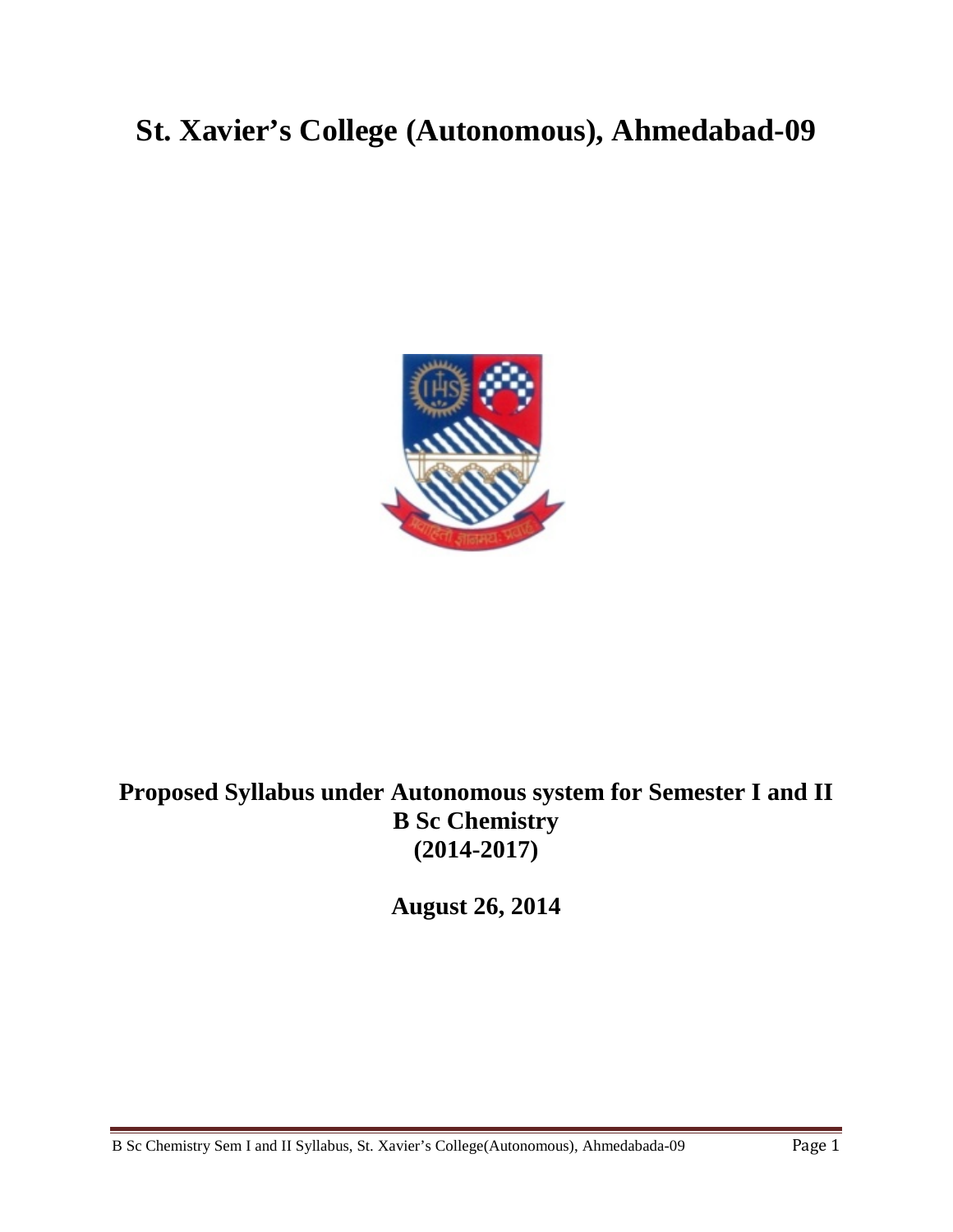

## **St. Xavier's College (Autonomous), Ahmedbad-09 B Sc Semester I Chemistry Effective from Dec 2014**

**==========================================================**

**CORE Paper: General Chemistry (Theory) Course Code: CH 1501 No. of Credits: 04 Learning Hours: 60 hrs**

### **I. Course Overview & Course Objectives**

The main objective of the course will be to build the basic foundation for studying chemistry.

- By the end of the paper, a student should be able to:
- (a) To learn preparations reactions and properties of alkane, alkene and alkynes.
- (b) To learn estimation of nitrogen and molecular weight determination of organic acids and bases
- (c) To learn basics of selected organic reactions and mechanisms
- (d) To understand the atomic structure
- (e) To learn the applications of wave mechanics
- (f) To understand the nature of chemical bonding and different geometrical shapes of inorganic molecules based on V B and VSEPR theories.
- (g) To learn fundamentals of thermodynamic chemistry and Chemical kinetics.

Thus, the knowledge from the course can help in the following:

- (a) Basic knowledge of chemistry is important for higher study in the subject.
- (b) The students could pursue a career in chemistry, Industrial chemistry and Post-graduation in the field of Chemistry.
- (c) Various aspects of organic, inorganic and physical chemistry can help for the research specialization at higher study.

### **II. Course Content**

### **Unit-1 Organic Chemistry-I [15L]**

*[Prerequisites or topics for Self Study: (i) Nomenclature of aliphatic compounds, (ii) Source Importance and applications of alkane, alkene, and alkynes. (iii) Classification of hydrocarbons (iv) physical properties of alkane, alkene and alkynes.]*

### **(A) Alkane**: **[4 Marks]**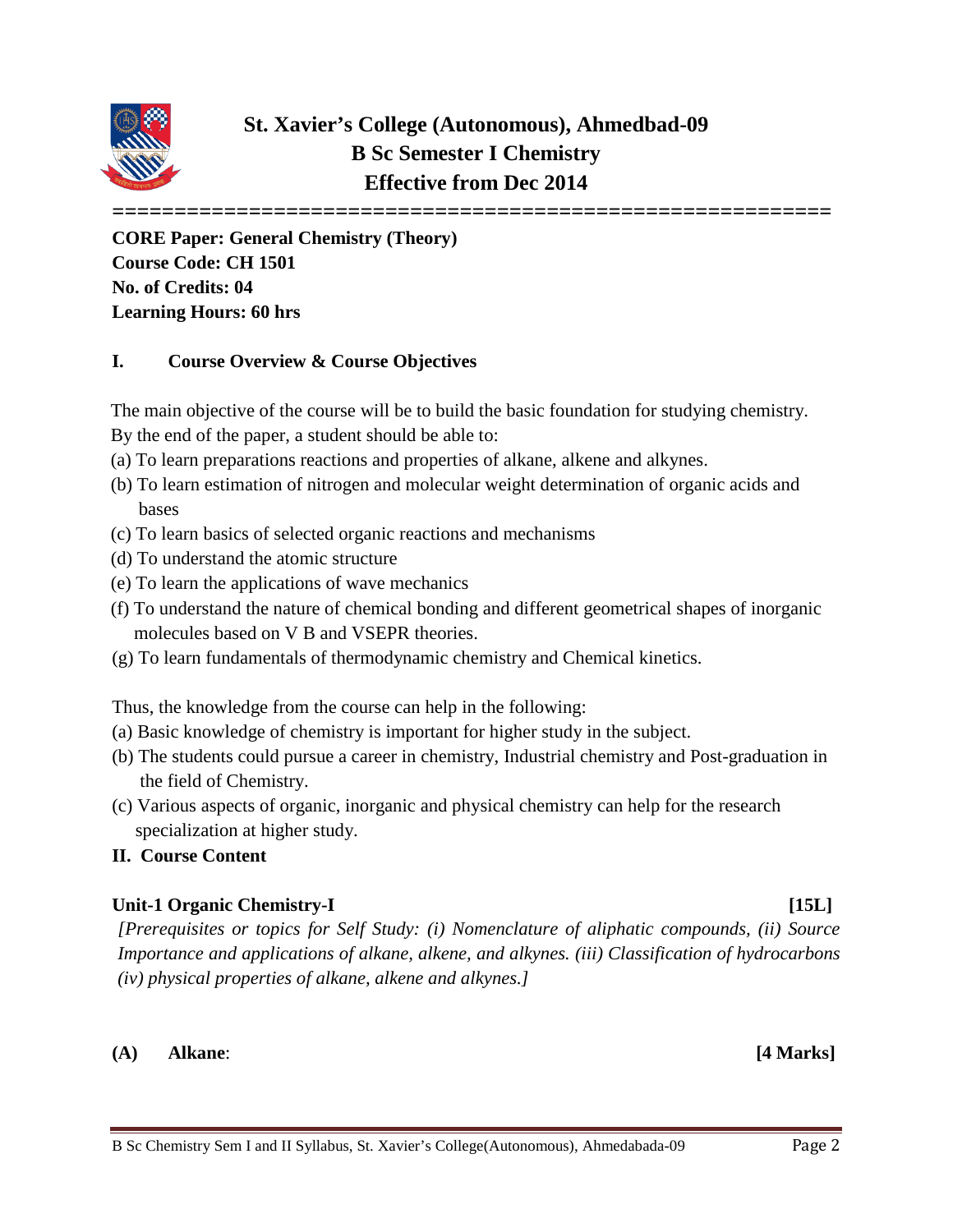Methods of formation:-Wrutz reaction, Corey–House Synthesis (*Gilmanreagent*) Hydrolysis of R-Mg-X, Decarboxylation of carboxylic acids and Kolbe electrolysis.

Mechanism of free radical halogenation of alkanes: orientation, reactivity and selectivity (with Energy considerations), Nitration of alkane (only reaction).

**(B) Alkene**: **[6 Marks]**

Methods of Preparation:- Dehydration of alcohols (with mechanism), regioselectivity in alcohol dehydration, dehalogenation, dehydrogenation, dehydrohalogenation of alkyl halides, The Saytzeff rule, Hofmann elimination (Only introduction, without mechanism).

Mechanisms involved in hydrogenation, electrophilic and free radical additions, Markownikoff"s rule, peroxide effect, hydroboration-oxidation and oxymercuration-reduction. Epoxidation, ozonolysis, hydration, hydroxylation and oxidation with KMnO4 and OsO4. Polymerization of alkenes, substitution at the allylic and vinylic positions of alkenes.

**(C) Alkynes**: **[4 Marks]**

Methods of Preparation: Dehydrohalogenation, dehalogenation, Acidity of Alkynes (Na, Ag, Cu), Mechanism of electrophilic and nucleophilic addition reactions, hydroboration-oxidation, metal-ammonia and metal reductions (cis and trans), and polymerization.

### **Unit-2 Organic Chemistry-II [15L]**

*[Prerequisites or topics for Self Study:- (I) Importance and application of qualitative and quantitative analysis (ii) Brief study of various methods of qualitative and quantitative analysis, (iii) Understanding reactions and reagents (iv) Understanding different types of bonds]*

### **(A) Quantitative Analysis and Determination of Molecular Formula: [7 Marks]**

Determination of Nitrogen by Kjeldahl's method and Kjeldahl's method modified with boric acid. Molecular weight of organic acid by Ag-salt method and organic base by Chloroplatinate method, Numerical based on empirical and molecular formula.

### **(B) Fundamentals of Organic Reactions [7 Marks]**

Curved arrow notation, drawing electron movements with arrows, half-headed and doubleheaded arrows, type of reagent (electrophile, nucleophile, free radical), Reactive intermediates carbocations, carbanions, free radicals, carbenes, nitrenes and arynes (only one example).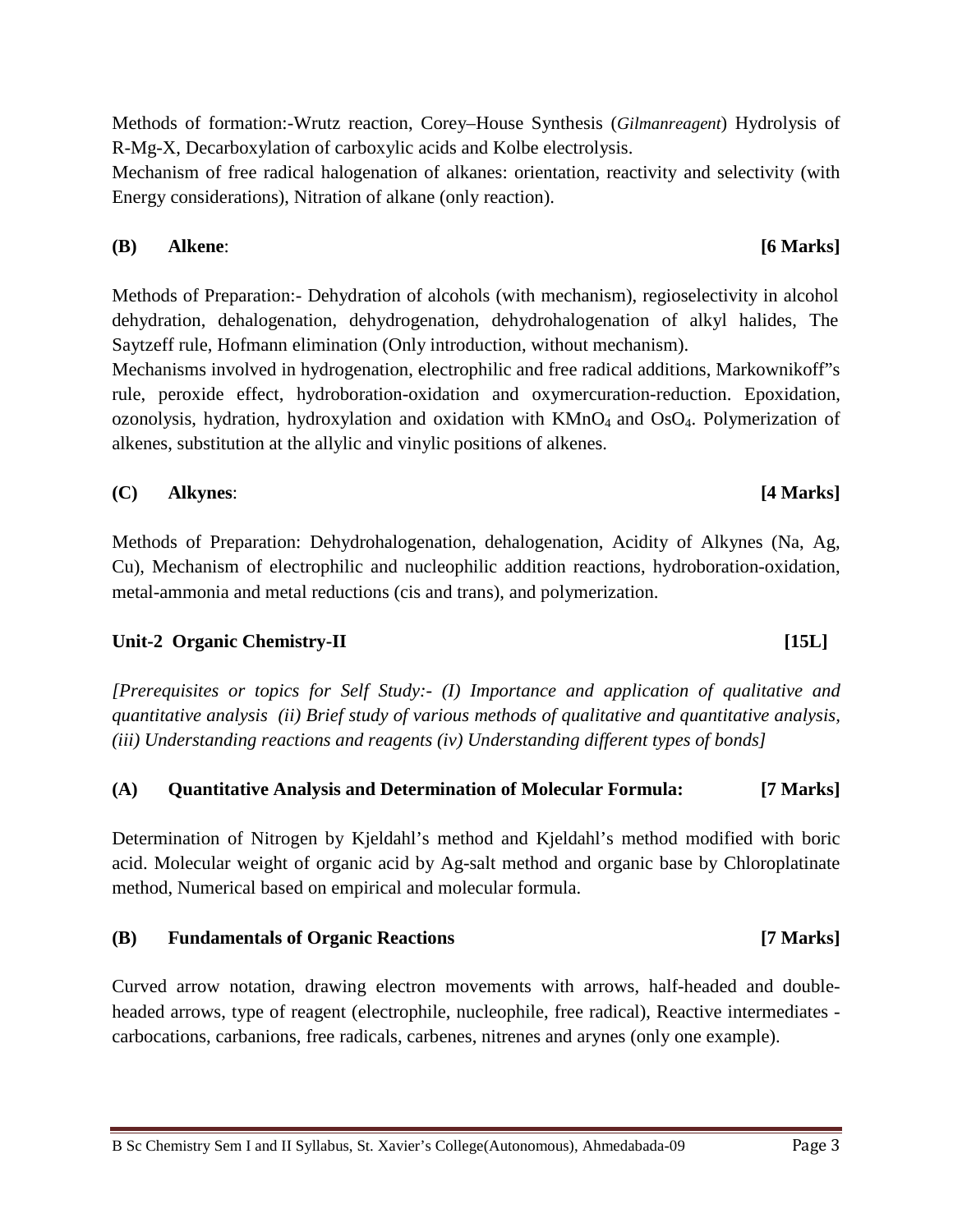Types of reaction, Addition (electrophilic, nucleophilic, free radical addition, Substitution reaction:  $S_N^1$  and  $S_N^2$  nucleophilic substitutions with mechanism. Elementary treatment of (free radical substitution reaction (*cf*. Alkane), Electrophilic substitution reaction (*cf*. Nitration), Elimination reaction: E1 and E2 reactions, Rearrangement reactions, Inter and intramolecular rearrangement. 1,2- rearrangement, Pericyclic reaction, (only sigmatropic rearrangement), olefin metathesis (one example of each)

### **Unit-3 Inorganic Chemistry [15L]**

*[Prerequisites or topics for Self Study: (i) Aufbau and Pauli's exclusion principle (ii) Hund's multiplicity rule, (iii) electronic configure of elements up to atomic number 30 (iv) effective nuclear charge and shielding [Self-study (B) I :- Properties of Ionic structures, radius ratio effect and Co- ordination numbers.] [Self Study (B) II:- Partial ionic character of covalent bond, bond moment, dipole moment, electro negativity difference, concept of resonance, resonance energy and resonance structures.]*

### **(A) Atomic Structure and ware Mechanics**: **[7 Marks]**

Idea of de–Broglie's matter wave (dual nature) and Heisen Berg's uncertainty principle Schrodinger wave equation, Normalized and Orthogonal wave, quantum numbers and their significance, radial and angular wave functions, shapes ofs, p and d orbitals and characteristics. Variation of orbital energies with atomic number and energy level diagram.

### **(B) Chemical Bonding [7 Marks]**

### **( I ) Ionic bonding:**

(1) Lattice energy :- Definition, Born–Lande equation (derivation not required), factor's affecting lattice energy, Solvation energy and solubility of ionic solid, covalent nature of ionic compound, Polarizing power and Polarisability of ions, Fajan's rule.

### **(II) Covalent boning:**

(1) Valance bond theory and its Limitations (2) Various types of hybridization and shapes of simple inorganic molecules and ions (such as  $NH_3$ ,  $H_3O^+$ ,  $SF_4$ ,  $SF_6$ ,  $PCl_5$ ,  $CIF_3$ ,  $I_3$ , NH<sub>4</sub><sup>+</sup>, BF<sub>4</sub>, XeF<sub>4</sub>, XeF<sub>6</sub>) by Valence Shell Electron pair Repulsion (VSEPR) Theory.

### **Unit-4 Physical Chemistry [15L]**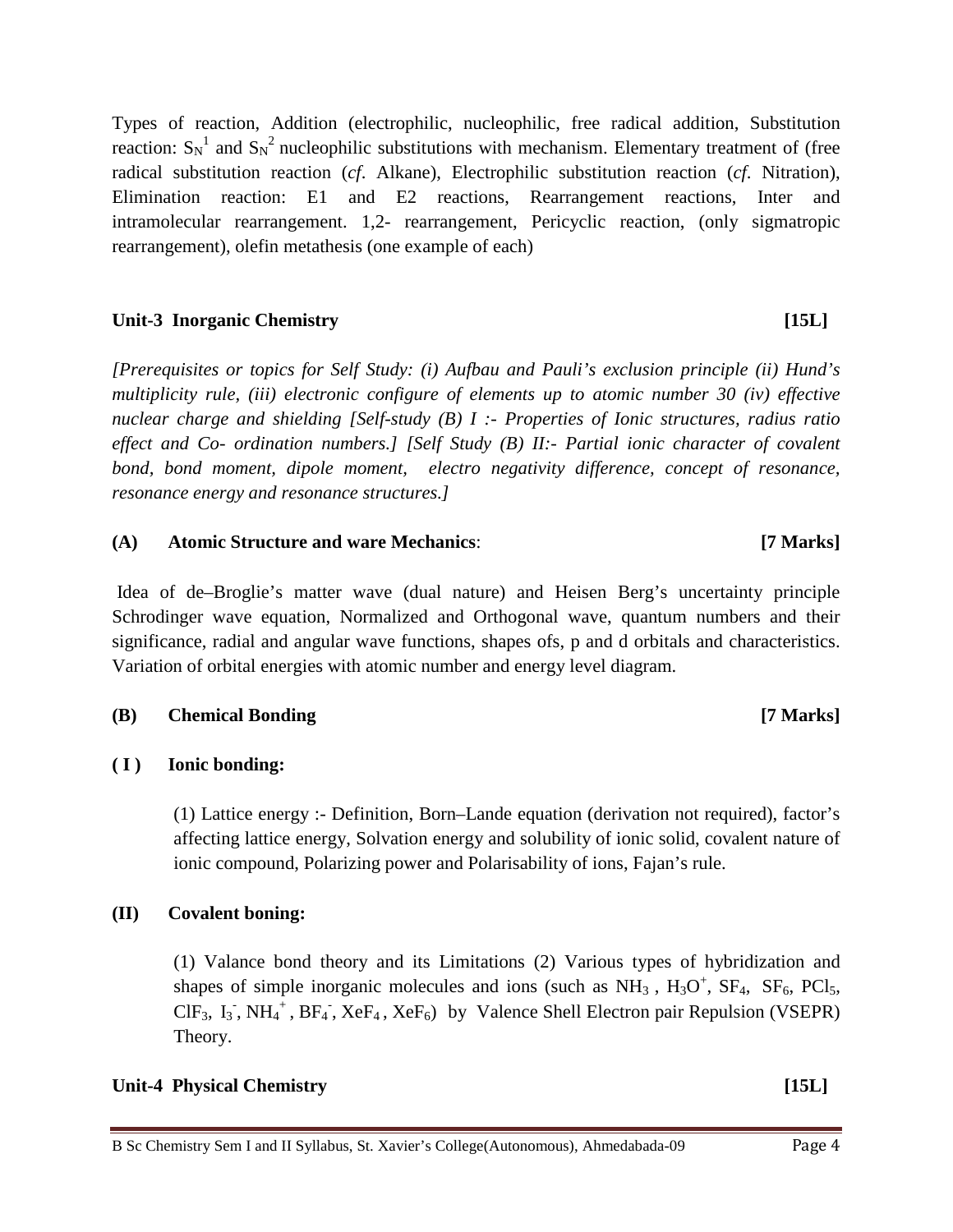*[Prerequisites or topics for Self Study: Basic terms related to thermodynamics done in previous standard and first law, its derivation. Basic terms like rate of reaction with units, molecularity and order of reaction, derivation of first order rate constant and its half life.]*

### **(A) Thermodynamics [7 Marks]**

Limitations of first law and need for the second law, Entropy- its physical significance, entropy of gas and calculation of entropy for different processes. Entropy change during phase change, entropy of mixing of ideal gases, entropy change in reversible and irreversible process.

### **(B) Chemical kinetics [7 Marks]**

Derivation of second order rate reaction constant for  $(a=b)$  and  $(a\neq b)$ . Derivation of third order equation (a=b=c), Determination of half life time for the  $2<sup>nd</sup>$  and  $3<sup>rd</sup>$  order reaction. Kinetics of opposing and consecutive reaction.

**III. Teaching methodologies:** Apart from the conventional black board teaching, other modes of teaching that will be adopted are power points, problem solving, and group discussion. Assignments will be designed such that students inculcate the habit of reading reference books and science journals. The use of smart boards for teaching will also be promoted to enable more interaction based teaching.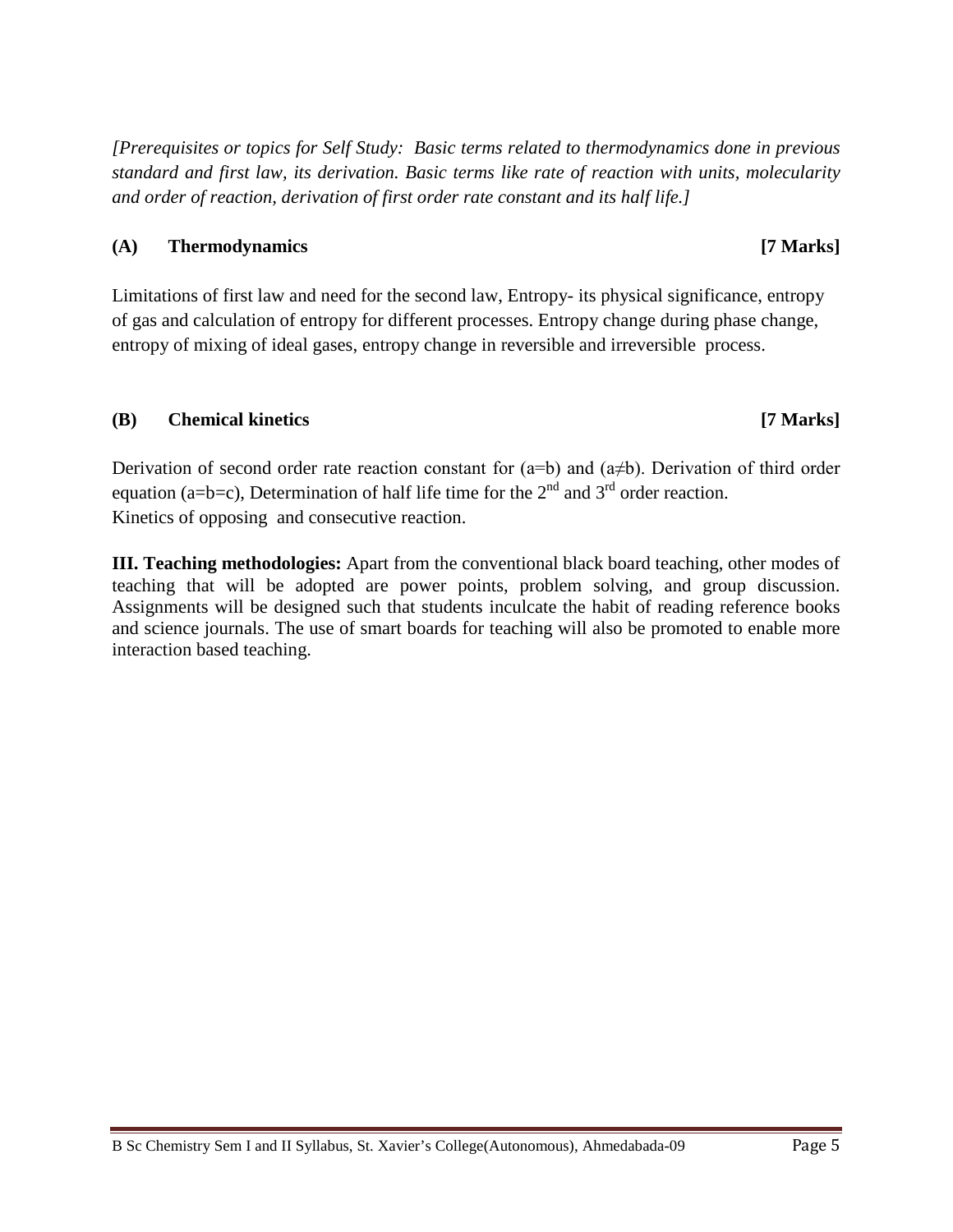### **IV. Reference books: CH 1501: General Chemistry (Theory)**

- (1) "Elements of Quantum Mechanics" by Michael D. Fayer, Oxford University Press, Indian Edition.
- (2) "Concise Inorganic Chemistry" by J. D. Lee, 5/E, Oxford University Press, Indian Edition.
- (3) "Basic Inorganic Chemistry" by F. A. Cotton and G. Wilkinson, Wiley publication.
- (4) "Inorganic Chemistry" by Shriver & Atkins, 4/E, Oxford University Press, Indian Edition.
- (5) "Introductory Quantum Chemistry" by A. K. Chandra, 4/E, Tata McGraw Hill Publishing Company Limited, New Delhi.
- (6) "Organic Chemistry" by G. Marc Loudon, 4/E, 2010, Oxford University Press, Indian Edition,
- (7) "Organic Chemistry" by Robert Thornot Morrison, Robert Neilson Boyd, 6/E, 1992, Prentice Hall of India Pvt Ltd, New Delhi.
- (8) "Text book of Organic Chemistry" by P. L. Soni and H. M. Chawla, 26/E, 1995, Sultan Chand & Sons Publication, New Delhi.
- (9) "Text book of Organic Chemistry" by P. S. Kalsi, 1999, MacMillan of India Pvt. Ltd.
- (10) "Organic Chemistry" by Bhupinder Mehta, Manju Mehta, Prentice Hall of India Pvt. Ltd,New Delhi.
- (11) "Elements of Physical Chemistry" by Peter Atkins & Julio De Paula, 5/E, Oxford University Press, Indian Edition.
- (12) "Physical Chemistry" by P. W. Atkins, 7/E, 2002, Oxford University Press, Indian Edition.
- (13) "Physical Chemistry" by W. J. Moore, 1996, 6/E,MacGraw Hill Publication.
- (14) "Principle of Physical Chemistry" by Puri, Sharma &Pathania, 41/E, Vishal Publishers.
- (15) "Essentials of Physical Chemistry" by Bahl&Tuli. 22/E, S.Chand publication New Delhi
- (16) "Advanced Physical Chemistry" by Gurdeep Raj, 19/E, GoelPublishing House Meerut.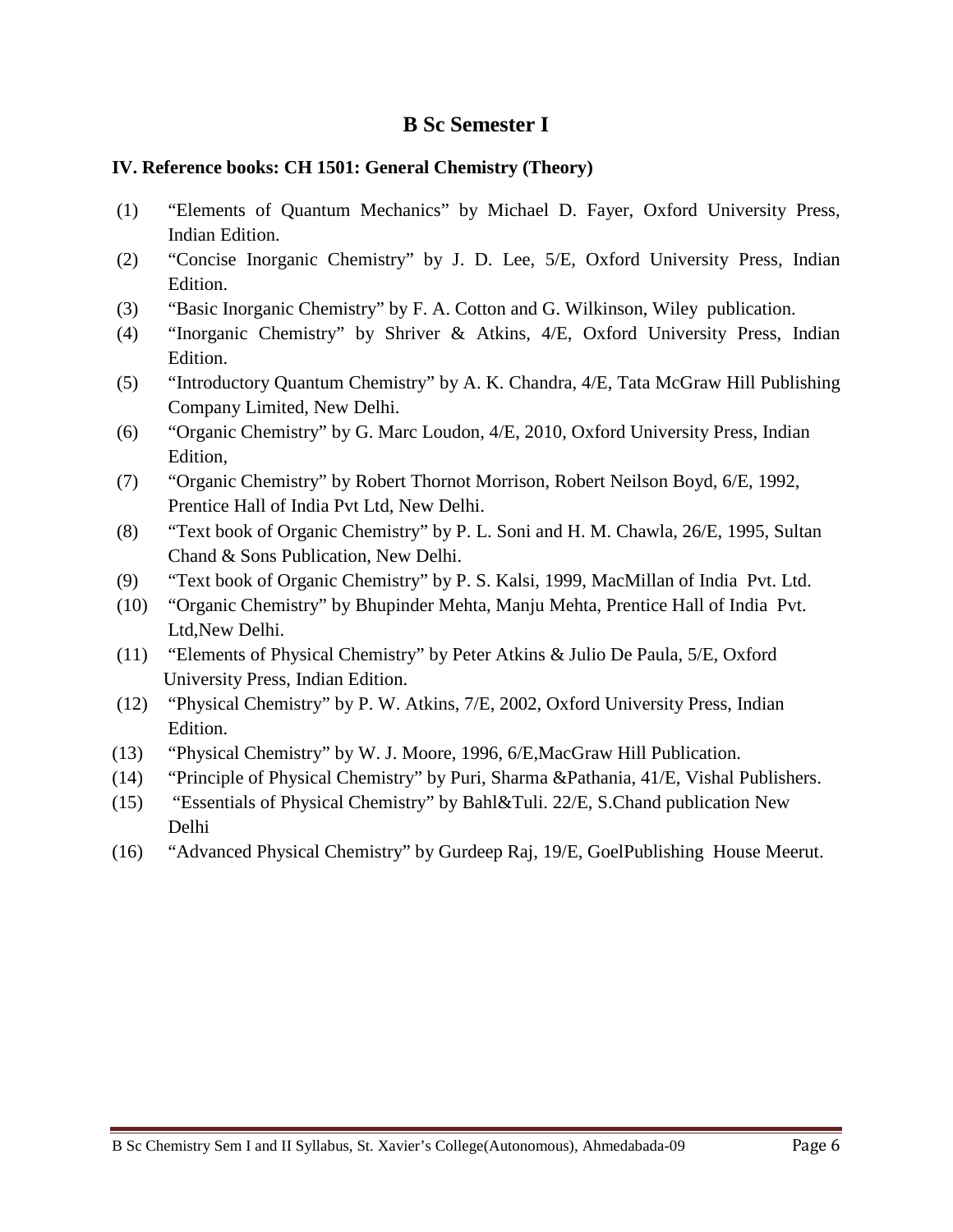**V. Paper: Chemistry (Practicals) Course Code: CH 1502L No. of Credits: 04**

**Sessions: Two X 2 hrs**

### **(A) Volumetric Analysis (Acid and Base)**

(1) Preparation and Standardization of NaOH and HCl

(2) Succinic Acid ---------NaOH

(3) Oxalic Acid ----------- NaOH

(Hydrated and/or Anhydrous)

 $(4)$  Na<sub>2</sub> CO<sub>3</sub>(Anhydrous)------HCl

**(B) Inorganic Qualitative Analysis (Two Radicals)** (Minimum Eight Salts)

Water Soluble and Insoluble Inorganic salts of following cations and anions:

Cations : K<sup>+</sup>, NH<sub>4</sub><sup>+</sup>, Mg<sup>2+</sup>, Ba<sup>2+</sup>, Ca<sup>2+</sup>, Sr<sup>2+</sup>, Fe<sup>2+</sup>, Fe<sup>3+</sup>, Al<sup>3+</sup>, Cr<sup>3+</sup>, Zn<sup>2</sup>+, Mn<sup>2+</sup>, Co<sup>3+</sup>, Pb<sup>2+</sup>, Cu<sup>2+</sup>. Anions :  $S^{2-}$ ,  $SO_4^{2-}$ ,  $CO_3^{2-}$ ,  $PO_4^{3-}$ ,  $CrO_4^{2-}$ ,  $Cl^-$ ,  $Br^-$ ,  $I^-$ ,  $NO_3^-$ ,  $O^{2-}$ 

### **B Sc Semester I**

### **VI. Reference books: CH 1502L: Chemistry (Practicals)**

- (1) "Vogel's Textbook of Quantitative Chemical analysis" Revised by G. H. Jeffery, J. Bassett, J.Mendham & R. C. Denney, 5/E , ELBS (English Language Book Society) Longman.
- (2) "Analytical Chemistry" by DhrubaCharan Dash, PHI Learning Private Ltd, 2011 New Delhi.
- (3) "Analytical Chemistry" by Gary D. Christian , 4/E, John Wiley & Sons.
- (4) "Advanced Practical Inorganic Chemistry" by Gurdeep Raj, 9/E, GoelPublishing House, Meerut.
- (5) "Vogel's Textbook of Macro and Semimicro Qualitative Inorganic Analysis", 5/E, Orient Longman Ltd.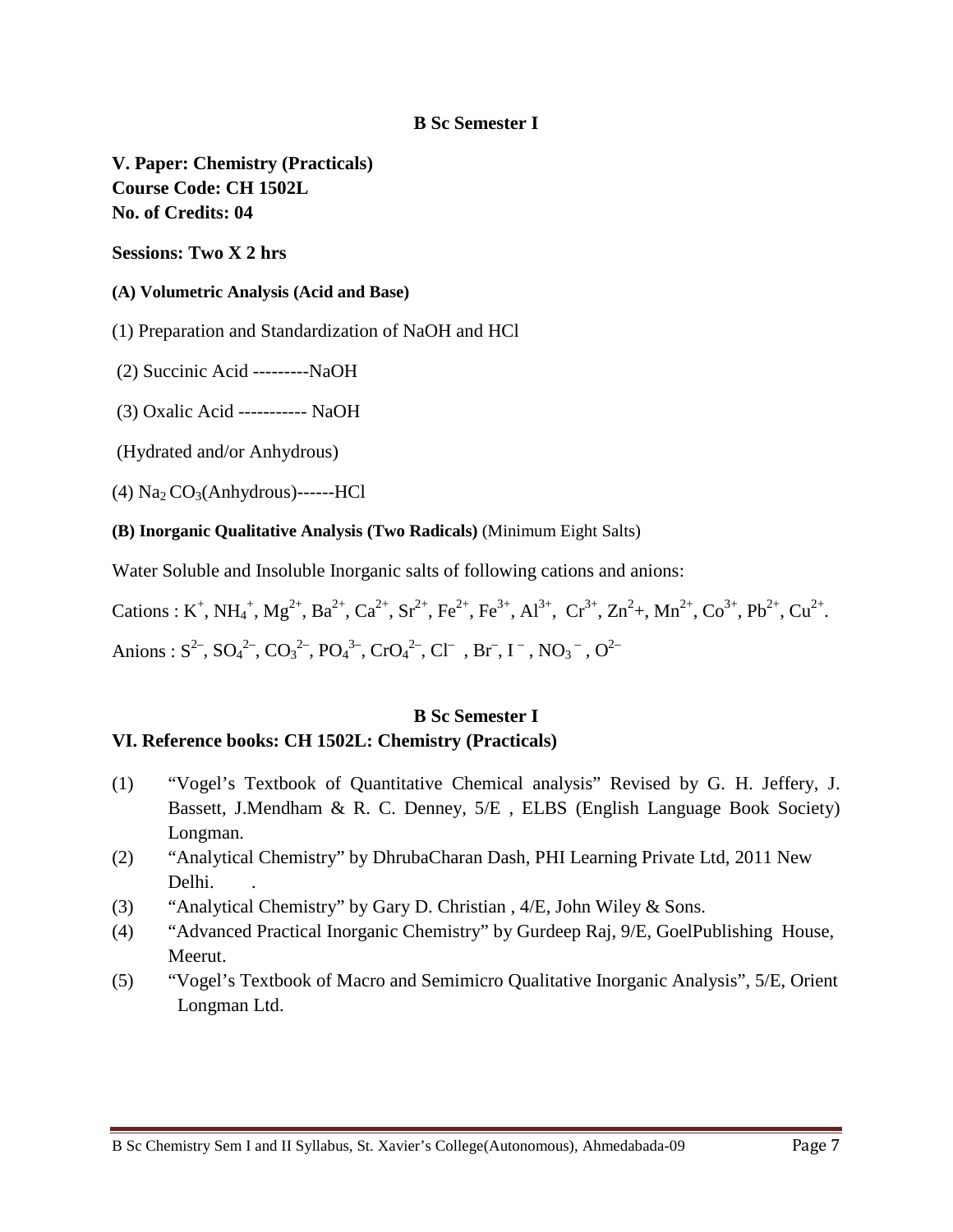

## **St. Xavier's College (Autonomous), Ahmedbad-09 B Sc Semester II Chemistry Effective from Dec 2014**

**==========================================================**

**CORE Paper: General Chemistry (Theory) Course Code: CH 2501 No. of Credits: 04 Learning Hours: 60 hrs**

### **I. Course Overview & Course Objectives**

The main objective of the course will be to build the basic foundation for studying chemistry. By the end of the paper, a student should be able to:

- (a) To understand the concept of isomerism and represent the structure of organic compounds.
- (b) To understand general characteristics of transition metal elements, electronic configuration and their properties.
- (c) To learn rules and nomenclature of co-ordinated compounds, Werner's theory of co ordination compounds and types of isomerism in co-ordination compounds.
- (d) To understand the nature of bonding in co-ordination compounds and application of co ordination compounds in our day to day life.
- (e) To learn about fundamental chemistry of Ionic equilibrium and Catalysis
- (f) To understand some of the basics of analytical chemistry
- (g) To apply theoretical concepts in order to solve numerical problems. Thus, the knowledge from the course can help in the following:
- (a) Basic knowledge of chemistry is important for higher study in the subject.
- (b) The students could pursue a career in chemistry, Industrial chemistry and Post-graduation in the field of Chemistry.
- (c) Various aspects of organic, inorganic and physical chemistry can help for the research specialization at higher study.

### **II. Course Content Unit-1 Organic Chemistry [15L]**

*[Prerequisites or topics for Self Study:-Understanding stereochemistry and its importance, (ii) Introduction of isomers, (iii) Types of isomerism (iv) Isomers of aliphatic hydrocarbons]*

### Stereochemistry of organic compounds [Total 14 Marks]

(1) Optical isomerism - elements of symmetry, molecular chirality, enantiomers, stereogeniccentre, optical activity, properties of enantiomers, chiral and achiral molecules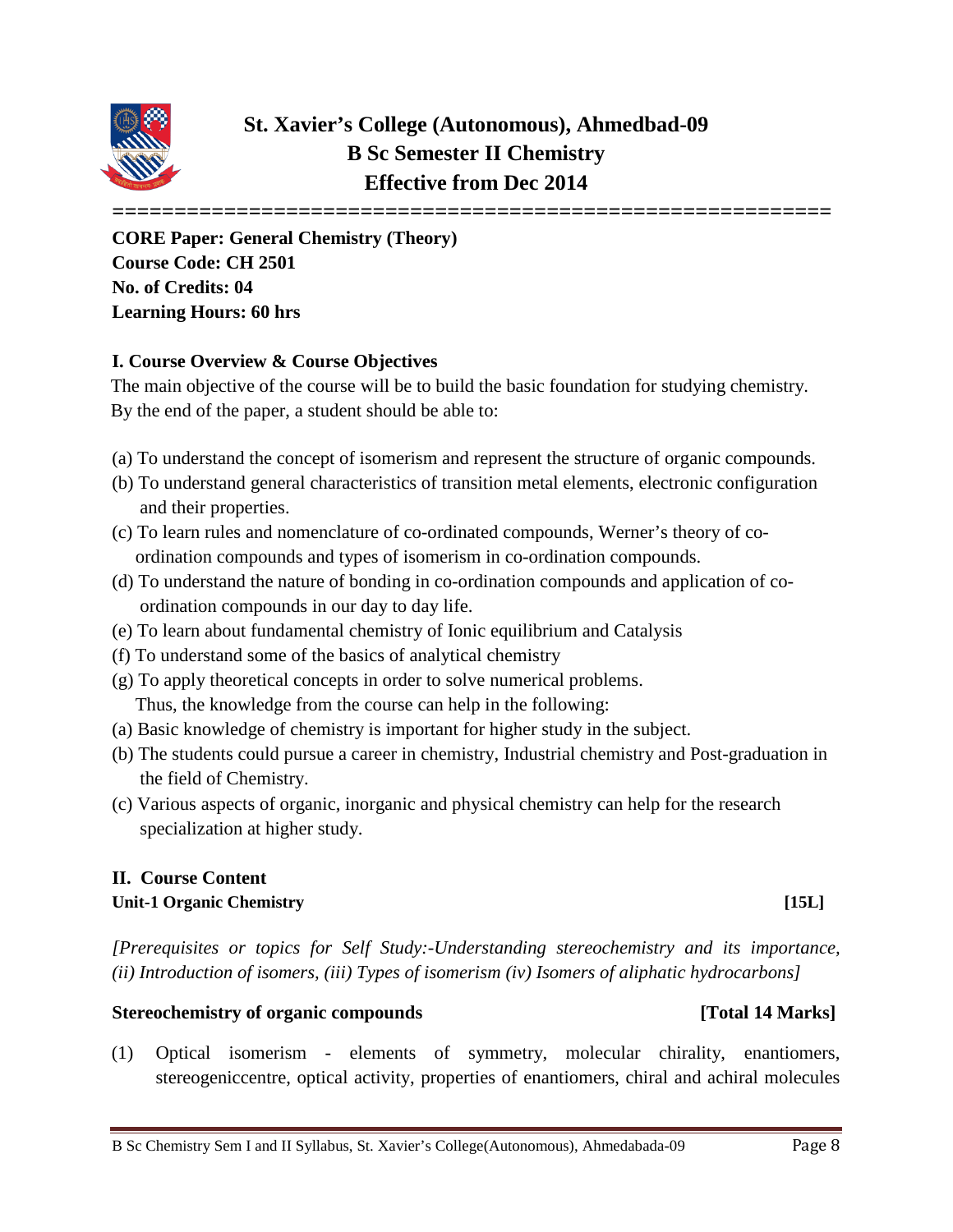with two stereogeniccentres, diastereomers, threo and erythrodiastereomers, meso compounds, resolution of enantiomers, inversion, retention and racemization. Relative and absolute configuration, sequence rules,  $D \& L$  and  $R \& S$  systems of

- (2) Geometric isomerism determination of configuration of geometric isomers. E & Z system of nomenclature, geometric isomerism in oximes and alicyclic compounds.
- (3) Conformational isomerism Difference between configuration and conformation. conformational analysis of ethane and n-butane; conformations of cyclohexane, axial and equatorial bonds, conformation of mono substituted cyclohexane derivatives (only one example). Newman projection and Sawhorse formulae, Fischer and flying wedge formulae.

### **Unit-2 Inorganic Chemistry [15L]**

nomenclature.

*[Prerequisites or topics for Self Study (A):- Electronic configuration of 3d, 4d, and 5d transition metal elements][Self-study(B) :-Important application of co-ordination compound. [Sedgwick Effective Atomic Number (EAN) Rule.]*

### **(A) Transition Metals [7 Marks]**

Characteristic properties of 3d elements, Ionic radii, oxidation states, complexation tendency, Magnetic behavior and electronic spectral properties, Spectrophotometric estimation of metal ions.

**( B ) Co-ordination compounds [7 Marks]**

(1) Werner's theory, nomenclature, chelates

(2) Valence Bond theory of co-ordination compounds, stereochemistry of numbers 4, 5 and 6.

(3) Various types of isomerism in co-ordination complexes.

### **Unit-3 Physical Chemistry [15L]**

*[Prerequisites or topics for Self Study:- Electrolytes, introduction to electrolytic conducatance, definitions and units of basic terms: electrical conducatance, specific conductance, molar conductance, cell constants and degree of dissociation.*

### **(A) Ionic equilibrium [08 Marks]**

Definition ionic equilibrium, Ostwald's dilution law and its limitations, ionic product of water  $(K_w)$ , pH scale, hydrolysis reaction and relations between  $K_w$ ,  $K_a$ ,  $K_b$ , and  $K_h$  for all types of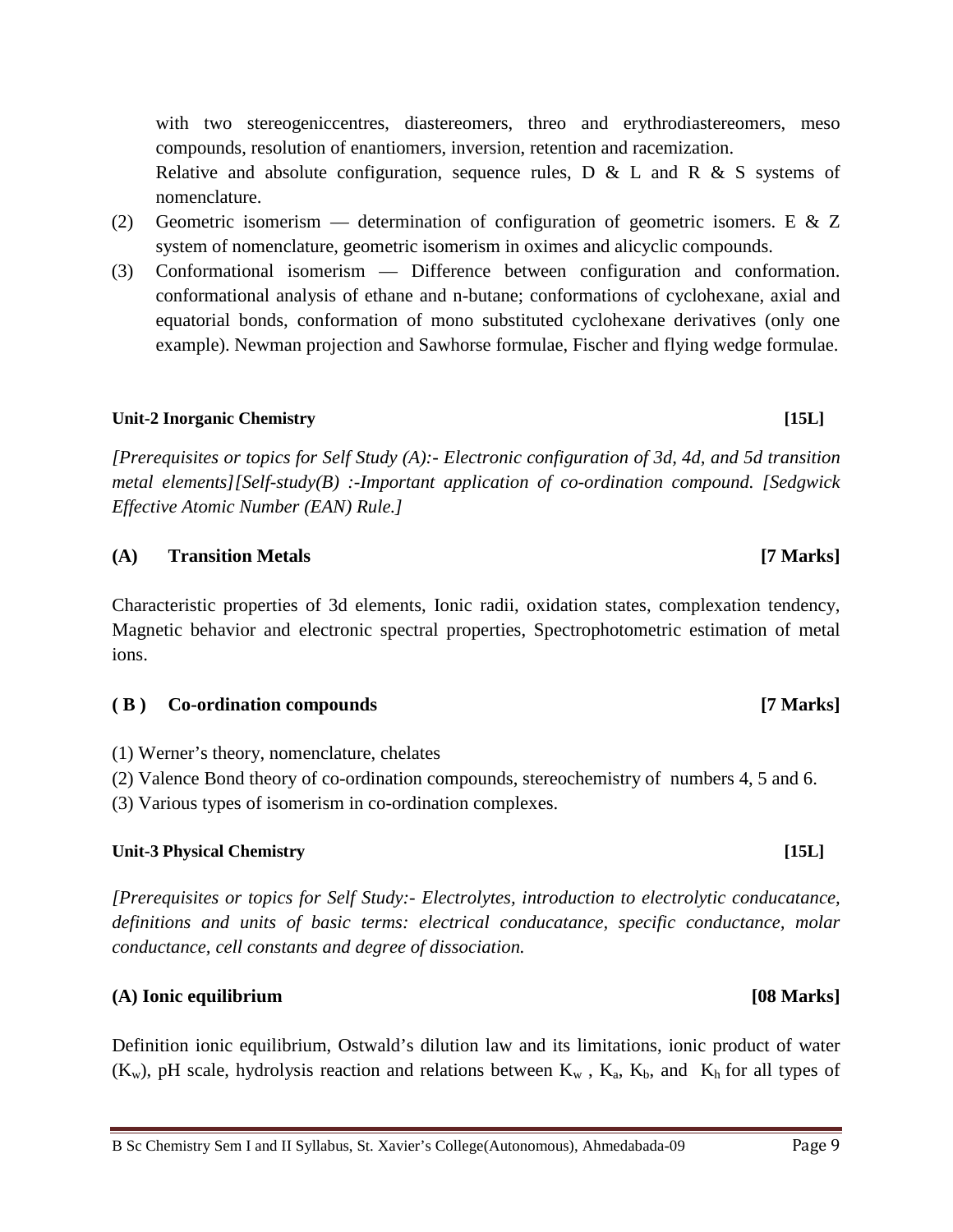salts, Buffer solution (Handerson - Hasselbalch equation), buffer capacity. Indicator theories-Oswald's and modern quinonoid theory.

### **(B) Catalysis [06 Marks]**

Characteristics of catalysis, Types of catalysis, homogeneous and heterogeneous catalysis, enzyme catalyzed reaction and derivation mechanism.

### **Unit-4 Analytical Chemistry [15L]**

**[***Prerequisites or topics for Self Study:- Fundamental terms and definitions of analytical chemistry]*

### **General Introduction of analytical chemistry [14 Marks]**

Introduction, Types of titrations. Requirements for titrimetric analysis. Concentration systems: molarity, formality, normality, wt % ppm, milliequalence and millimoles-problems. Primary and secondary standards, criteria for primary standards. preparation of standard solutions, standardization of solutions. Limitation of volumetric analysis, endpoint and equivalence point.

**III. Teaching methodologies:** Apart from the conventional black board teaching, other modes of teaching that will be adopted are power points, problem solving, and group discussion. Assignments will be designed such that students inculcate the habit of reading reference books and science journals. The use of smart boards for teaching will also be promoted to enable more interaction based teaching.

### **B ScSemester II IV. Reference books: CH 2501: General Chemistry (Theory)**

- (1) "Elements of Quantum Mechanics" by Michael D. Fayer, Oxford University Press, Indian Edition,
- (2) "Concise Inorganic Chemistry" by J. D. Lee, 5/E, Oxford University Press, Indian Edition.
- (3) "Basic Inorganic Chemistry" by F. A. Cotton and G. Wilkinson, Wiley publication.
- (4) "Inorganic Chemistry" by Shriver & Atkins, 4/E, Oxford University Press, Indian Edition.
- (5) "Introductory Quantum Chemistry" by A. K. Chandra , 4/E , Tata MacGraw Hill Publishing Company Limited New Delhi.
- (6) "Organic Chemistry" by G. Marc Loudon, 4/E, 2010, Oxford University Press, Indian Edition.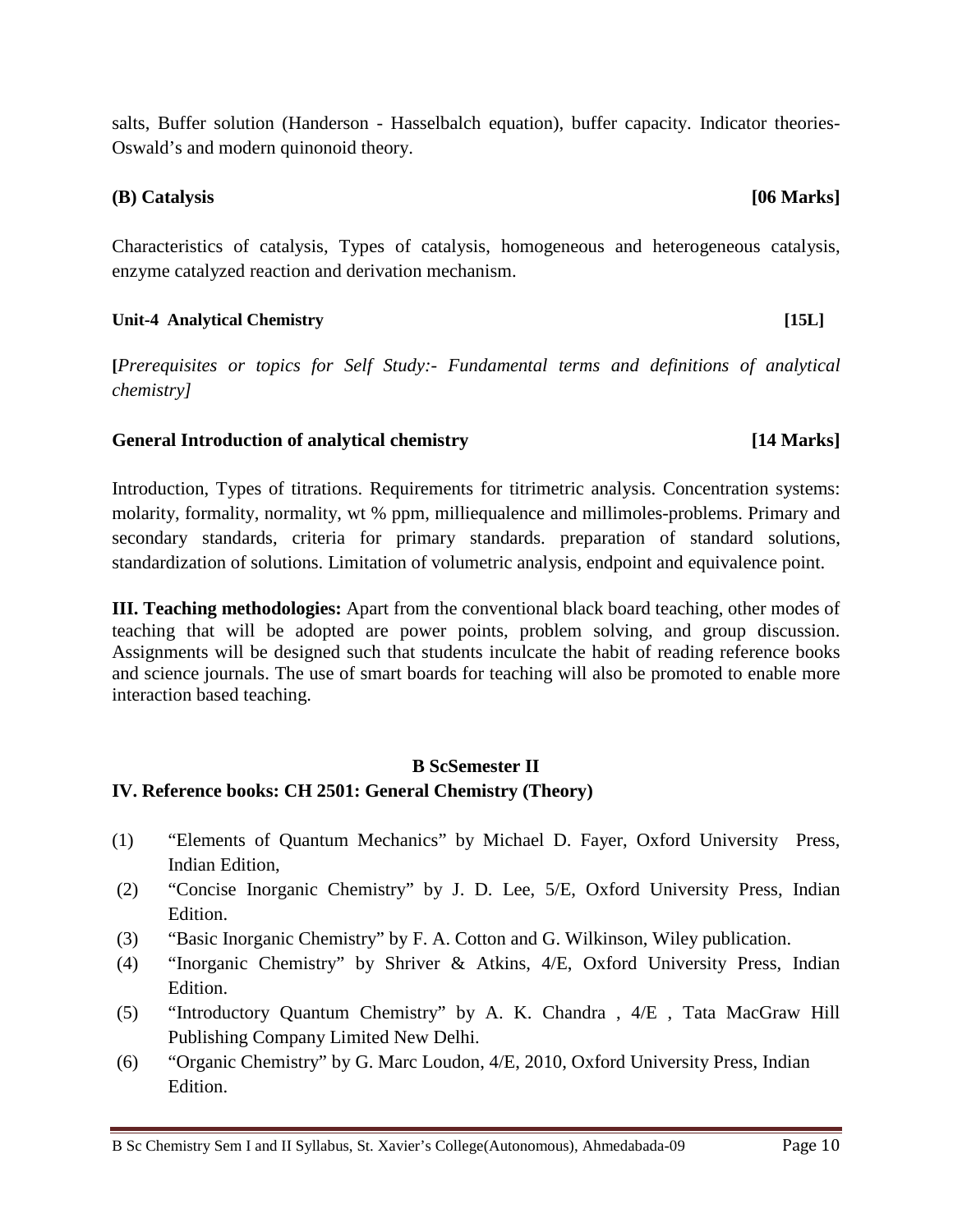- (7) "Organic Chemistry" by Robert Thornot Morrison, Robert Neilson Boyd, 6/E, 1992, Prentice Hall of India Pvt Ltd, New Delhi.
- (8) "Text book of Organic Chemistry" by P. L. Soni and H. M. Chawla, 26/E, 1995, Sultan Chand & Sons Publication, New Delhi.
- (9) "Text book of Organic Chemistry" by P. S. Kalsi, 1999, MacMillan of India Pvt. Ltd.
- (10) "Organic Chemistry" by Bhupinder Mehta, Manju Mehta, Prentice Hall of India Pvt.Ltd, New Delhi.
- (11) "Elements of Physical Chemistry" by Peter Atkins & Julio De Paula, 5/E, Oxford University Press, Indian Edition.
- (12) "Physical Chemistry" by P. W. Atkins, 7/E, 2002, Oxford University Press, Indian Edition.
- (13) "Physical Chemistry" by W. J. Moore, MacGraw Hill Publication, 1996, 6/E.
- (14) "Principle of Physical Chemistry" by Puri, Sharma &Pathania, 41/E, Vishal Publishers.
- (15) "Essentials of Physical Chemistry" by Bahl &Tuli. 22/E, S. Chand publication New Delhi.
- (16) "Advanced Physical Chemistry" by Gurdeep Raj, 19/E, Goel Publishing House, Meerut.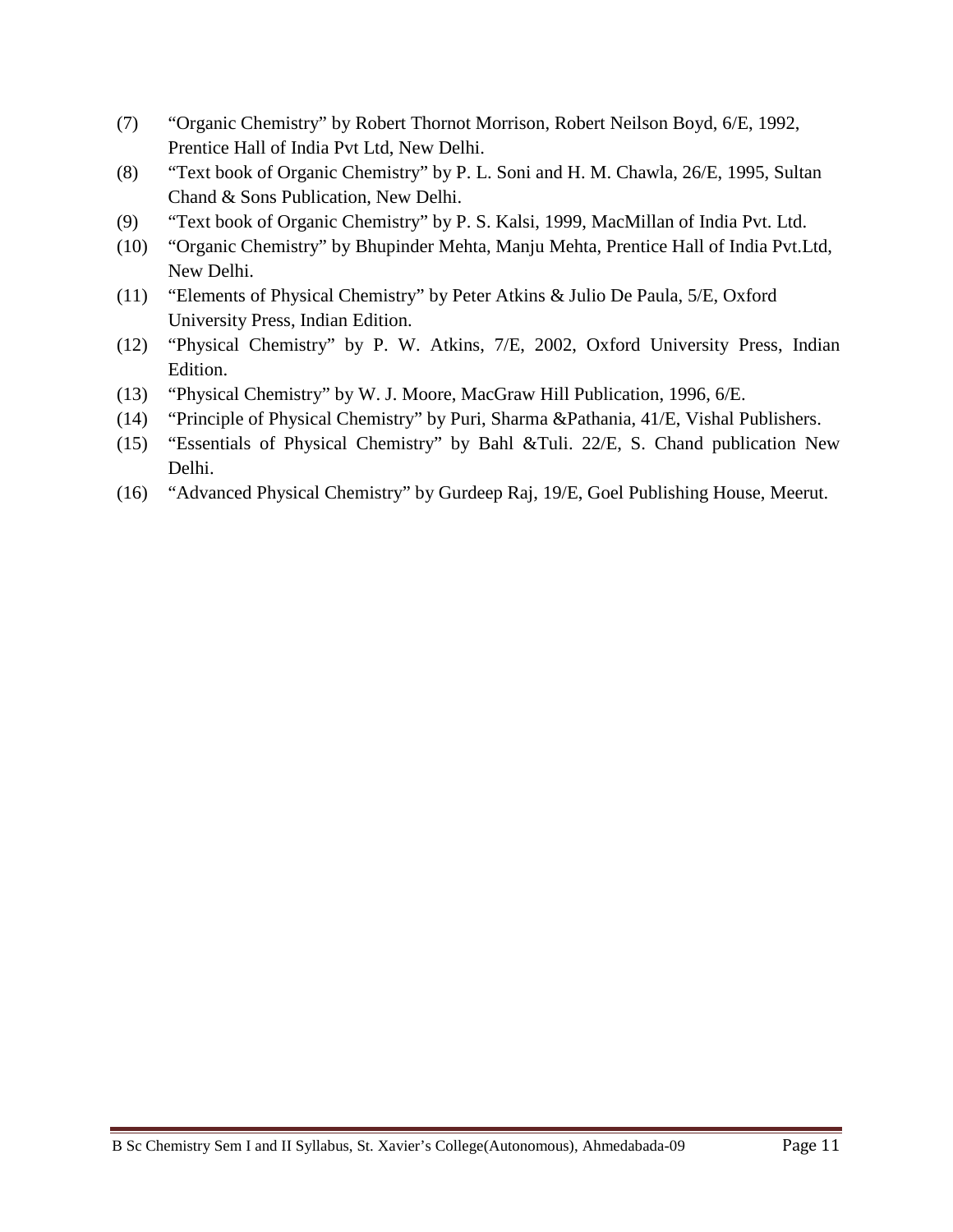**V. Paper: Chemistry (Practicals) Course Code: CH 2502L No. of Credits: 04**

**Sessions: Two X 2 hrs**

### **(A) Volumetric Analysis:-**

Redox Titrations:-

 $(1)$  KMnO<sub>4</sub>..................... FeSO<sub>4</sub>.7H<sub>2</sub>O  $(2) K_2Cr_2O_7$ …………………FeSO<sub>4</sub>(NH<sub>4</sub>)<sub>2</sub>SO<sub>4</sub>.6H<sub>2</sub>O Complexometric Titration by EDTA:- (1) Estimation of Ca+2 / Mg+2…………….. EDTA Iodimetry Titration Na2S2O3-------------I2

**(B) Organic Spotting :-** ( 06 Solids and 04 Liquids).

List organic compounds having different mono functional groups:

Solids : Acids : (i) Benzoic acid (ii) Oxalic acid (iii) Succinic acid (iv)

Phenols : (i) β-Napthol (ii) α-Napthol (iii) Resorcinol (iv) Phenol

Neutral : (i) Urea (ii) Thiourea (iii) Benzamide (iv) Napthalene

Liquids : (i) Aniline (ii) Nitrobenzene (iii) Benzaldehyde (iv) Ethanol

(v) Ethylacetate (vi) Chloroform (vii) Chlorobenzene (viii) Acetone

### **B Sc Semester II**

### **VI. Reference books: CH 2502L Chemistry (Practicals)**

- (1) "Vogel's Textbook of Quantitative Chemical analysis" Revised by G. H. Jeffery, J. Bassett,J. Mendham & R. C. Denney, 5/E, ELBS (English Language Book Society) Longman.
- (2) "Analytical Chemistry" by DhrubaCharan Dash, PHI Learning Private Ltd, 2011,New Delhi,
- (3) "Analytical Chemistry" by Gary D. Christian , 4/E, John Wiley & Sons.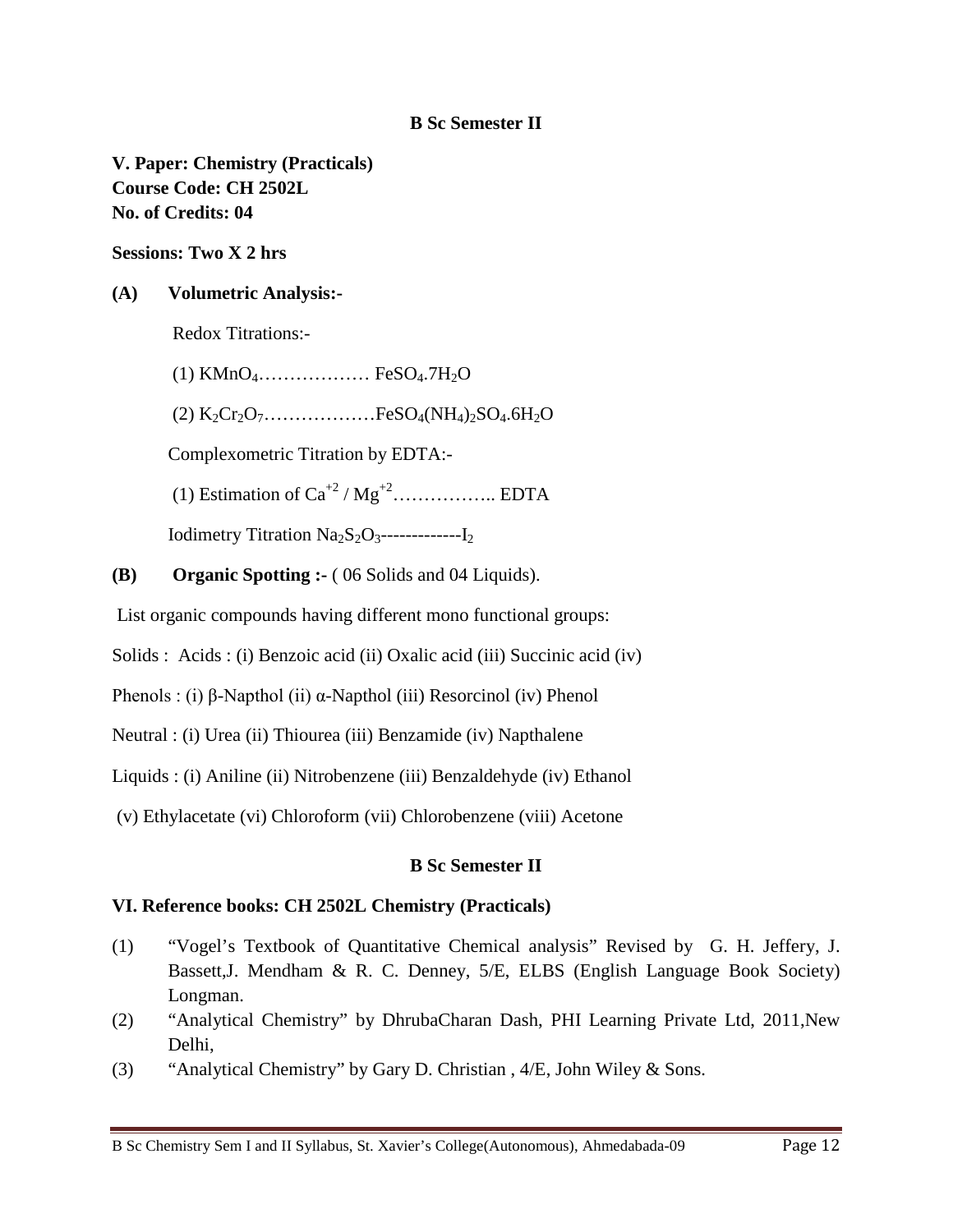- (4) "Comprehensive Practical Organic Chemistry Qualitative Analysis" by V. K. Ahluwalia, SunitaDhingra, First Indian Reprint 2010, University Press (India) Private Limited, Hyderabad,
- (5) "Organic Analytical Chemistry theory and Practice" by Mohan Jag, Narosa.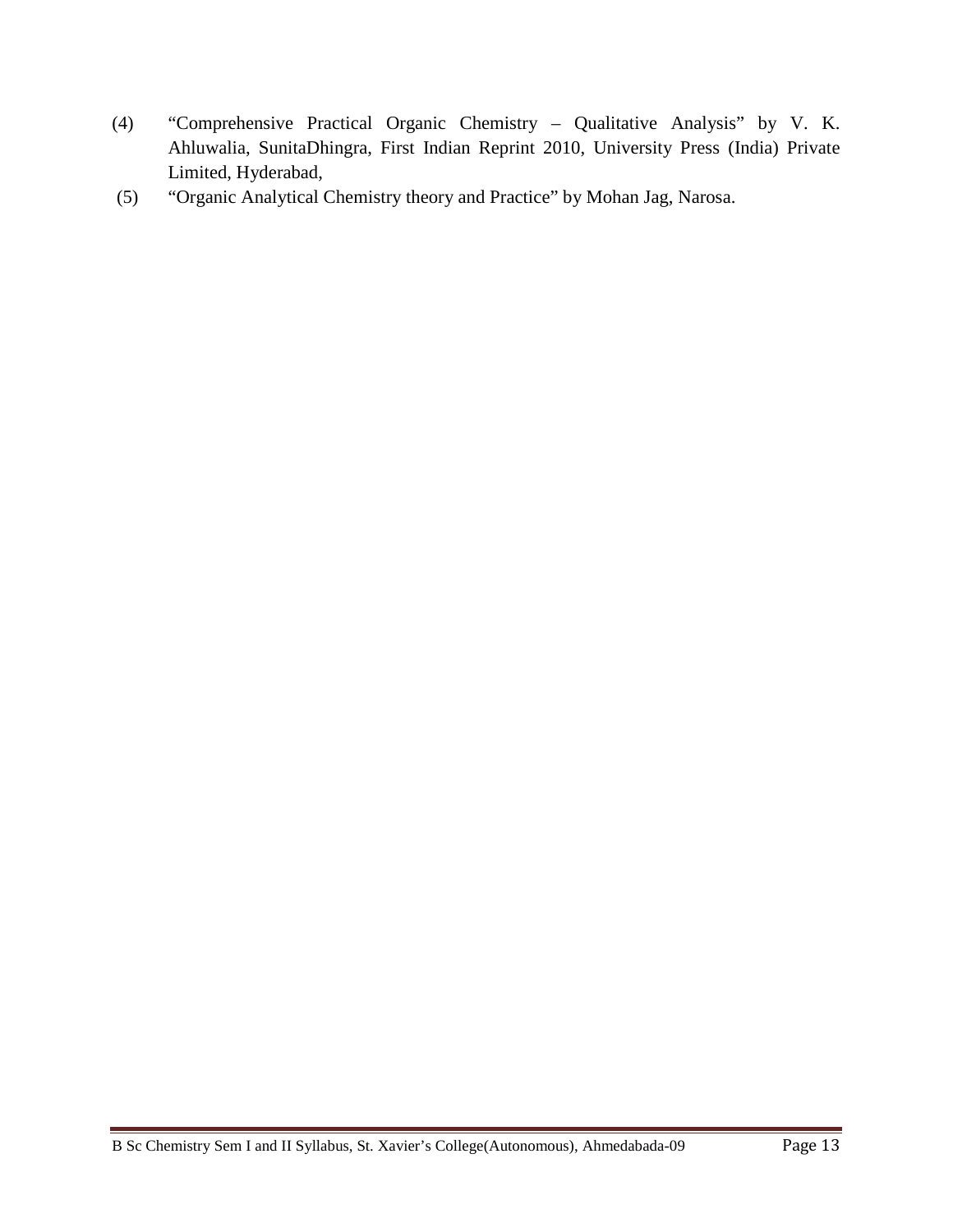# **St. Xavier's College (Autonomous), Ahmedabad-09**



# **Proposed Syllabus under Autonomous system for Semester III and IV**

# **B Sc Chemistry (Self Finance BT Course)**

**(2016-2019)**

# **6thFeb, 2016**

**(Modified 09-09-2016)**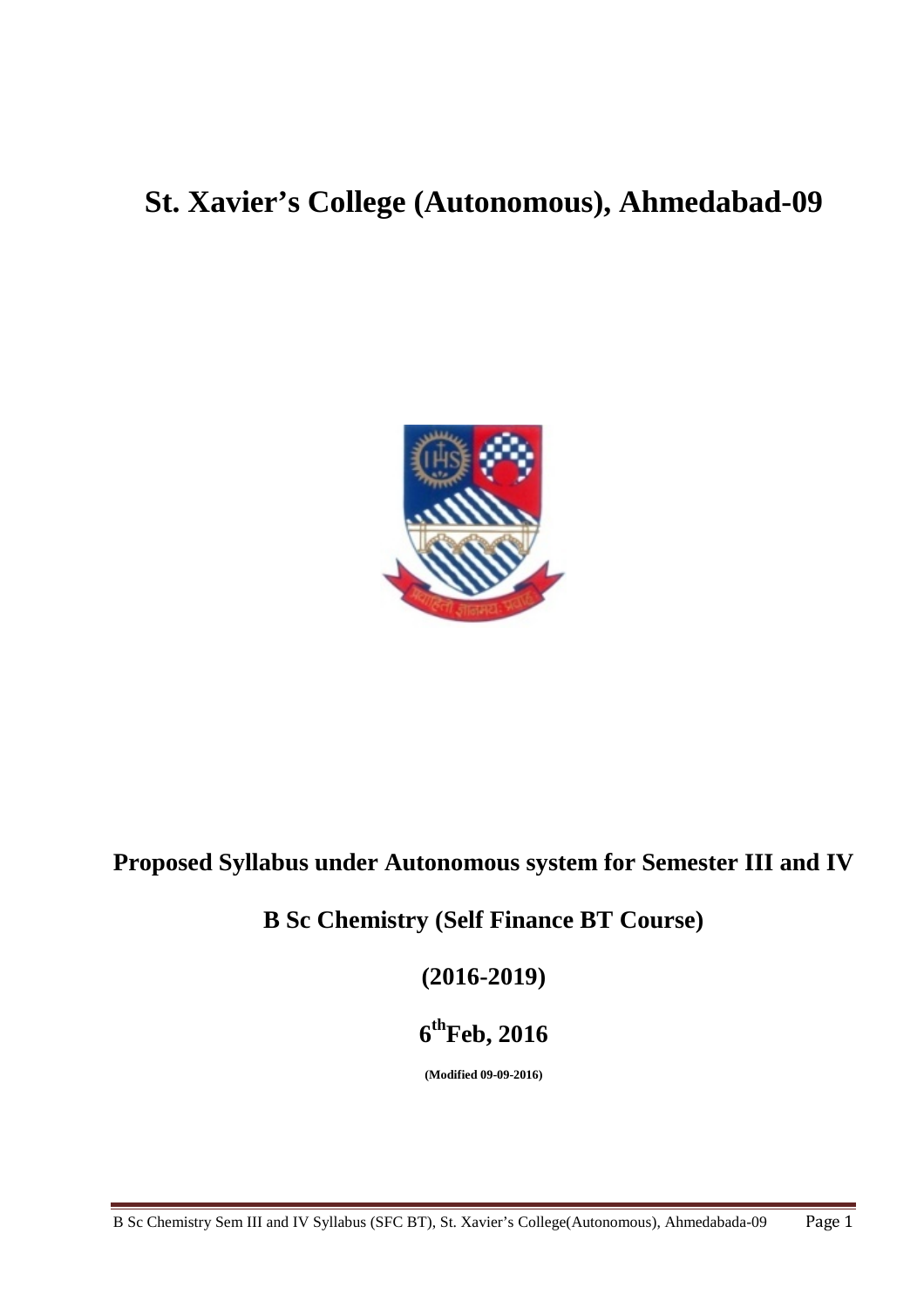

## **St. Xavier's College (Autonomous), Ahmedbad-09 B Sc Semester III Chemistry Effective from June 2016**

**==========================================================**

**CORE Paper: Organic Chemistry (Theory) Course Code: CH 3504 No. of Credits: 04 Learning Hours: 60 hrs**

### **I. Course Overview & Course Objectives**

The main objective of the course will be to build the basic foundation for studying chemistry. By the end of the paper, a student should be able to:

(a) To learn basic aspects of Green Chemistry.

- (b) To learn electrophilic aromatic substitution and polynuclear hydrocarbons
- (c) To learn basics of selected heterocyclic compounds and β -dicarbonyl compounds
- (d) To understand the chemical reactivity and molecular Structure in context of acid- base properties

Thus, the knowledge from the course can help in the following:

- (a) Basic knowledge of green chemistry is important for higher study in the subject.
- (b) The students could pursue a career in chemistry, Industrial chemistry and Post-graduation in the field of Chemistry.
- (c) Various aspects of organic , inorganic and physical chemistry can help for the research specialization at higher study.

### **II. Course Content**

### **Unit 1**

*[Prerequisites or topics for Self Study :- Basic terms related to Green chemistry chemistry] Selfstudy (B):- Basic terms related to Reagents, catalysts, green solvents, green processes chemistry]*

### **Unit 1 Selected Topics in Green Chemistry**

### **[A] Fundamentals of green chemistry (7L)[07 marks]**

Introduction, basic principles of green chemistry. Designing a green synthesis: Green starting materials, green reagents, green solvents and reaction conditions, green catalysts.

### **[B] Green reagents, catalysts, solvents and Comparative study of green processes**

### **(7L)[07Marks]**

Green reagent: dimethyl carbonate, Green catalysts: Acid catalysts, phase transfer catalysts-Tetra-n-butyl, Green solvents**:**supercritical carbon dioxide, solid supported synthesis, Comparison of traditional processes versus green processes in the syntheses of Ibuprofen, adipic acid.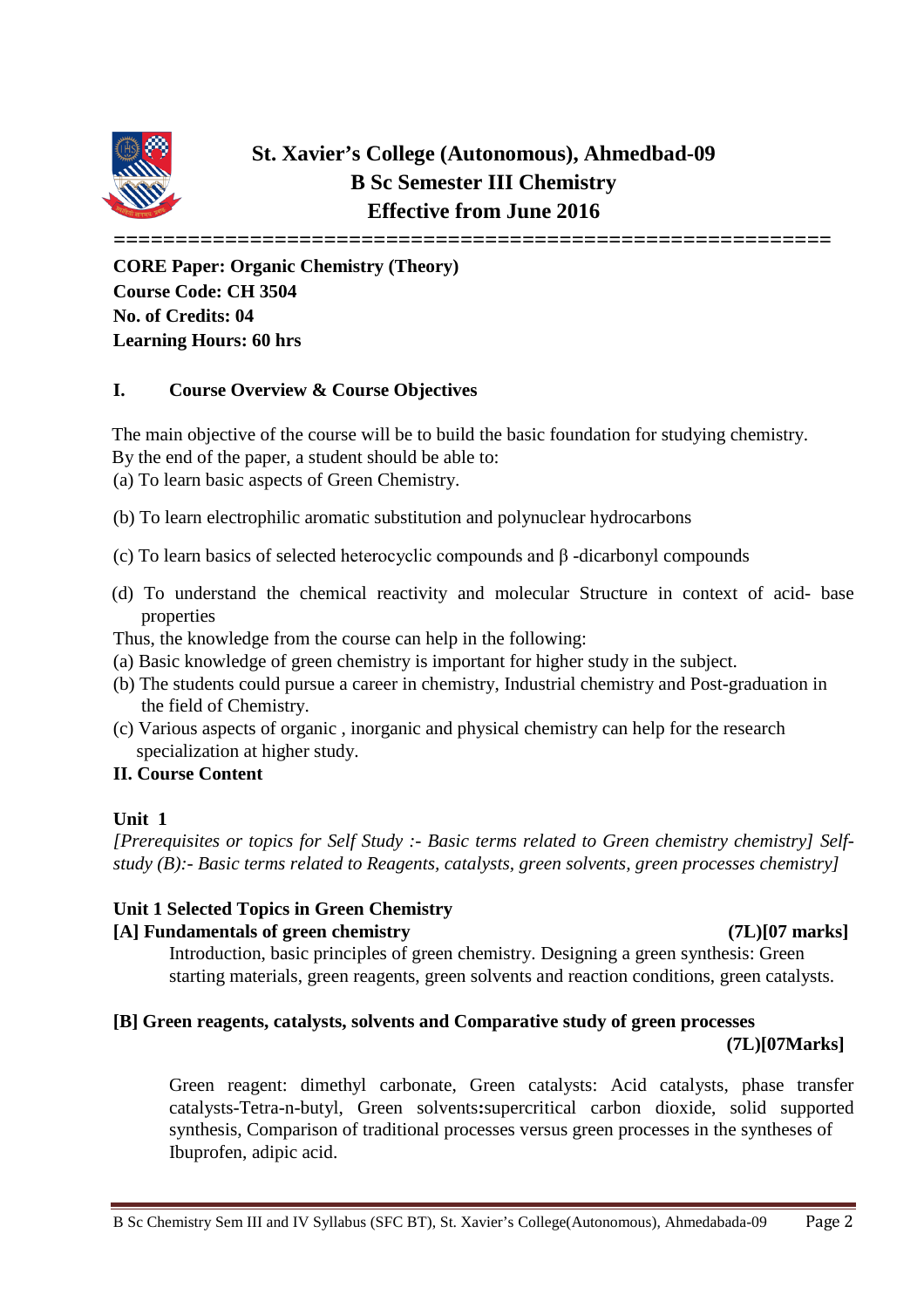### **Unit 2**

*[Prerequisites or topics for Self Study (A):- Fundamentals and definitions related to Electrophilic aromatic Substitution][Self-study (B):- Fundamentals and definitions related to Polynuclear hydrocarbon.]*

### **[A] Electrophilic aromatic Substitution (8L)[8 Marks]**

Introduction, effect of substituent groups, determination of orientation and relative reactivity, classification of substituent groups, electrophilic substitution (ES) reactions. (Nitration, Sulfonation, Halogenation, Friedel Craft alkylation and acylation), Orientation in mono and disubstituted benzene.

### **[B] Polynuclear hydrocarbon (7L)[6 Marks]**

Nomenclature, structure and synthesis of Naphthalene and its derivatives. Reactions (oxidation, reduction and electrophilic substitution reaction (ESR)) of naphthalene. Preparation and reactions of anthracene and phenanthrene.

### **Unit 3**

*[Prerequisites or topics for Self Study (A):- Basic terms related to Heterocyclic Compounds] [Self-study (B) :-Fundamentals and definitions related to β -dicarbonyl compounds.]*

### **[A] Heterocyclic Compounds (8L) [8 Marks]**

Introduction, Three and four membered ring with one hetero atom: Preparation of azirine (Neber rearrangement), oxirane (oxidation of alkenes), azitidine (cyclization of γ haloalkylamines), Five membered ring with one hetero atom: Structure and preparation of Pyrrole (Knorr synthesis, Paal Knorr synthesis, Hantzsch synthesis), Furan (synthesis from carbohydrates, Paal-Knorr synthesis) and Thiophene (Paal-Knorr synthesis, Hinsberg method); Nitration, sulfonation, halogenations and Friedel Crafts reaction for pyrrole, furan and thiophene, Six membered ring with one heteroatom: Structure and preparation of pyridine (Hantzsch synthesis, cyclization of acetylene with hydrogen cyanide) and piperidine (from 1,5 diamine hydrochloride salt); Nitration, sulfonation, halogenations and Chichibabin reaction for pyridine, Five and six membered rings with two heteroatoms: Preparation of Pyrazoles (From1,2 dicarbonyl compound with hydrazine) and Pyrimidines (From 1,3 dicarbonyl compound with amidines)

### **[B] β-dicarbonyl compounds (7L)[6 Marks]**

Introduction, synthesis of Ethyl acetoacetate (EAA) and Diethylmalonate. Acidic and ketonic hysrolysis of β-dicarbonyl compounds. Synthetic applications of β-dicarbonyl compounds. (i) Crotonic acid from EAA (ii) Valeric Acid from diethyl malonate

### **Unit 4 Chemical Reactivity and Molecular Structure: (Acid- Base Properties)**

**(15L)[14 Marks]**

*[Prerequisites or topics for Self Study: Basic terms related to chemical reactivity and molecular structure and acid- base concepts.]*

Acid-Bases, scale of acidity-basicity, Resonance effect, drawing of structures and the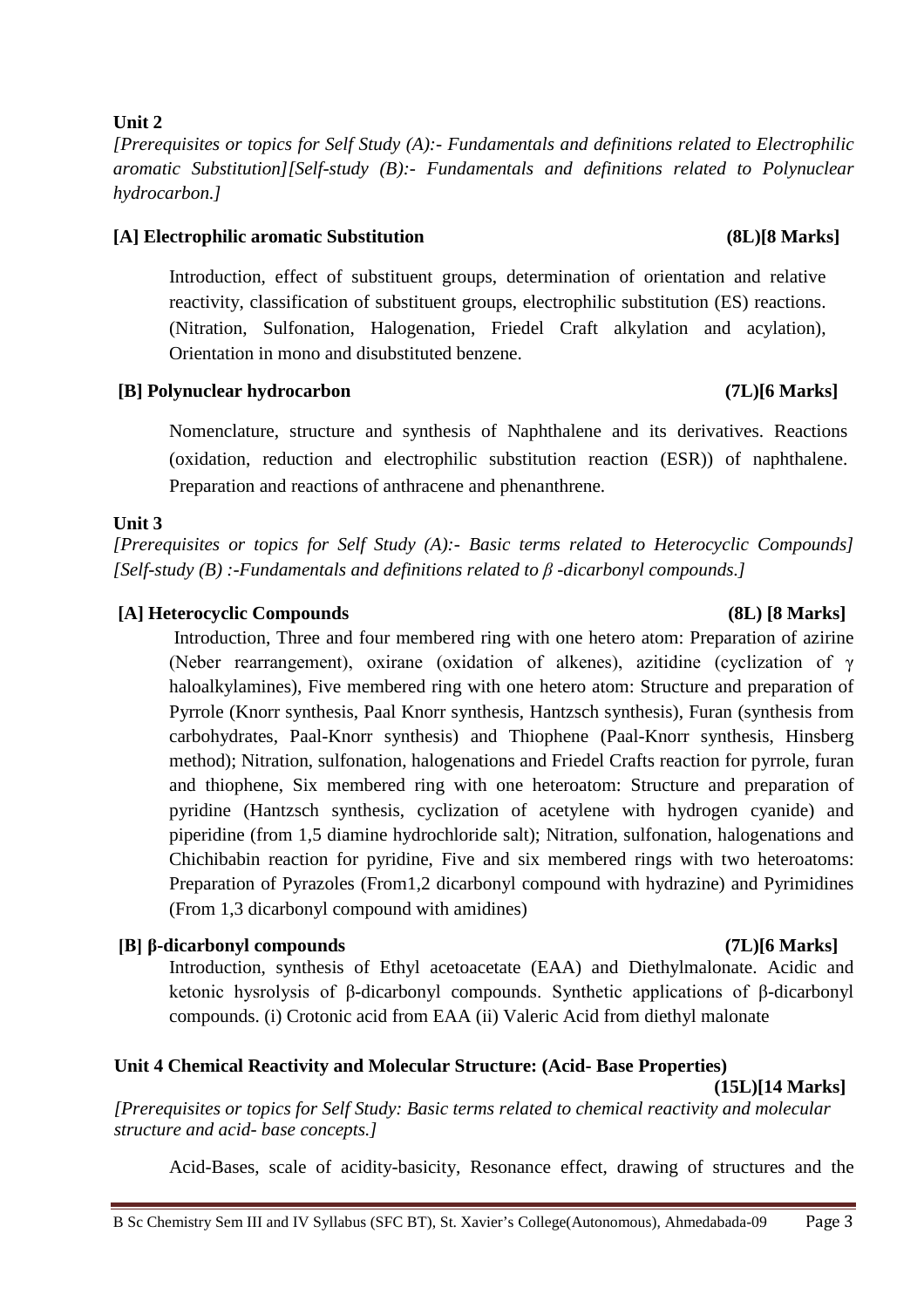condition for resonance, Effect of change of hybridization on acidity and basicity, Inductive and electronic effects, steric effect and hydrogen bonding, Lewis acid and bases, Keto – enol tautomerism . Difference between resonance and tautomerism.

**III. Teaching methodologies:** Apart from the conventional black board teaching, other modes of teaching that will be adopted are power points, problem solving, and group discussion. Assignments will be designed such that students inculcate the habit of reading reference books and science journals. The use of smart boards for teaching will also be promoted to enable more interaction based teaching.

### **B ScSemester III**

### **IV. Reference books: CH3501: Organic Chemistry (Theory)**

- (1) "Organic Chemistry" by Robert Thornot Morrison and Robert Neilson Boyd,Prentice Hall of India Pvt Ltd, New Delhi, Sixth Edition, 1992.
- (2) "Organic Chemistry", by Bhupinder Mehta, Manju MehtaPrentice Hall of India Pvt Ltd, New Delhi, 2005.
- (3) "Organic Chemistry", by James B Hedrickson Donald J. Cram and George S. Hammond, Mc-Graw-Hill Kogakusha,Ltd., Third Edition.
- (4) "Advance Organic Chemistry", by Arun Bahl, B. S. Bahl, S. Chand & Company Ltd., New Delhi, First Edition, 2003.
- (5) "Organic Chemistry", by I. L. Finar, Pearson Education Pet Ltd, New Delhi, First Edition, 2002.
- (6) "Organic Chemistry", by G. Marc Loudon, Oxford University Press, Forth Indian edition, 2010.
- (7) "Text book of Organic Chemistry" by P.S.Kalsi, , MacMillan of India Pvt. Ltd., 1999.
- (8) "Text book of Organic Chemistry"by P.L. Soni and H.M. Chawala, Sultan Chand & Sons Publication, New Delhi, 26<sup>th</sup> Edition, 1995.
- (9) "Green Chemistry: An Introductory Text", by Mike Lancaster, RSC Publishing, Cambridge, UK,  $2<sup>nd</sup>$  Edition, 2010
- (10) "New trends in green chemistry" by V.K. Ahluwalia, M. Kidwai, Anamay Publishers, NewDelhi, (2004)
- (11) "Green Chemistry: Environmentally Benign Reactions"*,* Editor:V. K. Ahluwalia, University of Delhi, India Publication 2007.
- (12) "Green Chemistry: Greener Alternatives to Synthetic Organic Transformations" by V.K. Ahluwalia, Narosa Publishing House,2011
- (13) "Green Chemistry: Environmentally Benign Reactions" by V. K. Ahluwalia, Ane Books India, 2011
- (14) "Heterocyclic chemistry" by Raj K. Bansal, New Age International (P) Ltd Publishers, Fourth Edition, 2008.
- (15) "Heterocyclic Chemistry in Drug Discovery", Edited by Jie Jack Li (Editor), Wiley Publishers, New Jersey 2013. [Jie Jack Li](http://as.wiley.com/WileyCDA/Section/id-302477.html?query=Jie+Jack+Li) V. K. [Ahluwalia,](http://link.springer.com/search?facet-author=%22V.+K.+Ahluwalia%22) M. [Kidwai,](http://link.springer.com/search?facet-author=%22M.+Kidwai%22)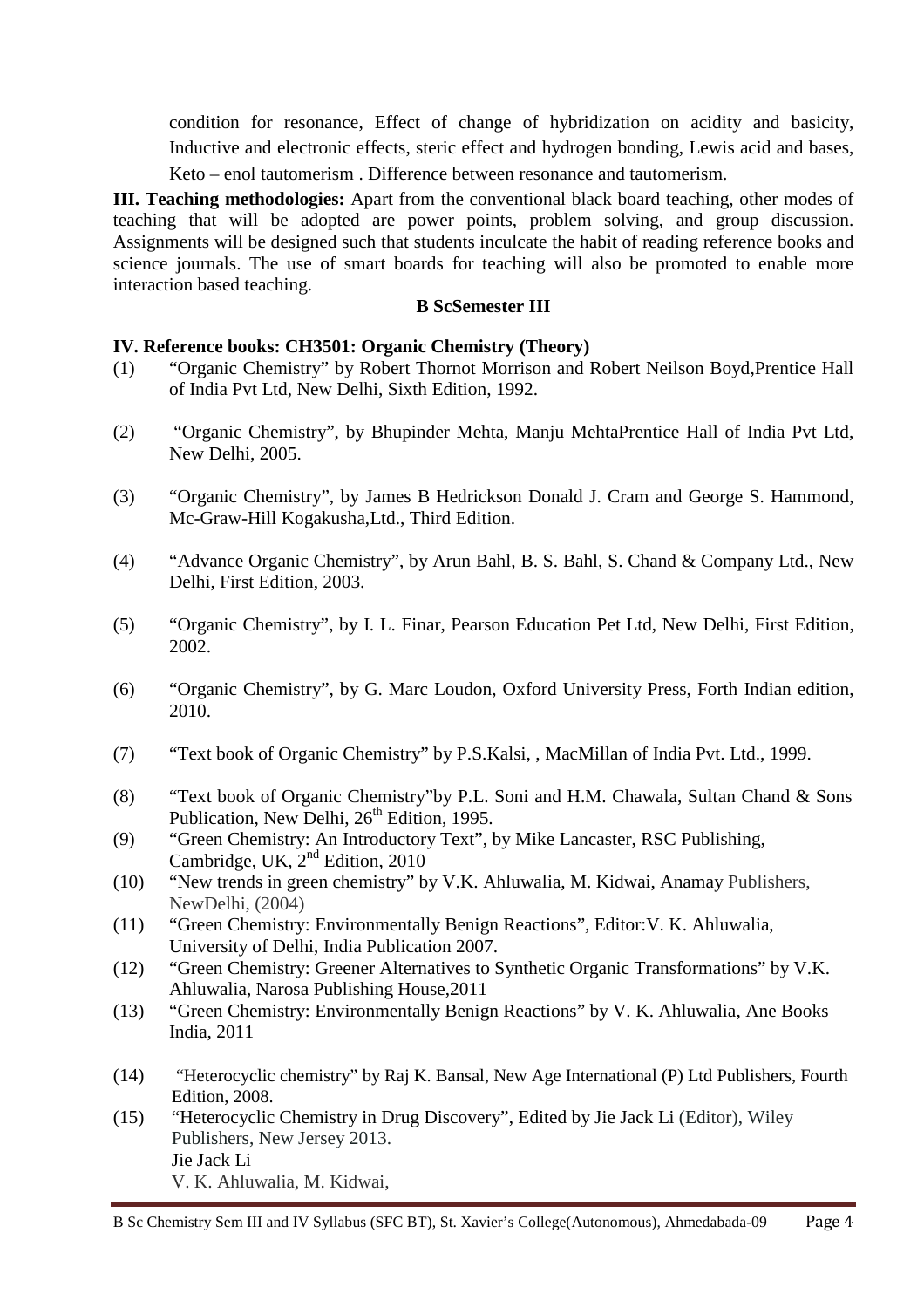

**==========================================================**

**CORE Paper: Physical Chemistry (Theory) Course Code: CH 3502 No. of Credits: 04 Learning Hours: 60 hrs**

### **I. Course Overview & Course Objectives**

The main objective of the course will be to build the basic foundation for studying chemistry.

By the end of the paper, a student should be able to:

(a) To learn various aspects of thermodynamics and chemical kinetics.

(b) To learn understand some of the concepts of electrochemistry and phase rule

- (c) To learn basics of adsorption and colloids
- (d) To understand the polymer chemistry and nuclear chemistry
- Thus, the knowledge from the course can help in the following:
- (a) Basic knowledge of chemistry is important for higher study in the subject.
- (b) The students could pursue a career in chemistry, Industrial chemistry and Post-graduation in the field of Chemistry.
- (c) Various aspects of organic , inorganic and physical chemistry can help for the research specialization at higher study.

### **II. Course Content**

### **Unit 1**

*[Prerequisites or topics for Self Study (A):Fundamentals and definitions related to Thermodynamics] [Self-study(B) :-Basic terms related to Chemical Kinetics.]*

### **(A) Thermodynamics (8L)[8 marks]**

Work and free energy functions; Helmoltz function and variation of free energy change with temperature and pressure; Gibbs Helmoltz equation, derivation. Numericals based on theory. Nernst theorem and consequences.

### **(B) Chemical Kinetics (7L)[6 marks]**

Theories of reaction rates: Collision theory of bimolecular gaseous reactions and Activated Complex theory of bimolecular reactions; Effects of temperature on reaction rates; Derivation of Arrhenius equation.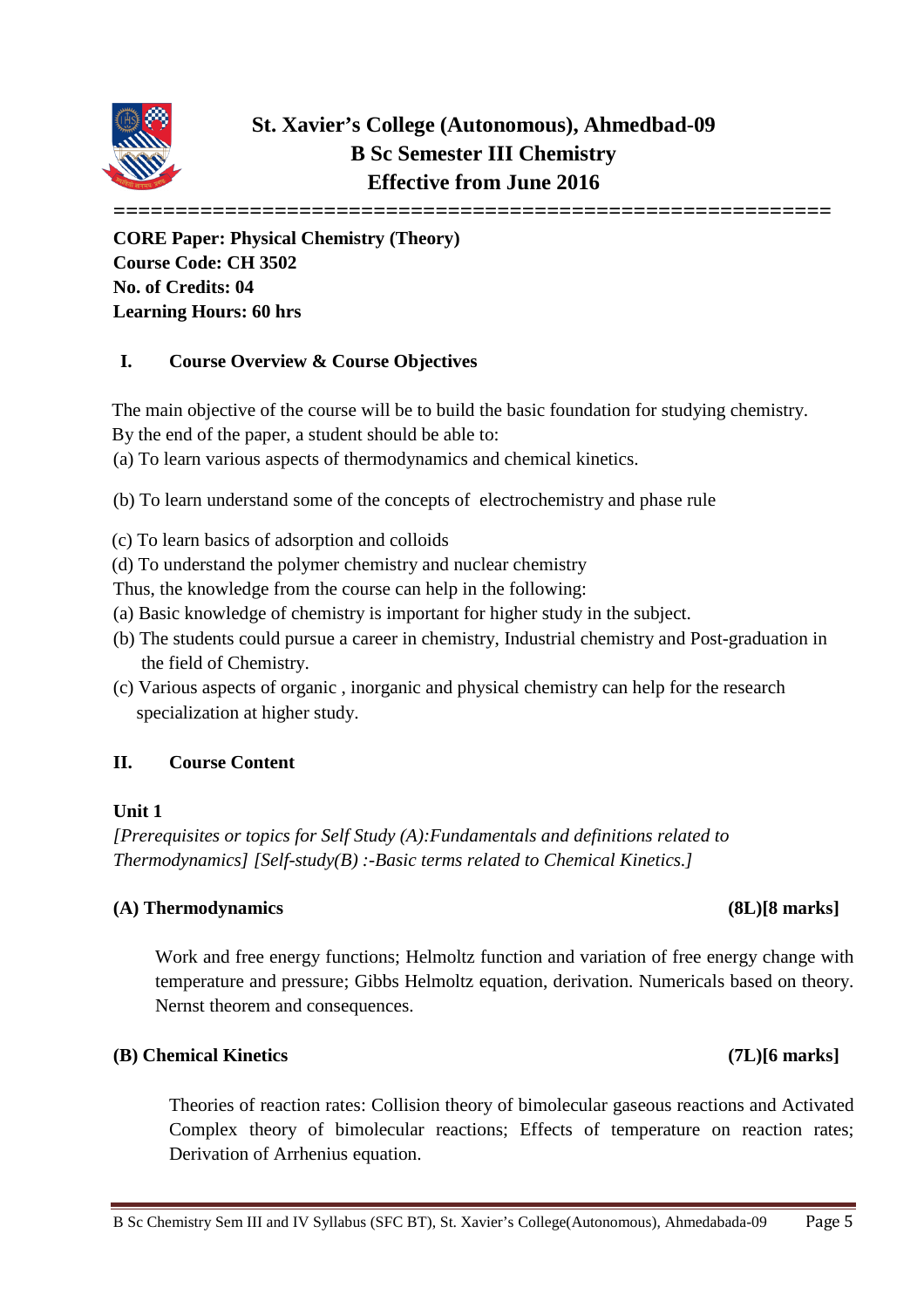### **Unit 2**

*[Prerequisites or topics for Self Study (A):- Basic terms related to Electrochemistry [Self-study (B):-Fundamentals and definitions related to Phase Rule]*

### **(A) Electrochemistry (8L)[8 marks]**

Transport number; Determination of transport numbers by moving boundary method; Conductometric titrations: Principle and advantages; Titration of Strong acid against strong base (HCl vs NaOH); Titration of Weak acid against strong base (CH<sub>3</sub>COOH vs NaOH); Titration of Strong acid against weak base (HCl vs NH4OH); Titration of very weak acid against strong base  $(H_3BO_3 \text{ vs } NaOH)$ ; Titration of mixture of acids against strong base  $(HCl + CH<sub>3</sub>COOH$  vs NaOH); Activity and activity coefficient; Ionic strength.

### **(B) Phase Rule (7L)[ [6 marks]**

Theoretical derivation of phase rule; One component system : water system and sulphur system; Condensed phase rule; Silver – lead (Ag-Pb) system; Zn-Cd system, Freezing mixture (salt-H<sub>2</sub>O) system, Congruent melting point.

### **Unit 3**

*[Prerequisites or topics for Self Study (A):- Various fundamental aspects of Adsorption][Self-study (B):-Basic terms related to Colloids]*

### **(A) Adsorption (8L)[8 marks]**

Definition of terms, Types of adsorption (physical, chemical and their difference), Types of adsorption isotherms (5 types), Derivation of Freundlich adsorption isotherm, Derivation of Langmuir adsorption isotherm, Applications of adsorption. Factors affecting adsorption of gases on solids.

### **(B) Colloids (7L)[6 marks]**

Colloidal Systems; Preparation of Colloidal Solutions; General Properties of Colloidal Systems; Properties of hydrophobic Colloidal Systems. Purification of colloidal solution.

### **Unit 4**

*[Prerequisites or topics for Self Study (A):- Fundamentals and definitions related to***)** *Polymer Chemistry][Self-study(B) :-Various fundamental aspects of Nuclear Chemistry.]*

### **(A) Polymer Chemistry (8L)[8 marks]**

Definition: Monomer, Polymer, Polymerization, Classification of Polymers; Chain polymerization: Free radical and Ionic polymerization [cationic and anionic], Co-ordination polymerization, Step polymerization: Polycondensation and Polyaddition and Ring Opening Polymerization.

### **(B) Nuclear Chemistry (7L)[ [6 marks]**

Particle acceleration –linear accelerator, Cyclotron, Geiger-Muller counter, proportional counter, scintillation counter.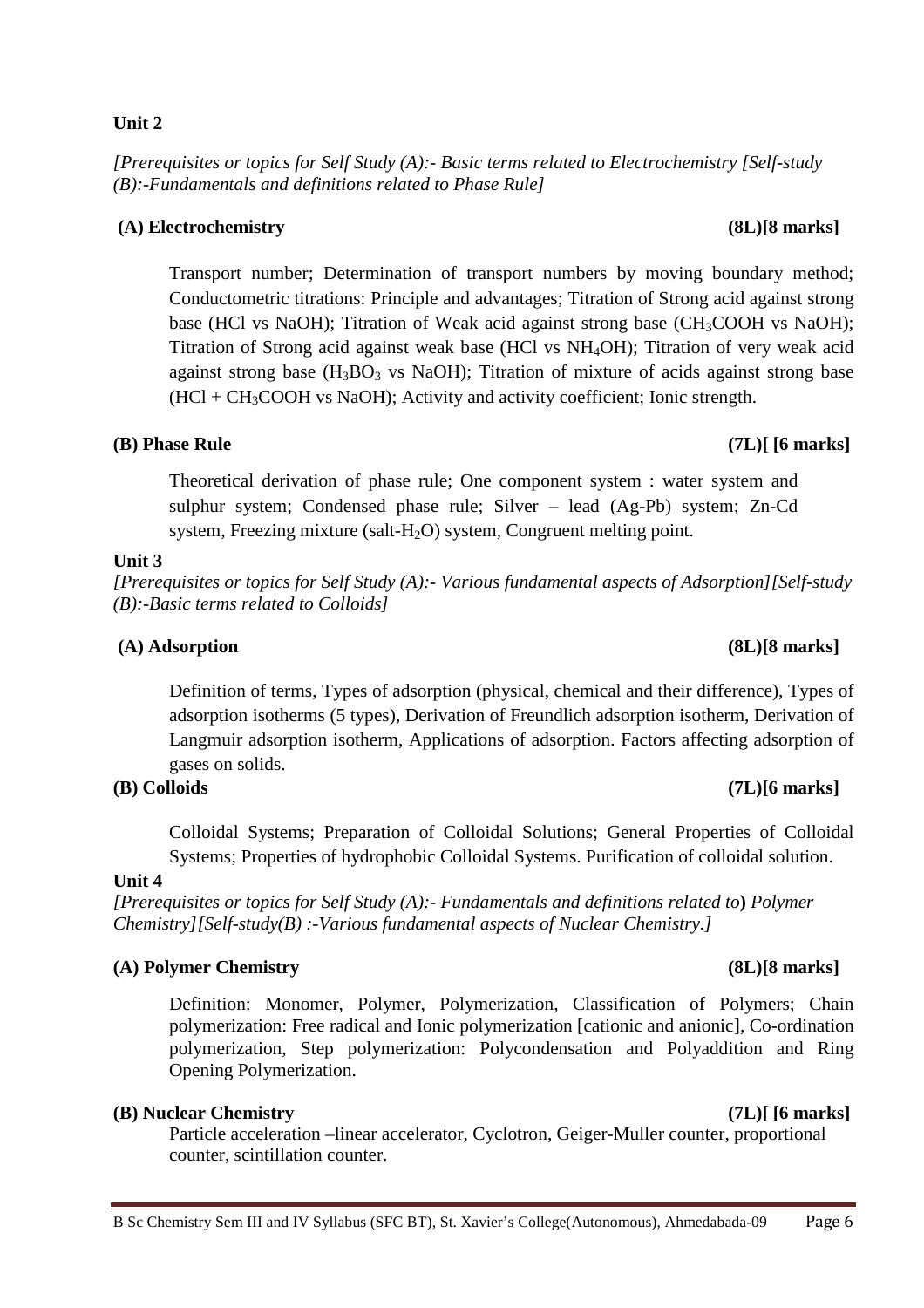**III. Teaching methodologies:** Apart from the conventional black board teaching, other modes of teaching that will be adopted are power points, problem solving, and group discussion. Assignments will be designed such that students inculcate the habit of reading reference books and science journals. The use of smart boards for teaching will also be promoted to enable more interaction based teaching.

### **B Sc Semester III**

### **IV. Reference books: CH 3502: Physical Chemistry (Theory)**

- (1) "Principles of physical chemistry",by B.R. Puri, L.R. Sharma, Madan S. Pathania, Vishal publishing-Jalandhar,  $44^{\text{th}}$  Edition, 2010-2011.
- (2) "Thermodynamics for chemistry"by S. Glasstone, Affiliated East-West Press Pvt. Ltd,New Delhi.
- (3) "An introduction to electrochemistry", by S. Glasstone, Affiliated East-West press Pvt. Ltd, New Delhi.
- (4) "Essential of physical chemistry",B.S.Bahl, G.D.Tuli and Arun Bahl, S.Chand-New Delhi, Reprint, 2006.
- (5) "Polymer chemistry", by V.R. Gowarikar, New Age International(P) Ltd, Fifteen Reprint, Sep.,1999.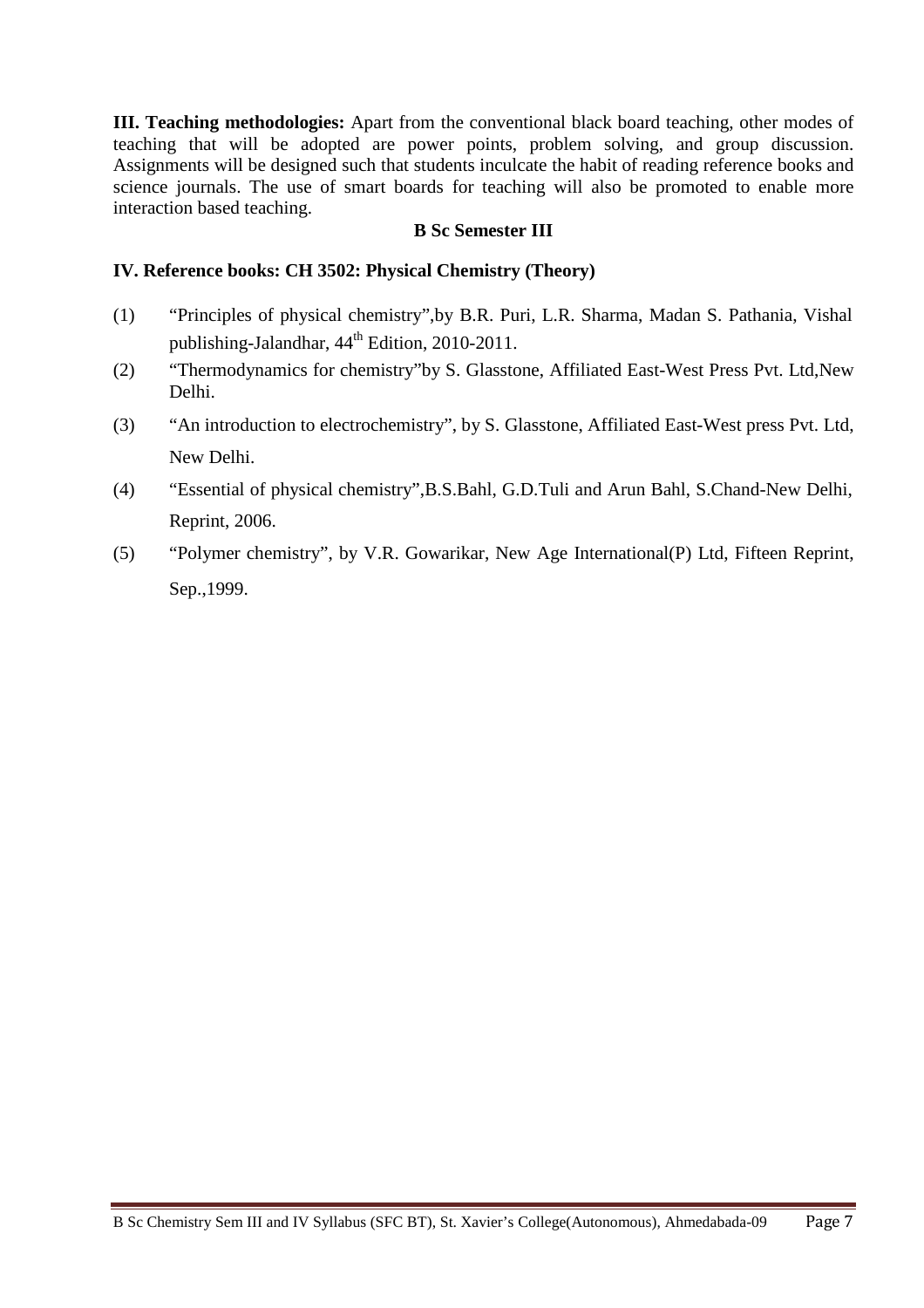

# **St. Xavier's College (Autonomous), Ahmedbad-09 B Sc Semester III Chemistry Effective from June 2016**

**========================================================== I. Paper: Inorganic & Physical Chemistry (Practicals) Course Code: CH 3503L No. of Credits: 04**

**Sessions: Two X 3 hrs**

### **II. Course Content**

### **[A] Inorganic Mixture**

Semi micro method of analysis of inorganic mixture containing four radicals (excluding phosphate, arsenite, arsenate and borate)

Minimum eight mixtures should be performed.

Mixture may be water soluble, or partly water soluble, or insoluble in water

### **[B] Physical Experiment**

- **1.** To determine the relative strength between HCl and  $H_2SO_4$  by studying hydrolysis of methyl acetate.
- **2.** To determine the temperature coefficient and energy of activation of hydrolysis of methyl acetate catalyzed by acid.
- **3.** To study the adsorption of an organic acid by Animal Charcoal. (Acetic acid /Oxalic acid).
- 4. To determine of freezing point curve of the mixture of Naphthalene and Biphenyl OR o-nitro phenol and p-toluidine.
- **5.** Conductometric titration.
	- (i) Strong acid Strong Base (HCl, NaOH)
	- (ii) Weak acid Strong base  $(CH_3COOH, NaOH)$
	- (iii) Mixture of acids Strong base  $(HCl + CH_3COOH, NaOH)$
- **6.** To determine specific refraction and molar refraction of liquid A,B and its Mixture
- **7.** To determine absolute viscosities of liquid A, B and its Mixture
- **III. Teaching methodologies:** Practical work, problem solving, and group discussion etc.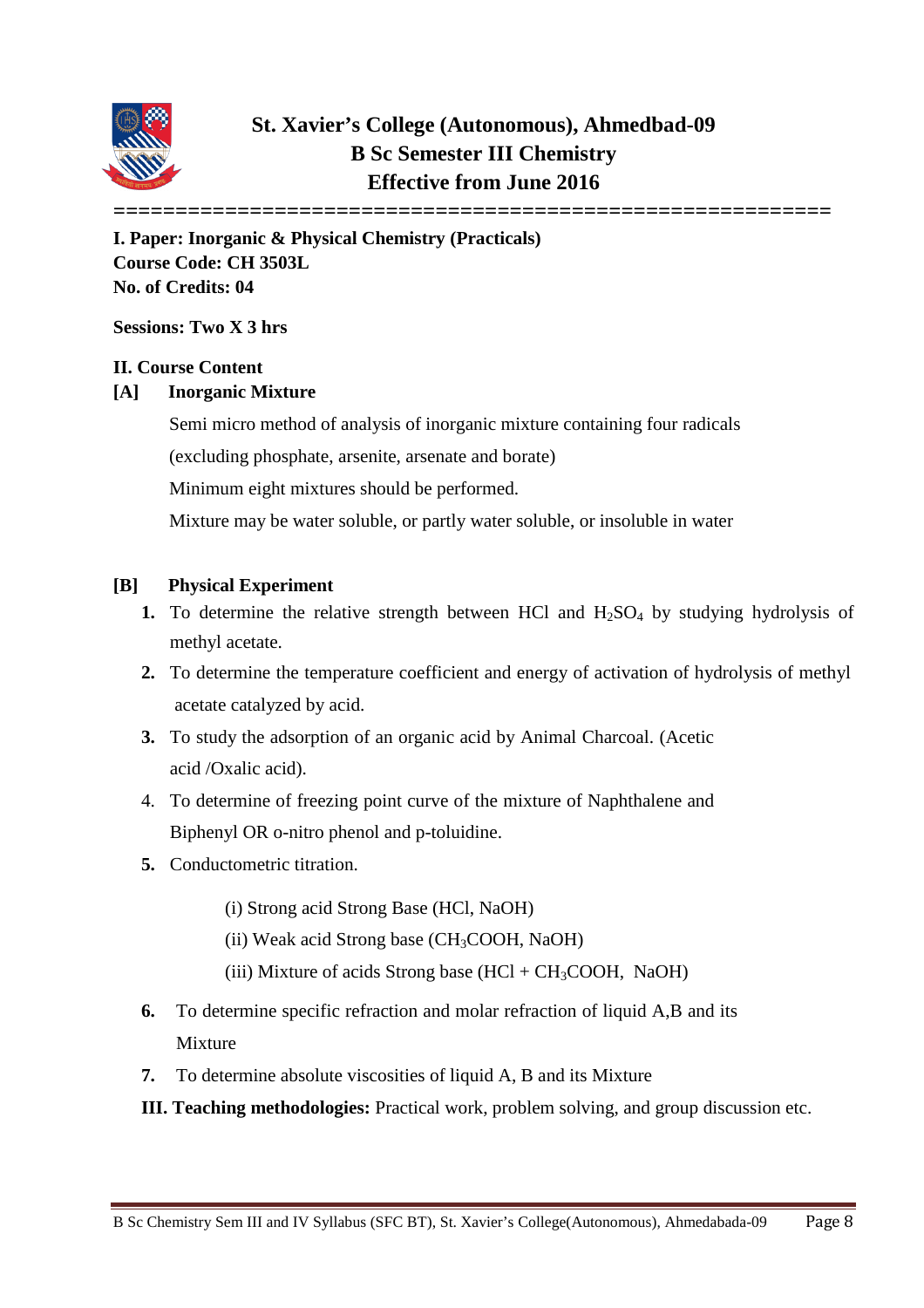### **IV. Reference books: CH 3503L: Inorganic & Physical Chemistry (Practicals)**

- (1) "Textbook of Quantitative chemical Analysis", by Vogel's Pearson Education Ltd. Sixth Edition, 2008.
- (2) "Qualitative Inorganic Analysis", by Vogel's Pearson Education Ltd. Seventh Edition, 2009.
- (3) "Advanced Inorganic Chemistry", by Gurdeep Raj, Goel Publishing House, Meerut, Volume  $-$ I,  $24<sup>th</sup>$  Revised Edition, 1998.
- (4) "Advance Physical Practical Chemistry", by J .B.Yadav , Goel Publishing House, Meerut
- (5) "Experiments in Physical Chemistry",by P.H.Parsania, Neminath Printers Rajkot First Edition 2004.
- (6) "Practical Physical Chemistry", by A.M.. James and F.E.Prichard Longman Group Limited London Third Edition Reprinted 1979.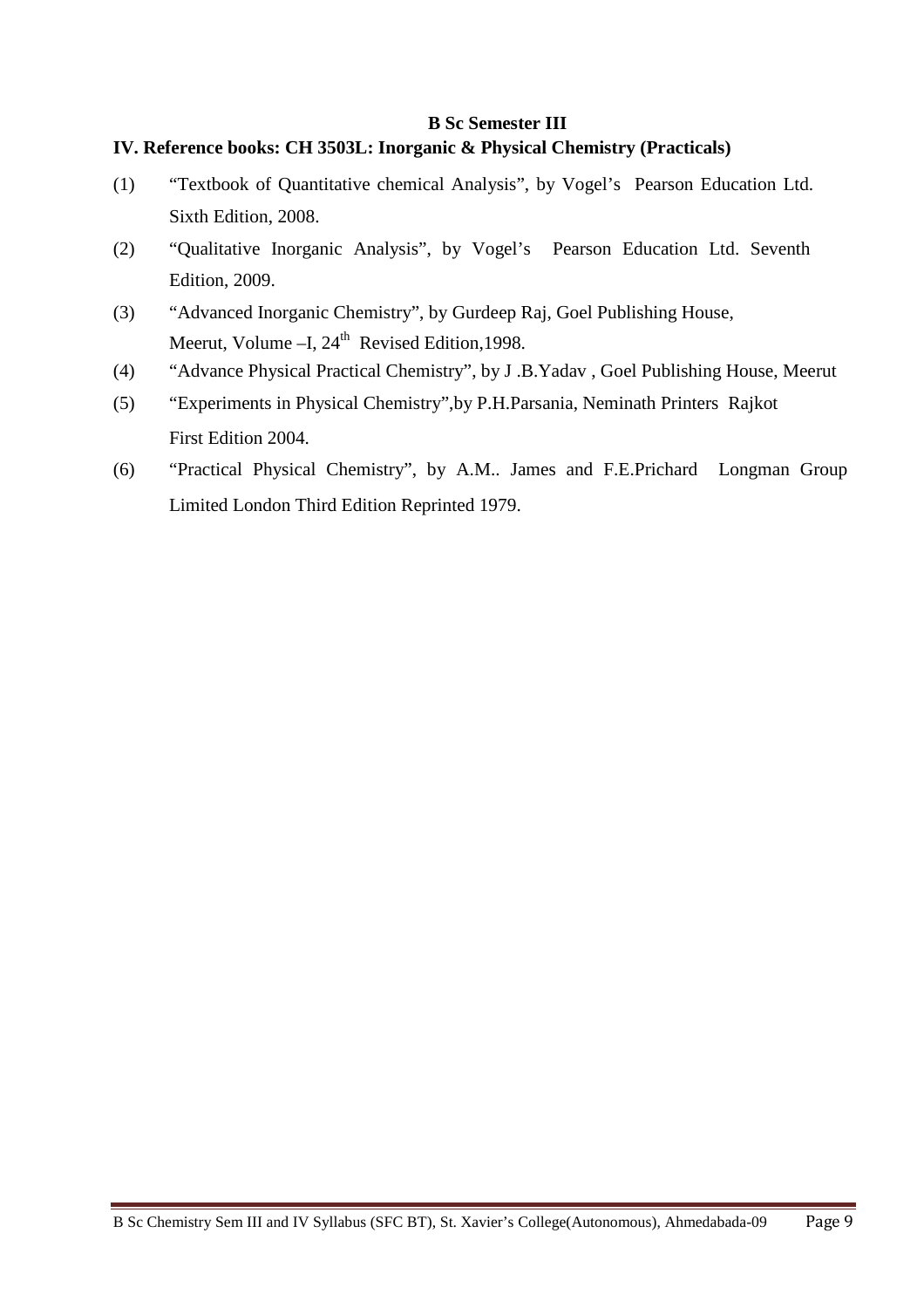

# **St. Xavier's College (Autonomous), Ahmedbad-09 B Sc Semester IV Chemistry Effective from June 2016**

**==========================================================**

**CORE Paper: Inorganic Chemistry (Theory) Course Code: CH 4501 No. of Credits: 04 Learning Hours: 60 hrs**

### **I. Course Overview & Course Objectives**

The main objective of the course will be to build the basic foundation for studying chemistry.

By the end of the paper, a student should be able to:

- (a) To learn wave –mechanics and terms related to wave –mechanics.
- (b) To learn various aspect of coordination chemistry.
- (c) To learn basics of coordination compounds
- (d) To understand the Chemical Bonding
- (e) To learn organometallic chemistry and applications of catalysis

Thus, the knowledge from the course can help in the following:

- (a) Basic knowledge of chemistry is important for higher study in the subject.
- (b) The students could pursue a career in chemistry, Industrial chemistry and Post-graduation in the field of Chemistry.
- (c) Various aspects of organic , inorganic and physical chemistry can help for the research specialization at higher study.

### **II. Course Content**

### **Unit 1 Wave Mechanics (15L)[14 marks]**

*[Prerequisites or topics for Self Study: Various fundamental aspects and definitions related Wave– Mechanics]*

Basic postulates of quantum mechanics (Postulates 1,2,3 and 4); Setting up of operators: commutator; Particle in a box (One dimensional); Zero potential energy; Characteristics of the wave functions; Electron in a ring.

### **Unit 2 Coordination Compounds (15L)[14 marks]**

*[Prerequisites or topics for Self Study (A):- Basic terms related to Crystal Field Theory][Self-study (B) :-Fundamentals and definitions related to Coordination Chemistry]*

### **[A] Crystal Field Theory (8L)** [**8 marks]**

Crystal Field Theory, Orientation of d-orbitals and Crystal Field Splitting of Energy levels; Crystal Field Splitting in Octahedral complexes; Crystal Field Stabilization Energy (CFSE); Crystal Field Splitting in Tetrahedral Complexes; Crystal Field Splitting in Tetragonal and square Planar Complexes; Magnetic Properties of Metal Complexes and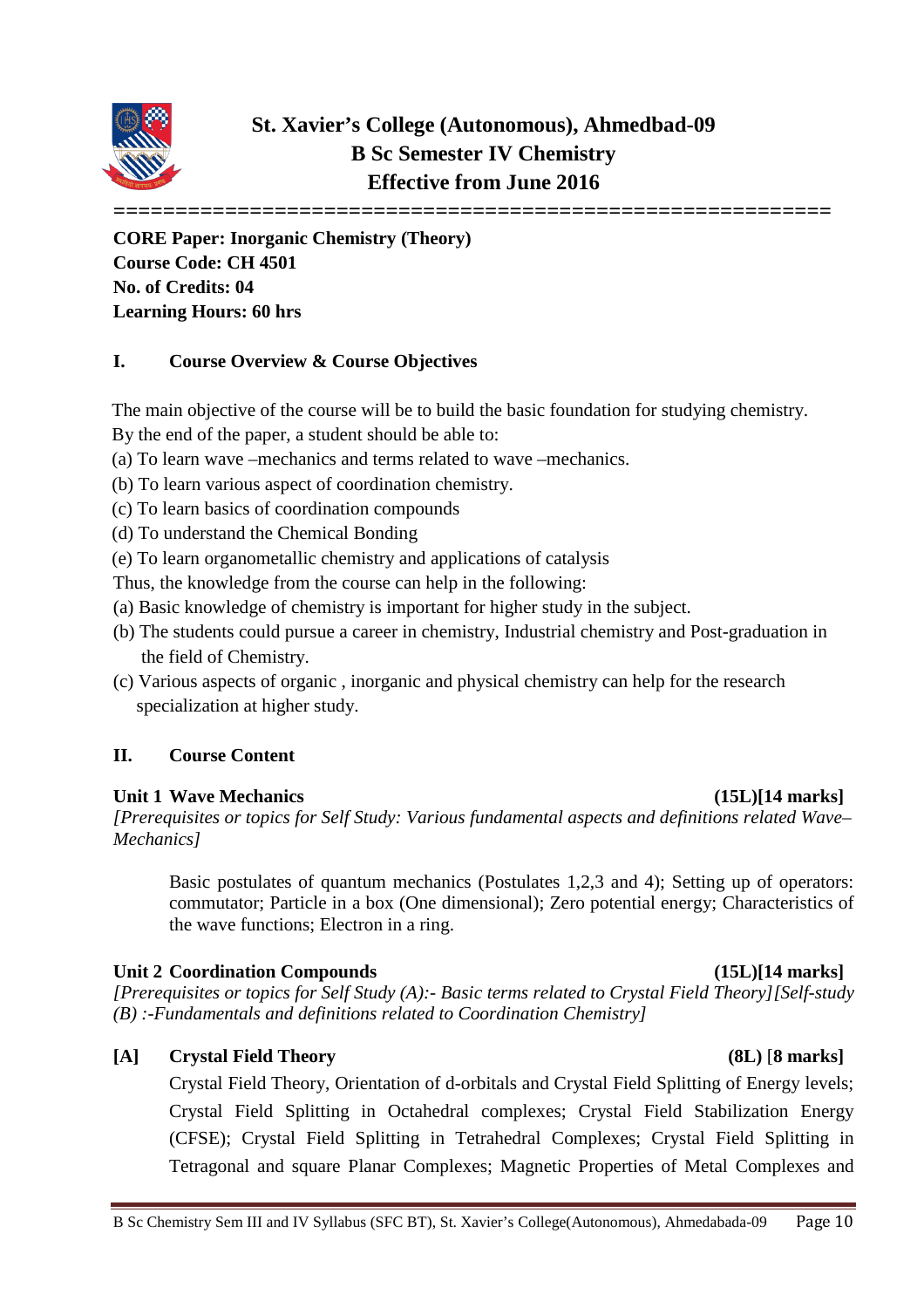Crystal Field Theory; Factors influences the magnitude of Crystal Field Splitting; Color of Transition Metal Complexes; Crystal Field Effects on Ionic Radii; Crystal Field Effects on Lattice Energies; Jahn-Teller Effect.

### **[B] Coordination Chemistry (7L)** [**6 marks]**

Coordination Chemistry: Lability, inertness, Stability, Instability, reaction, kinetics and mechanism, Trans effect and Influence

### Unit 3 Chemical Bonding **(15L)**[14 marks]

*[Prerequisites or topics for Self Study (A):- Fundamentals and definitions related to Chemical Bonding]*

Introduction of AO's, MO's, Molecular orbital Theory; LCAO Molecular Orbital Theory; Energy Level Diagram for Molecular Orbitals; Mixing of Orbitals; Filling up of Molecular Orbitals; MO diagram of Heteronuclear Diatomic molecules (HF, HCl); Molecular orbitals of Polyatomic Species (BeH<sub>2</sub>,  $CO<sub>2</sub>NH<sub>3</sub>$ )(Excluding Walsh diagram); M.O. Theory of [Co  $(NH_3)_6]^3$ <sup>+</sup> and  $[CoF_6]^3$ ; Molecular orbital or Band Theory for metals.

### **Unit 4**

*[Prerequisites or topics for Self Study (A):- Basic terms related to Organometallic Chemistry] [Self-study (B):- Various fundamental aspects and applications of Catalysis]*

### **[A] Organometallic Chemistry (8L)[8 marks]**

Introduction, Bonding: Stable electron configurations, electron count preference, Electron counting and oxidation states. Ligands: Carbon monoxide, Phosphines, hydrieds and dihydride complexes, n'-Alkyl, alkenyl, alkynyl,and Aryl ligands. Types of organometallic reactions.

### **[B] Catalysis (7L)[6 marks]**

General principle, The language of catalysis, hydrogenation of alkene. Heterogeneous catalysis: surfaces four interactions with adsorbates.

**III. Teaching methodologies:** Apart from the conventional black board teaching, other modes of teaching that will be adopted are power points, problem solving, and group discussion. Assignments will be designed such that students inculcate the habit of reading reference books and science journals. The use of smart boards for teaching will also be promoted to enable more interaction based teaching.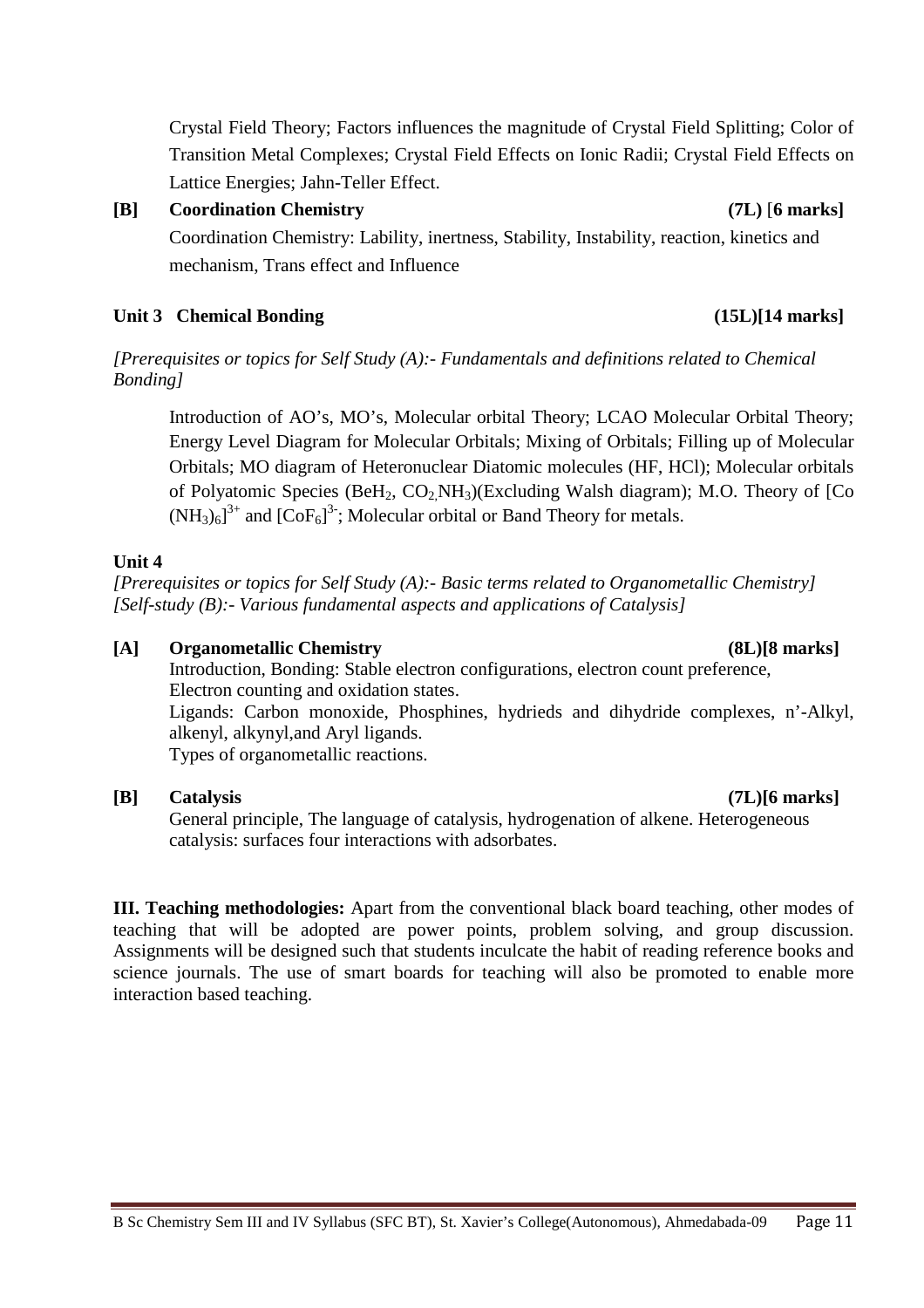### **IV. Reference books: CH 4501: Inorganic Chemistry (Theory)**

- (1) "Advanced Inorganic Chemistry", by Gurdeep Raj, Goel Publishing House, Meerut, Volume – I, 24<sup>th</sup> Revised Edition, 1998.
- (2) "Modern Inorganic Chemistry', by R.D. Madan, S. Chand & Co. Ltd., New Delhi, 2nd Edition, 2006.
- (3) "Concise Inorganic Chemistry", by J.D. Lee, Wiley India Publication,  $5<sup>th</sup>$  Edition, 1996, Reprint 2011.
- (4) "Selected Topics in Inorganic Chemistry", by W.V. Malik, G.D. Tuli, R.D. Madan, S.Chand & Co. Ltd., New Delhi,  $7<sup>th</sup>$  Edition, 2007.
- (5) "Introductory Quantum Chemistry", by A.K. Chandra, Tata- McGraw Hill Pub. Co. Ltd., New Delhi, 4<sup>th</sup> Edition.
- (6) "Principles of Inorganic Chemistry", by Puri, Sharma, Kalia, Milestone Publishers & Distributors, New Delhi, 3<sup>rd</sup> Edition, 2006.
- (7) "Quantum chemistry", by R.K.Prasad, New Age International (P) Ltd., Publishers,  $4<sup>th</sup>$ Edition, 2010.
- (8) "Shriver & Atkins' Inorganic Chemistry", Peter Atkins, Tina Overton, Jonathan Rourke, Mark Weller, Fraser Armstrong, Oxford University Press, 2011.
- (9) "Inorganic Chemistry", by Catherine E Housecroft and Alan G Sharpoe,  $2^{nd}$  edn.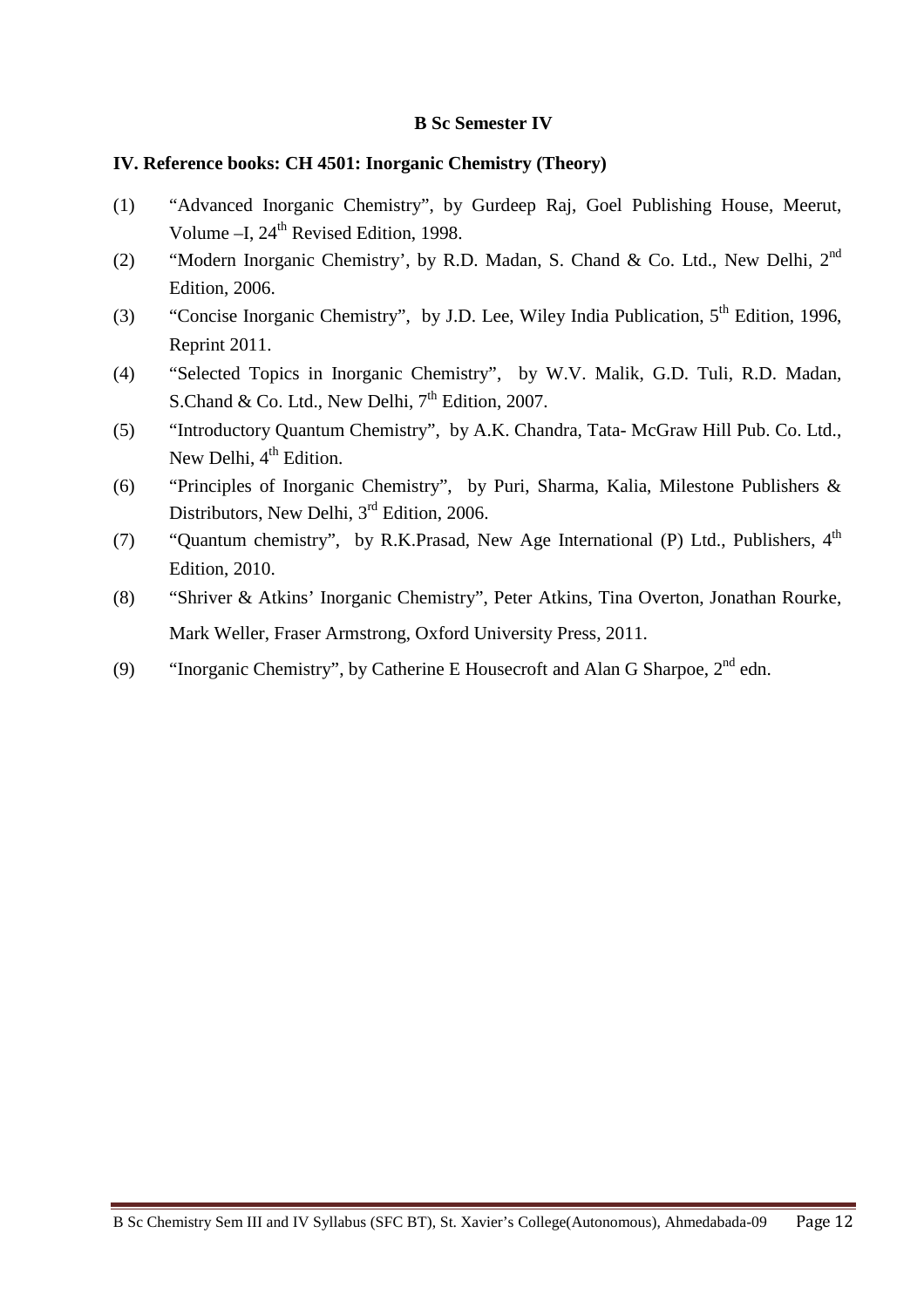

# **St. Xavier's College (Autonomous), Ahmedbad-09 B Sc Semester IV Chemistry Effective from June 2016**

**========================================================== CORE Paper: Analytical Chemistry (Theory) Course Code: CH 4502 No. of Credits: 04 Learning Hours: 60 hrs I. Course Overview & Course Objectives**

The main objective of the course will be to build the basic foundation for studying chemistry. By the end of the paper, a student should be able to:

- (a) To learn basic concepts of acid-base titration and Precipitation Titration
- (b) To learn basics of Complexometric and Redox Titrations
- (c) To learn basic concepts of gravimetric analysis
- (e) To learn basic concepts of Solvent Extraction Separation and Organic reagents used in quantitative Analysis.

Thus, the knowledge from the course can help in the following:

- (a) Basic knowledge of chemistry is important for higher study in the subject.
- (b) The students could pursue a career in chemistry, Industrial chemistry and Post-graduation in the field of Chemistry.
- (c) Various aspects of organic , inorganic and physical chemistry can help for the research specialization at higher study.

### **II. Course Content**

### **Unit 1 Acid Base and Precipitation Titrations (15L)[14 marks]**

*[Prerequisites or topics for Self Study (A):Fundamentals and definitions related to qualitative and quantitative analysis e.g.Theory of acid-base titration][Self-study(B) :- Basic terms related to Precipitation Titration]*

**[A] Theory of acid-base titration: (8L)[[8 marks]** Theory of acid-base titration, Ways of locating the end point of an acid-base titration, Titration of strong acid with strong base, Titration of weak acid with strong base, Titration of weak base with strong acid, Titration of weak base with weak acid, Factors determining the exact form of a pH curve. **[B] Precipitation Titration (7L) [6 marks]**

Titration curves, Feasibility, Indicators, Mohr, Volhard and Fajans' Methods, Factors affecting solubility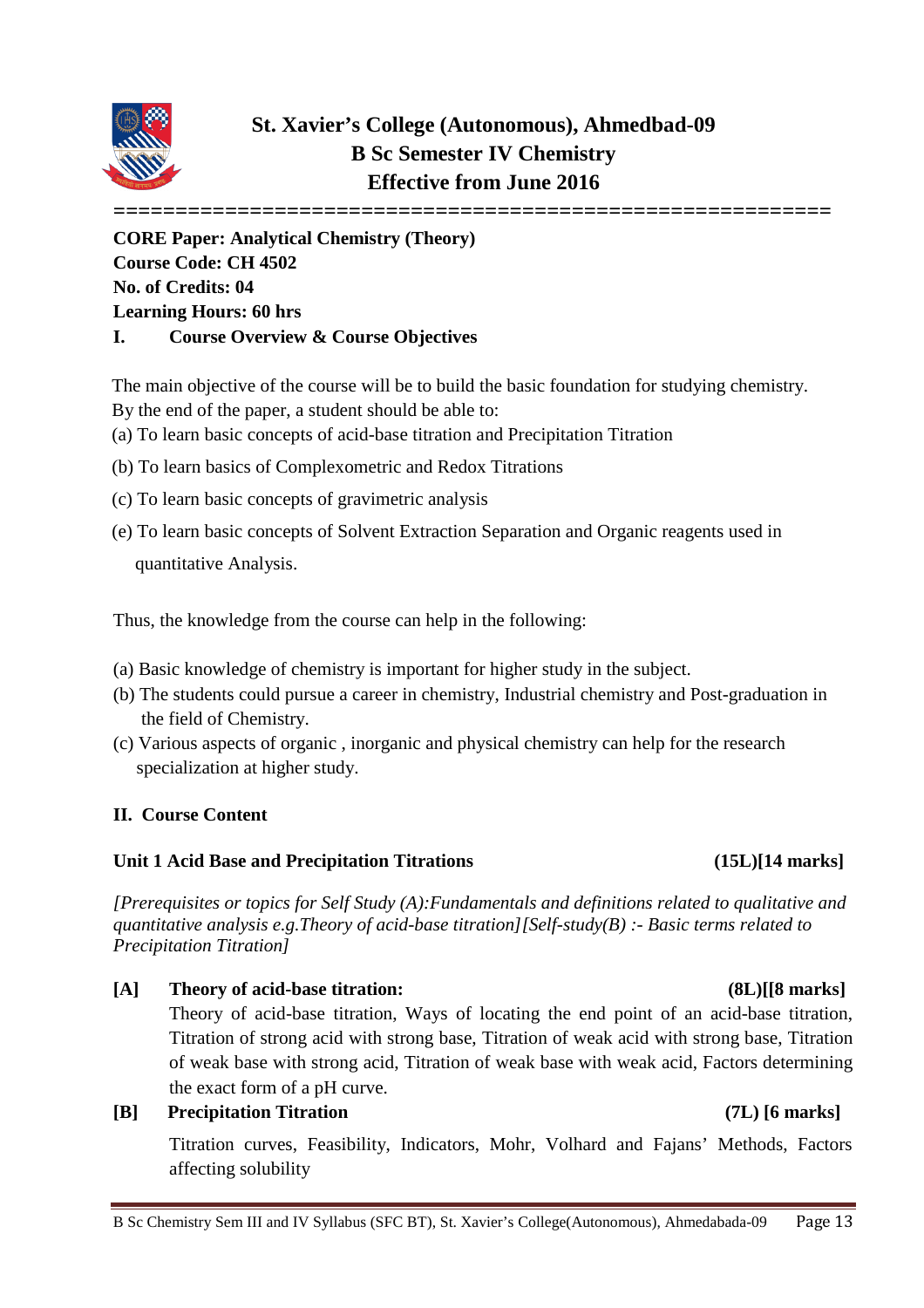### **Unit 2 Complexometric and Redox Titrations (15L)[14 marks]**

*[Prerequisites or topics for Self Study(A): Fundamentals and definitions related to Complexometric titrations][Self-study(B) :- Fundamental aspects of Redox titration]*

### **[A] Complexometric Titration (8L) [8 Marks]**

Theory of complexometric titration involving EDTA, Study of EDTA complex formation taking disodium salt of EDTA and effect of pH, Ways of locating the end point, Estimation of calcium and magnesium by complexometric titration by EDTA.

### **[B] Redox titration (7L)[6 marks]**

Theory of redox titration, study of redox titration by electrochemical potential method, Ways of locating the end point for redox titration

### **Unit 3 Gravimetric analysis (15L)[14 marks]**

*[Prerequisites or topics for Self Study (A):- Fundamentals and definitions related to gravimetric analysis]*

Introduction, Precipitation, Digestion, Filtration, Washing of the precipitate, Drying and/or incineration of the precipitate, Weighing, Gravimetric factors, Specific and selective precipitation, Organic precipitants, Masking or sequestering agent, Problems involved in precipitation gravimetry.

### **Unit 4Solvent Extraction and Organic reagents (15L)[14 marks]**

*[Prerequisites or topics for Self Study(A):Fundamentals and definitionsrelated to Solvent Extraction Separation][Self-study (B):- Fundamental aspects of Organic reagents used in quantitative Analysis]*

- **[A] Solvent Extraction Separation (8L) [8 Marks]** Principles of solvent extraction, choice of solvent, distribution coefficient, distribution ratio, percentage, (%) extraction. The extraction process, solvent extraction of metals, selective extraction and separationefficiency.
- **[B] Organic reagents used in quantitative Analysis (7L)[6Marks]** Separation of methods with 8-Hydroxy Quinoline, Cupferron,DMGand *N*-benzoyl-*N*phenylhydroxylamine.

**III. Teaching methodologies:** Apart from the conventional black board teaching, other modes of teaching that will be adopted are power points, problem solving, and group discussion. Assignments will be designed such that students inculcate the habit of reading reference books and science journals. The use of smart boards for teaching will also be promoted to enable more interaction based teaching.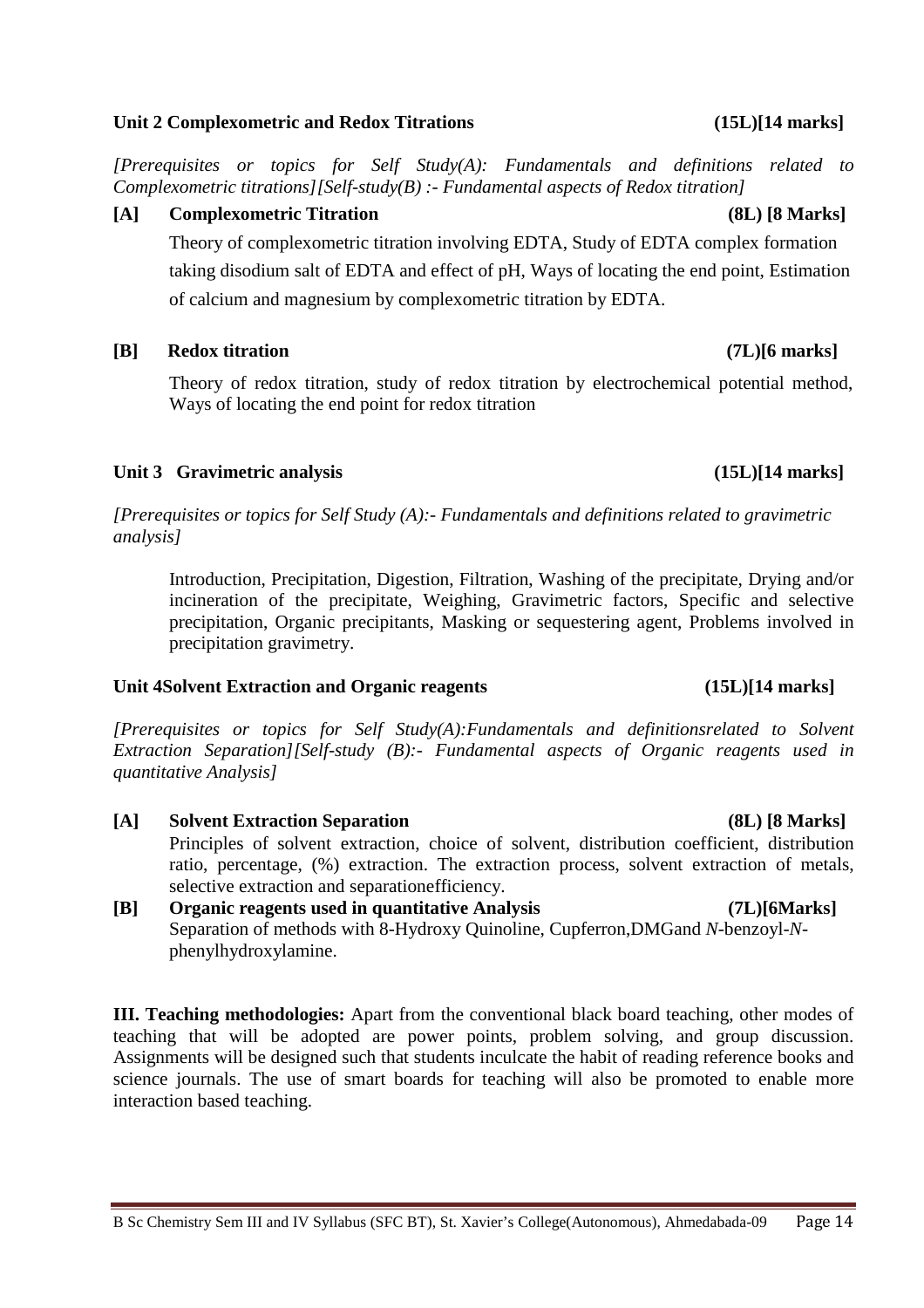### **IV. Reference books: CH 4502: Analytical Chemistry (Theory)**

- (1) "Analytical Chemistry", by Dhruba Charan Dash, PHI Learning Pvt. Ltd., New Delhi, 2011.
- (2) "Quantitative Analysis", by R.A.Day, A.L.Underwood, Prentice-Hall of India Pvt.Ltd., New Delhi, 2004. (Sixth edition)
- (3) "Analytical Chemistry", by Gary D. Christian, John Wiely & Sons, INC, New York, 1994. (Fifth edition)
- (4) "Analytical Chemistry An Introduction", by Douglas A. Skoog, Donald M. West, F.James Holler, Saunders College Publishing, Harcourt Brace College Publishers, Philadelphia, 1994. 6th edn.
- (5) "A Textbook of Analytical Chemistry",by Y.Anjaneyulu, K.Chandrasekhar, Valli Manickam, Pharma Book Syndicate, Hyderabad, India, 2006.
- (6) "Instrumental Methods of analysis" by H.H . Willard, L.L. Mirrit, J.A. Dean, CBS Publications
- (7) **"**Solvent extraction in Analytical Chemistry"by G.H. Morrison, F. Frieiser, John Wiley & Sons, NY.
- (8) "Quantitative Chemical Analysis" by Daniel C. Harris, W H Freeman, New York.
- (9) "Ion exchange and solvent extraction of metal compounds' by Y. Macros, A.S.Kertes, Wiley, Interscience.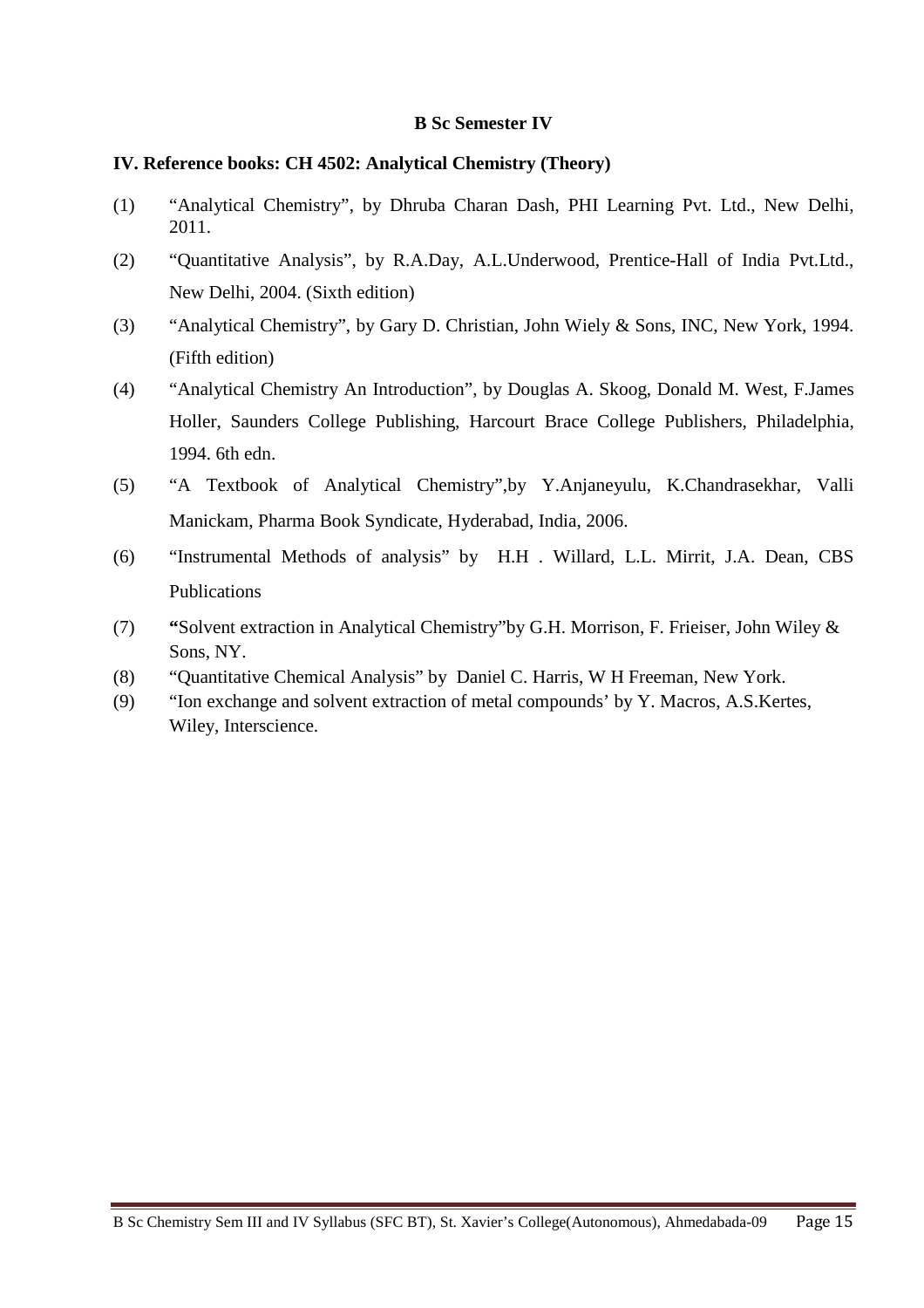

# **St. Xavier's College (Autonomous), Ahmedbad-09 B Sc Semester IV Chemistry Effective from June 2016**

**I. Paper: Organic and Analytical Chemistry (Practicals) Course Code: CH 4503L No. of Credits: 04**

**Sessions: Two X 3 hrs**

### **II. Course Content**

**[A] Organic Spotting and Estimation** 

**Organic spotting** minimum eight compounds (5 solids and 3 liquids)

**Acids**: Salicylic acid, Cinnamic acid, Anthranilic acid, Sulfanilic acid

**Phenols:** m-Nitrophenol, p-Nitrophenol, α-Naphthol ,β-Naphthol

**Bases:** m and p-Nitroanilines, p-Toludine

**Neutral :** Solids:- Acetanilide, Glucose

Liquids:- Methanol Acetophenone, Carbon tetrachloride (CCl4), Methylacetate

**==========================================================**

### **Estimations: (**1) Glucose

- (2) Acetamide
- (3) Phenol/Aniline
- **[B] Volumetric and Gravimetric Analysis**

### **Volumetric Analysis :**

- (a) Nitrite by back titration.
- (b) Determination of the available cholrine in Hypochorates
- (b) Estimation of Ni by using EDTA,  $MgCl<sub>2</sub>$  (Back Titration)

### **Gravimetric Analysis :**

- (a) Fe as  $Fe<sub>2</sub>O<sub>3</sub>$
- (b) Ba as BaSO4
- (c) Al as  $Al_2O_3$

**III. Teaching methodologies:** Practical work, problem solving, and group discussion etc.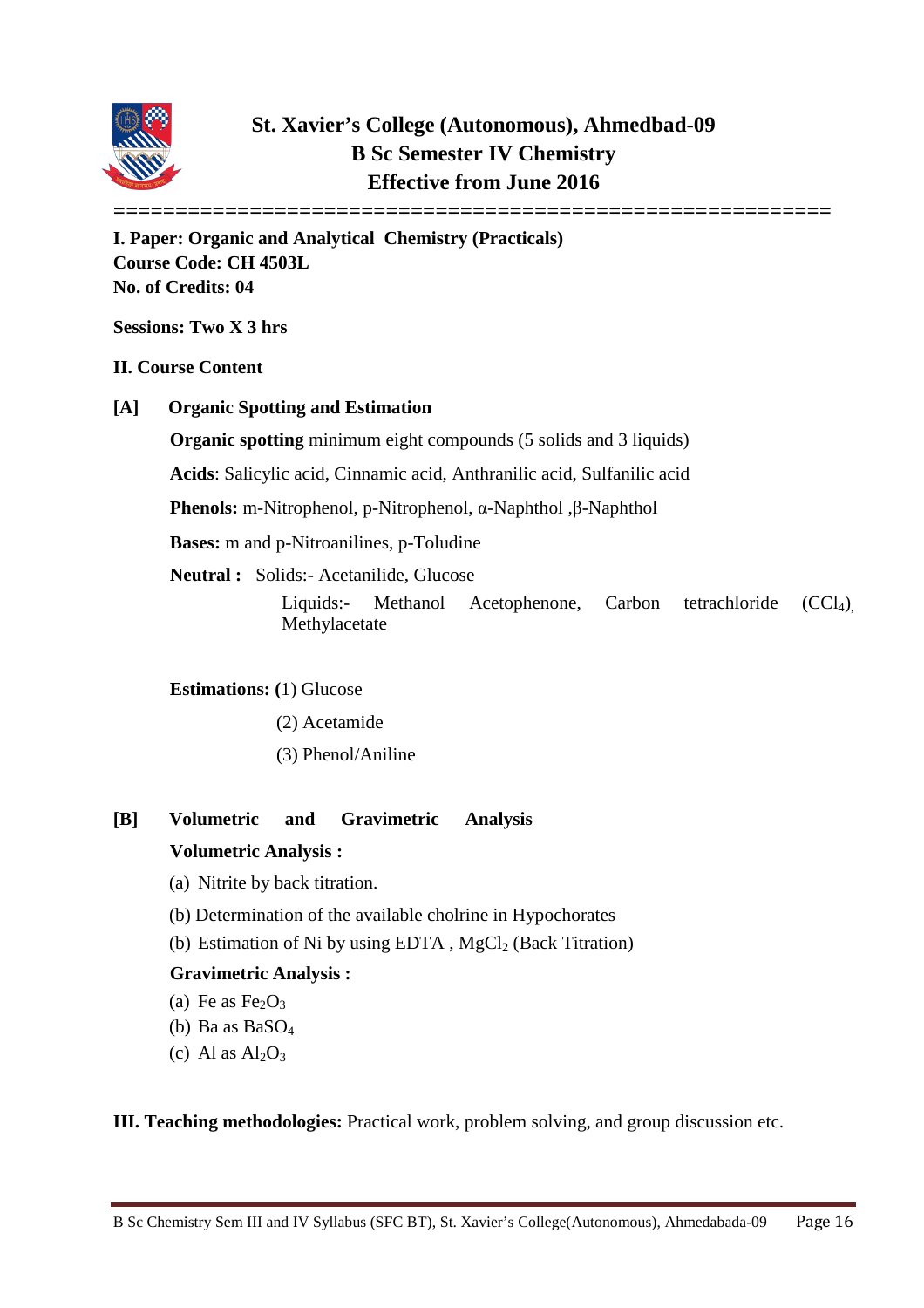### **IV. Reference books: CH 4503L: Organic and Analytical Chemistry (Practicals)**

- (1) "Elementary Practical Organic Chemistry Part-II, Qualitative Organic Analysis", by I Vogel, CBS Publishers & Distributers, New Delhi, Second Edition, 2004.
- (2) "Elementary Practical Organic Chemistry Part III Quantitative Organic Analysis", by I Vogel, CBS Publishers & Distributers, New Delhi, Second Edition, 2004.
- (3) "Comprehensive Practical Organic Chemistry Qualitative Analysis", by V.K. Ahluwalia, Sunita Dhingra, University Press (India) Private Limited, Hyderabad, First Indian Edition, 2010.
- (4) "Organic Analytical Chemistry theory and Practice", by Mohan Jag, Narosa Publication, New Delhi, 2003.
- (5) "Advanced Practical Organic Chemistry",by J Leonard, B Lygo, G Procter, Stanley Thornes ( Publishers) Ltd., First Indian Edition, 2004.
- (6) "Analytical Chemistry : Practice", by John H. Kennedy, Saunders College Publishing, New York, Second Edition, 1990.
- (7) "Quantitative Analysis", by R.A.Day, A.L.Underwood, Prentice-Hall of India Pvt.Ltd., New Delhi, Sixth Edition, 2004.
- (8) "Analytical Chemistry", byGary D. Christian, John Wiely & Sons, INC, New York, Fifth Edition, 1994.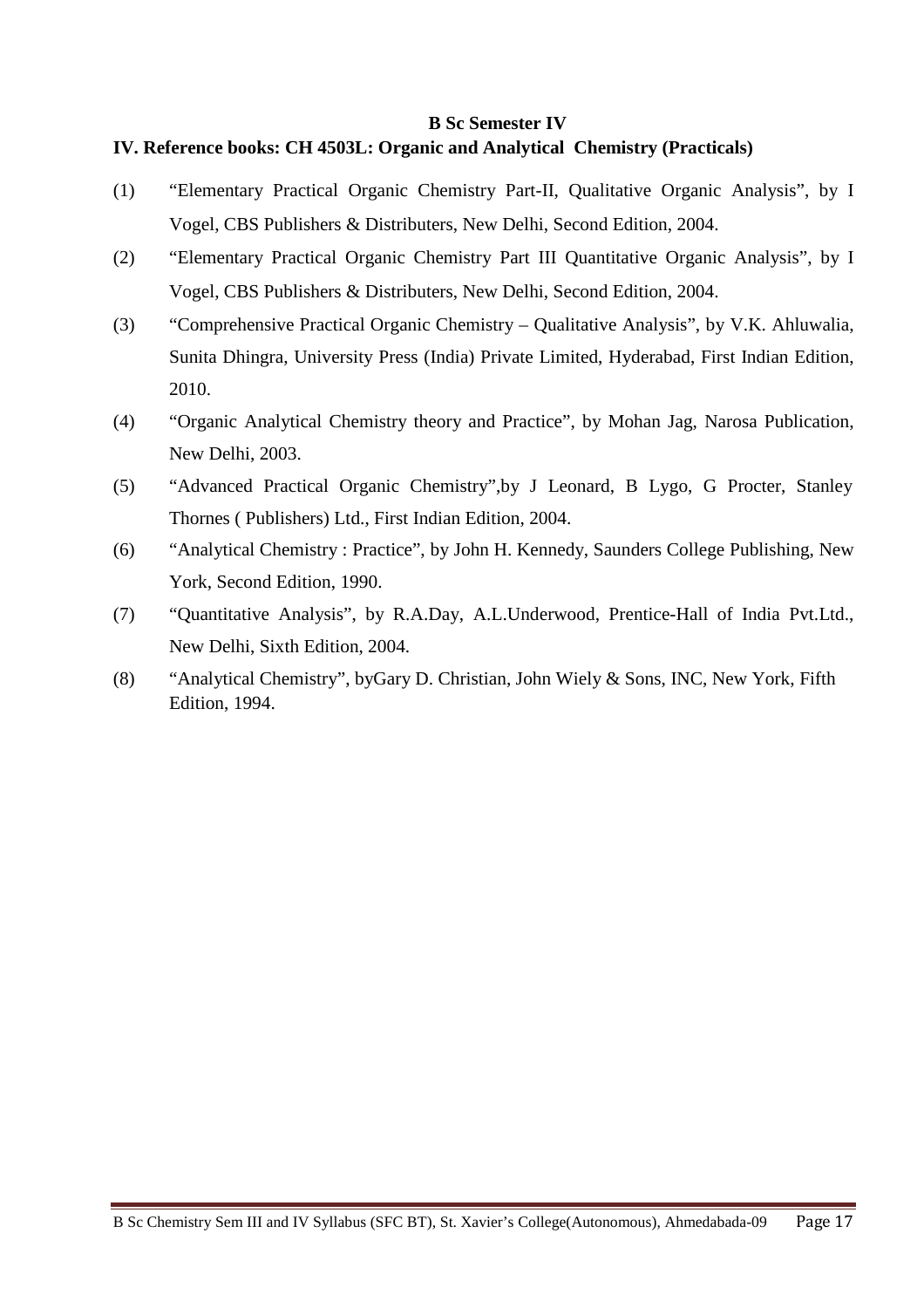# **St. Xavier's College (Autonomous), Ahmedabad-09**



# **Proposed Syllabus under Autonomous system for Semester V and VI**

# **B Sc Chemistry**

**(2016-2019)**

# **August 30, 2016**

**(Modified 9-9-2016)**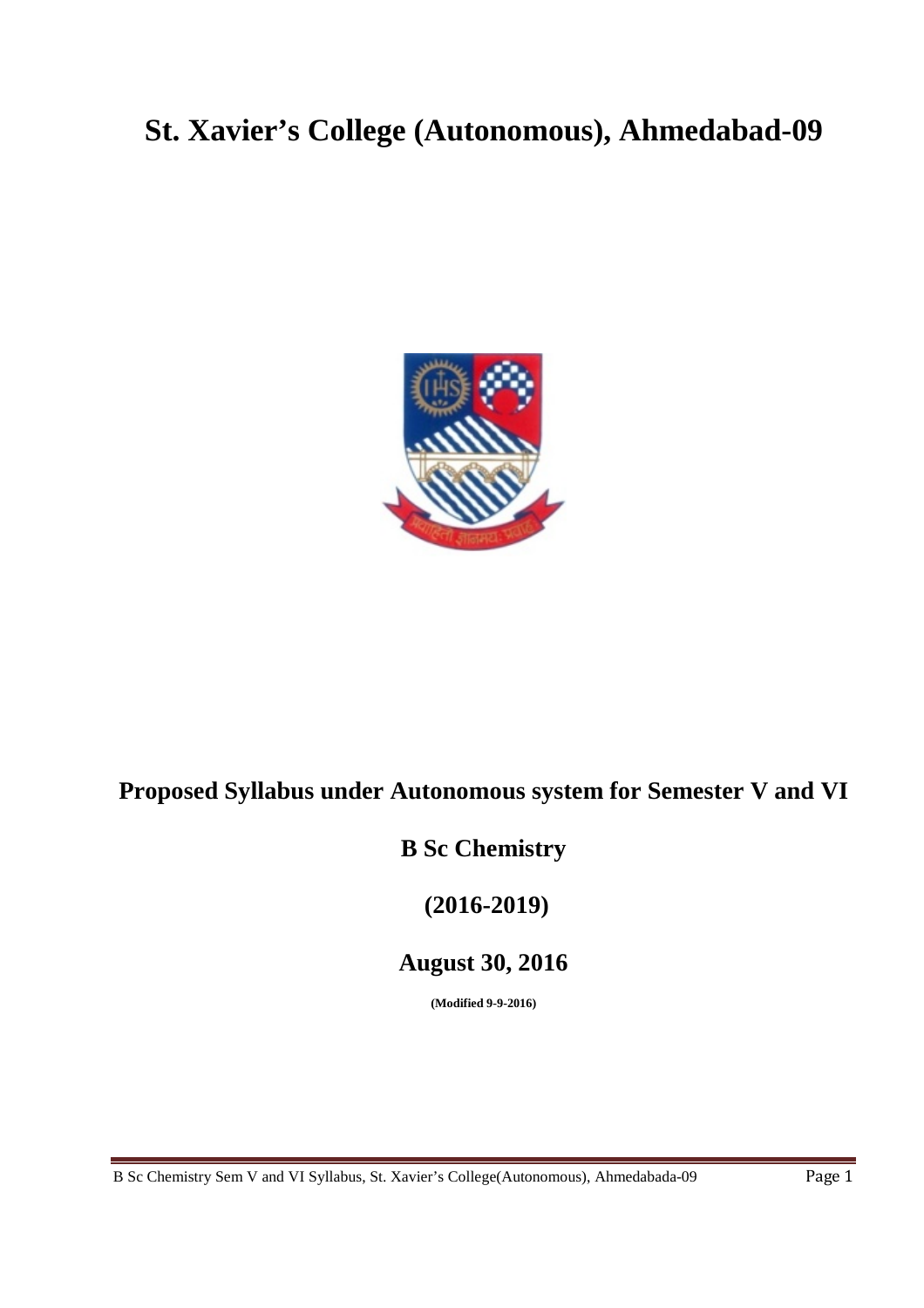# **Syllabus for Chemistry at B**. **Sc**. **Semester V ( To be effective from June 2016 )**

- CH 5501 Organic Chemistry
- CH 5502 Inorganic Chemistry
- CH 5503 Physical Chemistry
- CH 5504 Analytical Spectroscopic Techniques
- CH 5401 Subject Elective (Nanomaterials and Nanotechnology)
- CH 5505L Practical:
	- (I) Inorganic Qualitative Analysis & Physical Chemistry (Kinetics, Solubility and Instruments)
	- (II) Organic Preparation
		- &

Analytical Chemistry (Estimations and Chromatography)

### **Course Structure with respect to credit, hours and marks**

| <b>Type of Course</b>                                             | Paper<br>No.                             | <b>Credit</b>                                                        | <b>Total</b><br><b>Marks</b> | <b>Internal</b>      | <b>External</b>      | No. of<br>hours<br>per week | <b>Exam</b><br>hours |
|-------------------------------------------------------------------|------------------------------------------|----------------------------------------------------------------------|------------------------------|----------------------|----------------------|-----------------------------|----------------------|
| General English                                                   | GE 5052                                  | 2                                                                    | 100                          | 30                   | 70                   | 3                           | 3                    |
| Core Course                                                       | CH 5501<br>CH 5502<br>CH 5503<br>CH 5504 | $\overline{4}$<br>$\overline{4}$<br>$\overline{4}$<br>$\overline{4}$ | 100<br>100<br>100<br>100     | 30<br>30<br>30<br>30 | 70<br>70<br>70<br>70 | 4<br>4<br>4<br>4            | 3<br>3<br>3<br>3     |
| Subject Elective Course (SEC)<br>Practical Core Course – I and II | <b>CH 5401</b><br><b>CH 5505L</b>        | 2<br>5                                                               | 100<br>200                   | 30<br>60             | 70<br>140            | 3<br>12                     | 3<br>12              |
| <b>Total Credit</b>                                               |                                          | 25                                                                   |                              |                      |                      |                             |                      |

N.B.**:** The practical batch should be maximum of 10 students with respect to the credit.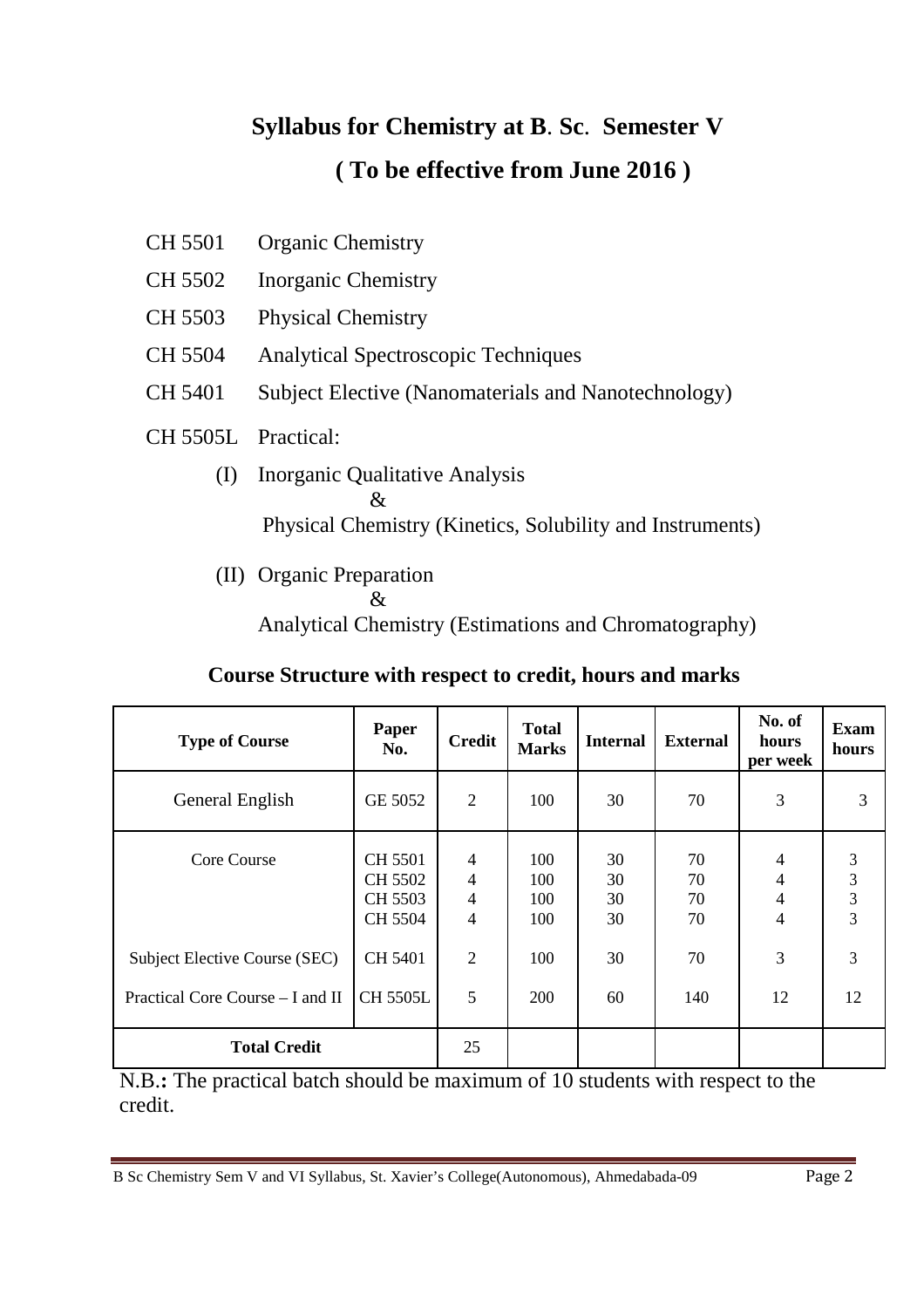

**CORE Paper: Organic chemistry (Theory) Course Code: CH 5501 No. of Credits: 04 Learning Hours: 60 hrs**

### **I. Course Overview & Course Objectives**

The main objective of the course will be to build the basic foundation for studying chemistry. By the end of the paper, a student should be able to:

(a) To learn fundamentals of stereoselectivity, stereospecificity and stereo chemistry.

(b) To learn selected inorganic reagents, molecular rearrangements and name Reactions:

(c) To learn about chemistry of Nucleophilic Substitution reactions.

(d) To learn about disaccharides and synthesis of Purine and Pyrimidines.

Thus, the knowledge from the course can help in the following:

(a) Basic knowledge of these topics in organicchemistry which is important for practical and industrial applications

(b) The students could pursue a career in chemistry, Industrial chemistry and Post-graduation and also in the field of research in Chemistry.

### **II. Course Content**

### Unit 1 Stereo Chemistry-I (15L)[14 marks]

*[Prerequisites or topics for Self Study :- Basic terms related to Stereo Chemistry, Understanding Stereoselectivity and Stereospecificity]*

### **(A) Stereo Chemistry (I) [07 Marks]**

Optical activity in the absence of chiral carbon (Biphenyls, Allenes and Spirans)

### **(B) Stereoselectivity and Stereospecificity [07 Marks]**

Stereoselective and stereospecific reactions.Mechanism "Addition of halogens to alkenes". Stereochemistry of E2 reaction (syn and anti elimination).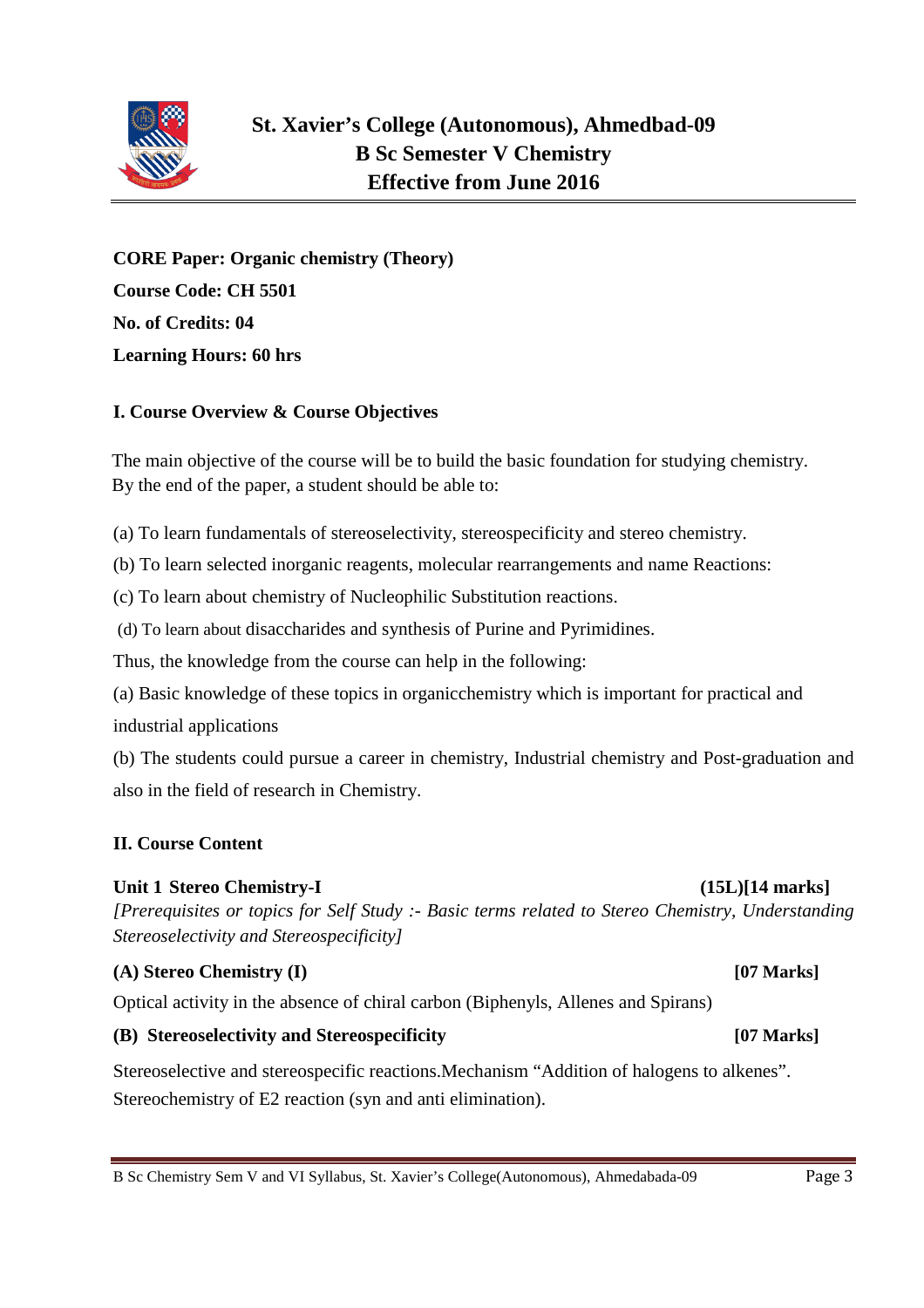**Unit 2 Inorganic reagents, organic rearrangements and name reactions (15L)[14 marks]** *[Prerequisites or topics for Self Study: - Basic terms related to Inorganic reagents for organic synthesis, Understanding Molecular rearrangements and Name Reactions and their importance, definitions of carbocations, carbenes and nitrenes ]*

### **(A) Inorganic reagents for organic synthesis [07 Marks]**

Use of specific reagents and their synthetic applications with mechanism.

(i) Aluminium Isopropoxide (ii) Lithium Aluminium Hydride (iii) Adams's catalyst  $(PtO<sub>2</sub>)$ 

(iv) Selenium Dioxide (v) Osmium Tetroxide (vi) Lead Tetraacetate

### **(B) Molecular rearrangements and Name Reactions [07 Marks]**

Rearrangements occurring through carbocations, carbenes and nitrenes Principle, Mechanism and Synthetic applications of the reactions:

1. Wolf rearrangement (ii) Fries migration (iii) Hoffmann reaction

Oppenauer oxidation reaction (v) Diels-Alder reaction (vi) Birch Reduction

### **Unit 3 Nucleophilic Substitution reactions (15L)[14 marks]**

*[Prerequisites or topics for Self Study:-Fundamental terms and definitions related to Nucleophilic Substitution reactions]*

### **(A) Nucleophilic Substitution at a Saturated Carbon Atom [08 Marks]**

Mechanism and scope of reaction-available mechanism, Kinetic Characteristics, Scope of reaction, Stereochemistry of  $S_N1$  and  $S_N2$  reactions, Relative reactivity in substitution, Solvent effect, variation at carbon site, Relative leaving group activity, S<sub>N</sub>i (substitution nucleophilic internal) Mechanism and Neighboring group participation. Elimination Reactions, E1, E2 and E1cB mechanism, Orientation E1and E2 reactions, Elimination Vs Substitution.

### **(B) Nucleophilic Aromatic Substitution [06 Marks]**

Nucleophilic aromatic substitution, Bimolecular displacement and its mechanism, Reactivity, Orientation, Electron withdrawal by resonance, Evidence for the two steps-mechanism, Elimination-addition mechanism-Benzyne.

### **Unit 4 Carbohydrate and Purine, Pyrimidines (15L)[14 marks]**

*[Prerequisites or topics for Self Study: - Basic terms related to Carbohydrates, Fundamental terms and definitions related to Purine, Pyrimidines]*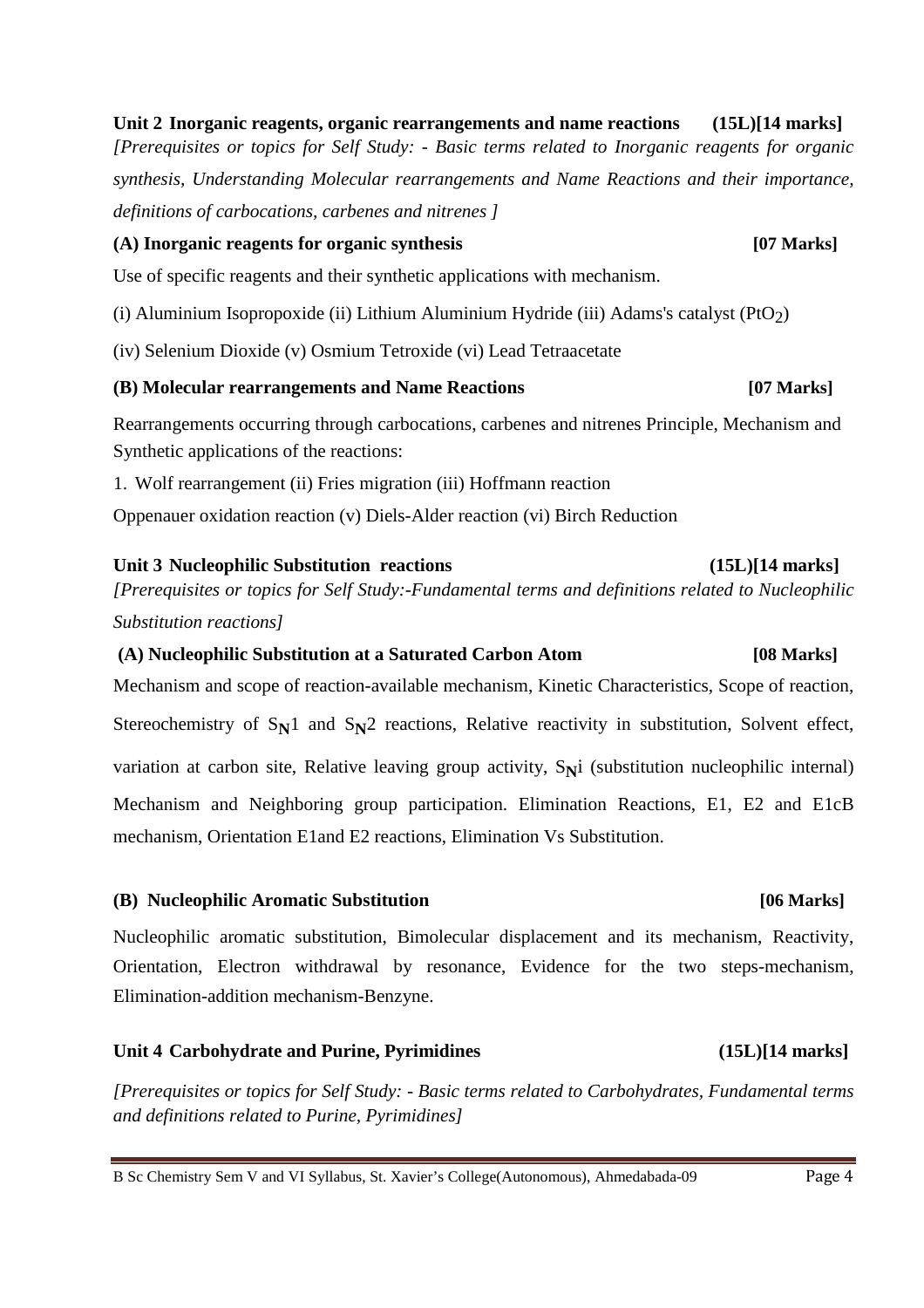### **(A) Carbohydrates [06 Marks]**

Disaccharides, structure of (+) maltose, (+) cellobiose, (+) lactose and (+) sucrose.

### **(B) Purine and Pyrimidines [08 Marks]**

- (i) Purines Synthesis of Purines, Adenine and Guanine.
- (ii) Pyrimidines Synthesis of Pyrimidine, Uracil, Thymine and Cytosine.

**III. Teaching methodologies:** Apart from the conventional black board teaching, other modes of teaching that will be adopted are power points, problem solving, and group discussion. Assignments will be designed such that students inculcate the habit of reading reference books and science journals. The use of smart boards for teaching will also be promoted to enable more interaction based teaching.

### **B Sc Semester V**

### **IV. Reference books: CH 5501: Organic chemistry (Theory)**

- (1) Organic Chemistry: I. L. Finar, Vol-II, 5<sup>th</sup> Edition, Pearson Education Ltd.
- (2) Organic Chemistry**:** Morrison & Boyd, 6th Edition, Prentice Hall of India Pvt. Ltd.
- (3) Stereochemistry of carbon compounds**:** E. L. Eliel, Wiley Eastern Ltd.
- (4) Stereochemistry and mechanism through solved problems**:** P. S. Kalsi, New Age International.
- (5) Stereochemistry of Organic Compounds: Principles and Applications**:** D. Nasipuri; New Academic Science; 4<sup>th</sup> Revised Edition.
- (6) Organic Chemistry**:** Hendrickson, Cram, Hammond, McGraw-Hill.
- (7) Organic Chemistry: 6<sup>th</sup> Edition, John Mcmurry, Brooks Cole, International Edition.
- (8) Organic Chemistry: T.W. Graham Solomons and Craig B. Fryhle Wiley, 8<sup>th</sup> Edition.
- (9) Organic Chemistry: Francis A. Carey, McGraw-Hill, 7<sup>th</sup> Edition.
- (10) Organic Chemistry: Leroy G. Wade, Prentice Hall,  $6<sup>th</sup>$  Edition.
- (11) Organic Chemistry**:** Jonathan Clayden, Nick Greeves, Stuart Warren and Peter Wothers. Oxford University Press, USA.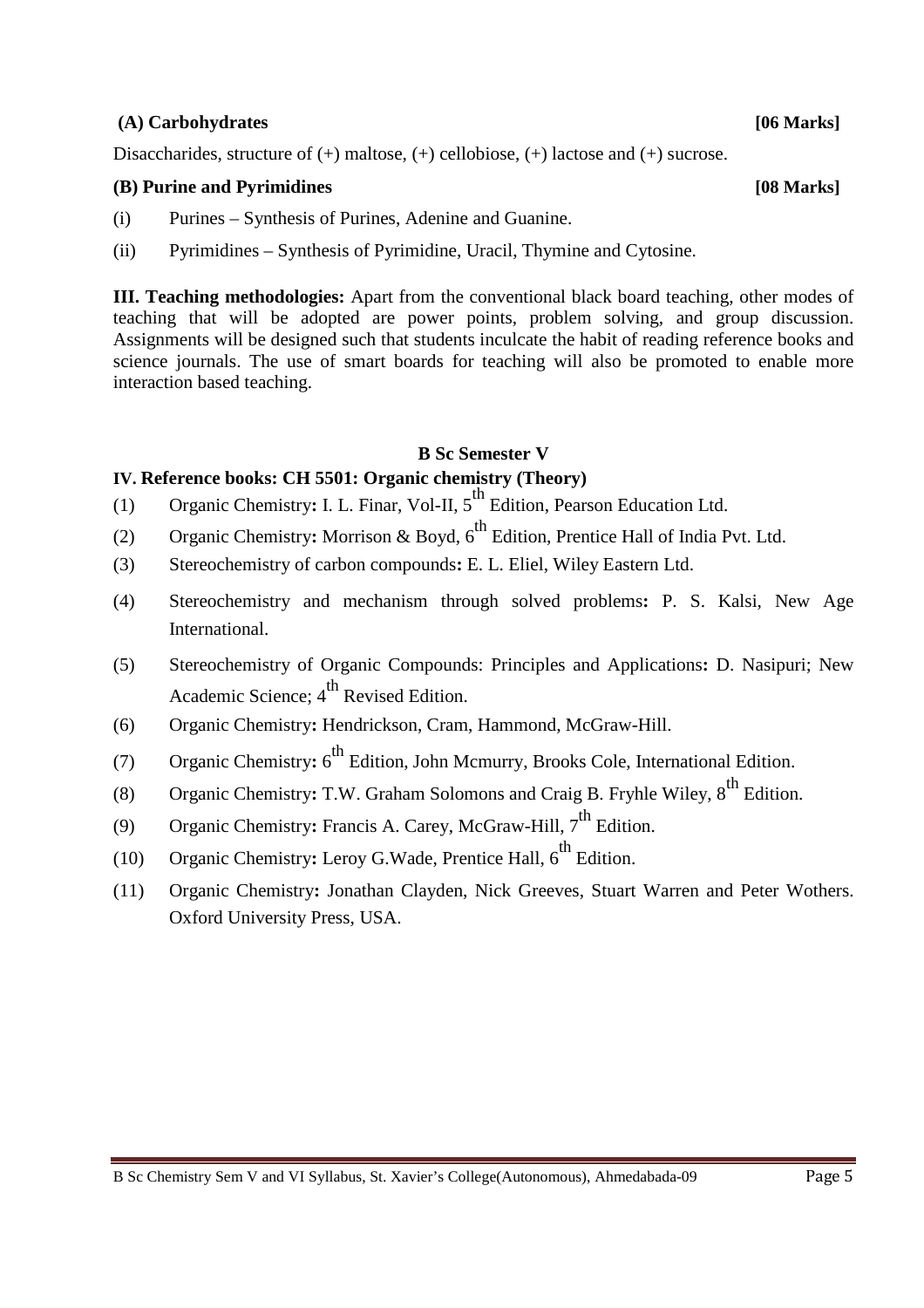

**CORE Paper: Inorganic chemistry (Theory) Course Code: CH 5502 No. of Credits: 04 Learning Hours: 60 hrs**

### **I. Course Overview & Course Objectives**

The main objective of the course will be to build the basic foundation for studying chemistry. By the end of the paper, a student should be able to:

(a) To learn fundamentals of molecular symmetry.

(b) To learn Chemistry of Metal – Ligand Bonding:

(c) To learn basics of Reaction mechanism of transition metal complexes

(d) To learn about inorganic polymers and mossbauer spectroscopy.

Thus, the knowledge from the course can help in the following:

(a) Basic knowledge of these topics in inorganic chemistry is important for practical and industrial applications.

(b) The students could pursue a career in chemistry, Industrial chemistry and Post-graduation and also in the field of research in Chemistry.

### **II. Course Content**

### Unit 1 Molecular symmetry (15L)[14 marks]

*[Prerequisites or topics for Self Study: - Basic terms related to symmetry and its importance ]*

Molecular symmetry,

Introduction, symmetry operations and symmetry elements: Cn, σ, Sn, i and E.

Point groups for the molecules (excluding S**2n** and I**h**)

Multiplication tables of  $C_{2v}$ ,  $C_{2h}$  and  $C_{3v}$  point groups.

Application of symmetry

- Polar molecule

- Chiral molecule

### **Unit 2 Metal – Ligand Bonding (15L)[14 marks]**

*[Prerequisites or topics for Self Study: - Basic terms related to* crystal field theory*, Fundamental terms and definitions of π- bonding and Molecular orbital theory ]*

Metal – Ligand Bonding**,**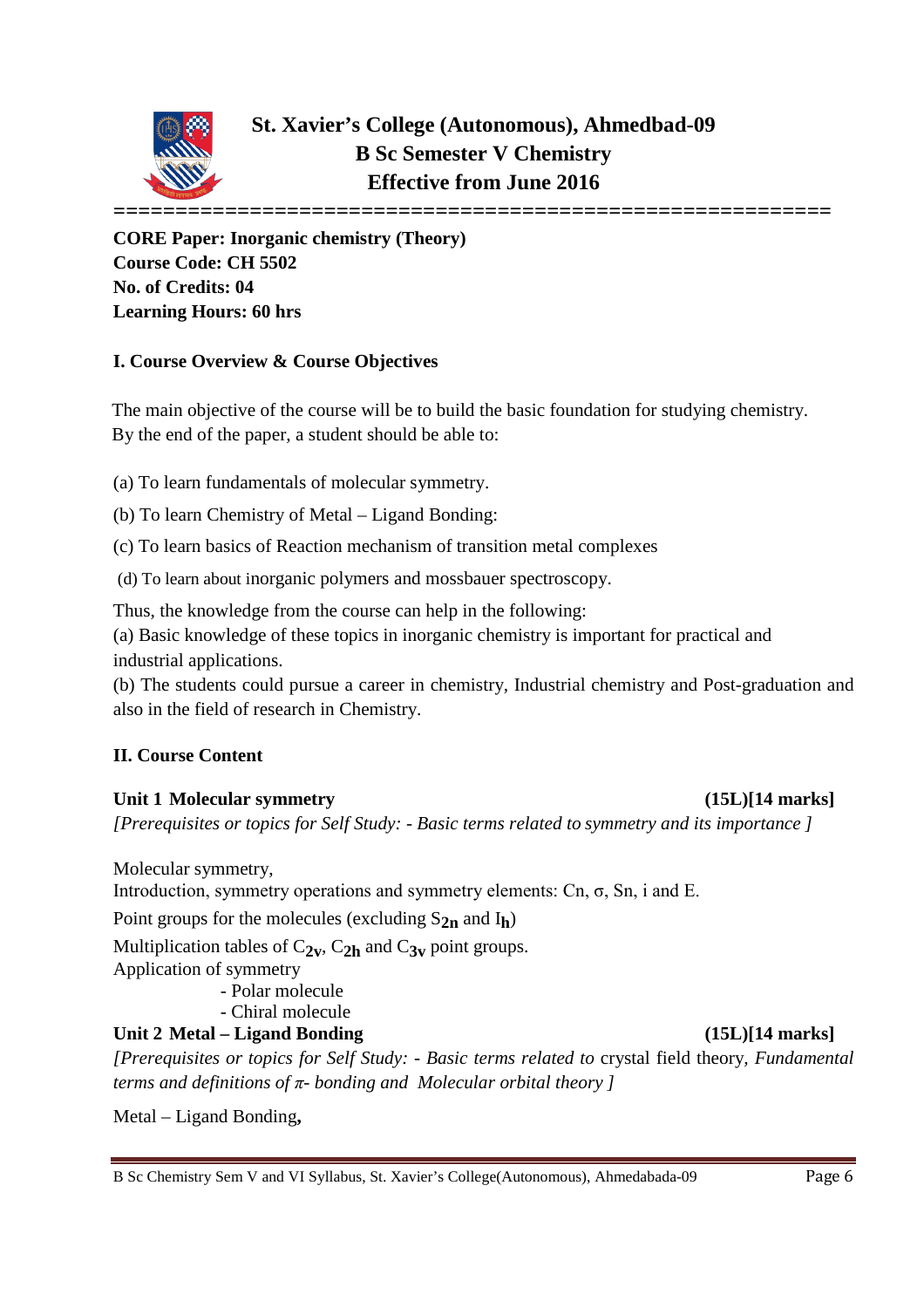Limitation of crystal field theory Molecular orbital theory Octahedral, tetrahedral and square planer complexes. π- bonding and molecular orbital theory.

### **Unit 3 Reaction mechanism of transition metal complexes. (15L)[14 marks]** *[Prerequisites or topics for Self Study: - Basic terms related to Reaction mechanism of transition metal complexes, Fundamental terms and definitions of VBT and CFT.]*

Energy profile of a reaction

Kinetic application of VBT and CFT.

Kinetics of octahedral substitution

Acid hydrolysis

Factor affecting acid hydrolysis

Base hydrolysis, conjugate base mechanism

Substitution reaction in square planner complexes

Redox reaction:- electron transfer reaction: outer sphere and inner-sphere type reaction.

### **Unit 4 Inorganic polymers and Mossbauer Spectroscopy (15L)[14 marks]**

*[Prerequisites or topics for Self Study: -Basic terms related to Inorganic polymers, Fundamental terms and definitions related to Mossbauer Spectroscopy]*

### **(A) Inorganic polymers [07 Marks]**

Classification of inorganic polymers.

Polymers containing boron and silicon**:** methods of preparation, physical and chemical properties, Structures and their uses.

Types of Inorganic polymers

Comparison with organic polymers

Synthesis, structural aspects and application of silicones, , Borazine, Silicates and phosphazines.

### **(B) Mossbauer Spectroscopy [07 Marks]**

Principle and Instrumentation.

Experimental technique

Application for iron and stanus (Tin) complexes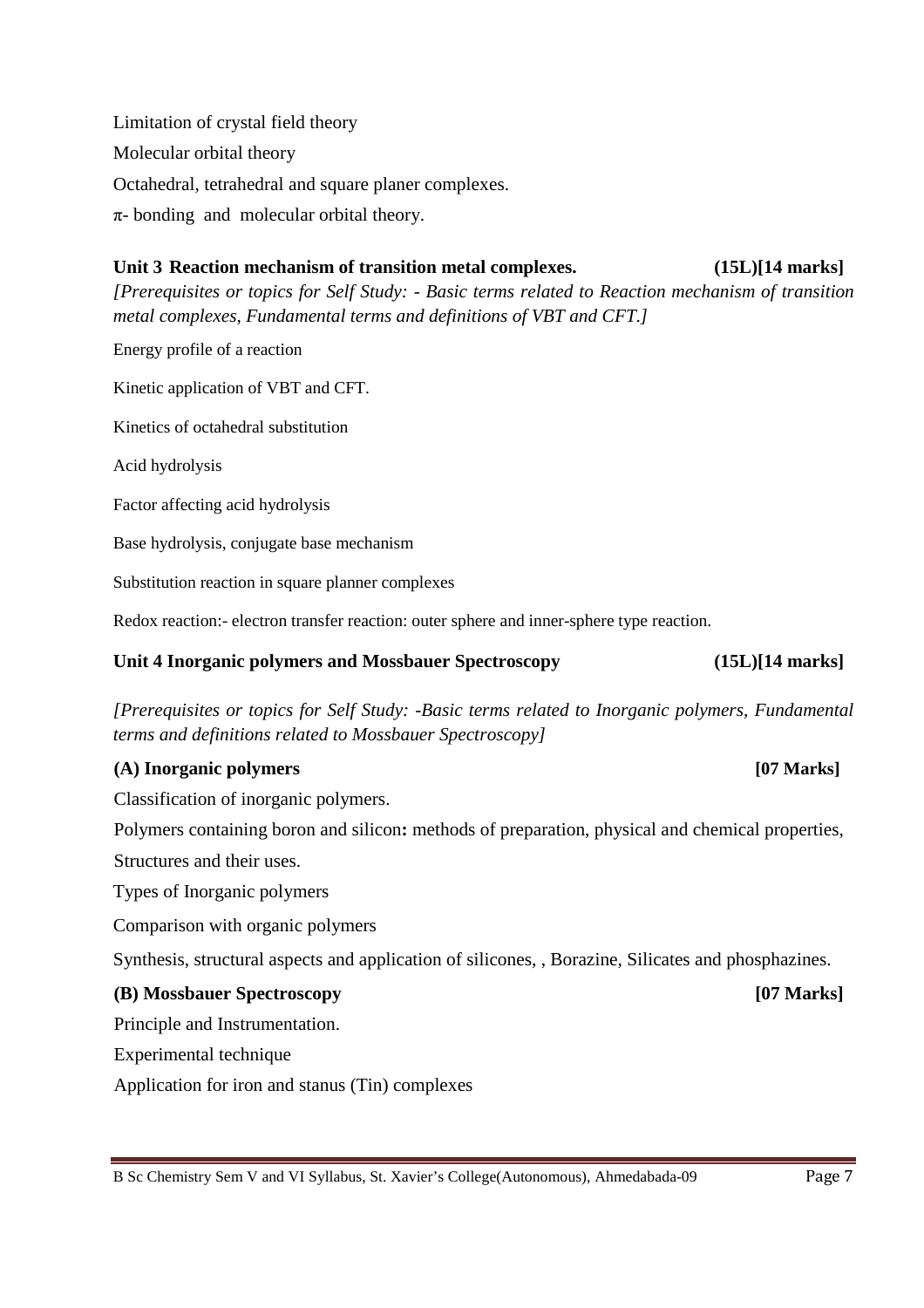**III. Teaching methodologies:** Apart from the conventional black board teaching, other modes of teaching that will be adopted are power points, problem solving, and group discussion. Assignments will be designed such that students inculcate the habit of reading reference books and science journals. The use of smart boards for teaching will also be promoted to enable more interaction based teaching.

### **B Sc Semester V**

### **IV. Reference books: CH 5502: Inorganic chemistry (Theory)**

- (1) Concise Inorganic Chemistry: J.D. Lee; Wiley India, 5<sup>th</sup> Edition (1996).
- (2) Shriver and Atkins' Inorganic Chemistry**:** Atkins, Overton, Rourke, Weller, Armstrong; Oxford University Press,  $5^{\text{th}}$  Edition (2011).
- (3) Advanced Inorganic Chemistry: F.A. Cotton and Wilkinson G.; John Wiley, 5<sup>th</sup> Edition (1988).
- (4) Introductory Quantum Chemistry: A.K. Chandra; Tata- McGraw Hill, 4<sup>th</sup> Edition (1994).
- (5) Quantum chemistry**:** R.K. Prasad; New Age International, 4<sup>th</sup> Edition (2010).
- (6) Electron and chemical bonding**:** H. B. Grey, W.A.Benjamin. INC, New York.
- (7) Inorganic chemistry: James E. Huheey,  $4^{th}$ Edition, Wesley Publishing Company.
- (8) Mechanism of Inorganic reaction**:**Basalo and Pearson, 2nd Edition, Wiley Eastern Pvt Ltd.
- (9) Introduction to Advanced Inorganic chemistry, Durrant and Durrant, John Wiley.
- (10) Advanced Inorganic chemistry**:** (Vol. 1) SatyaPrakash, Tuli, Basu and Madan; S. Chand
- (11) Advanced Inorganic chemistry**:** Gurdeep Raj; Goel Publishing House, 23rd Edition (1998).
- (12) Physical methods for chemists,  $2<sup>nd</sup>$  edition by R S Drago.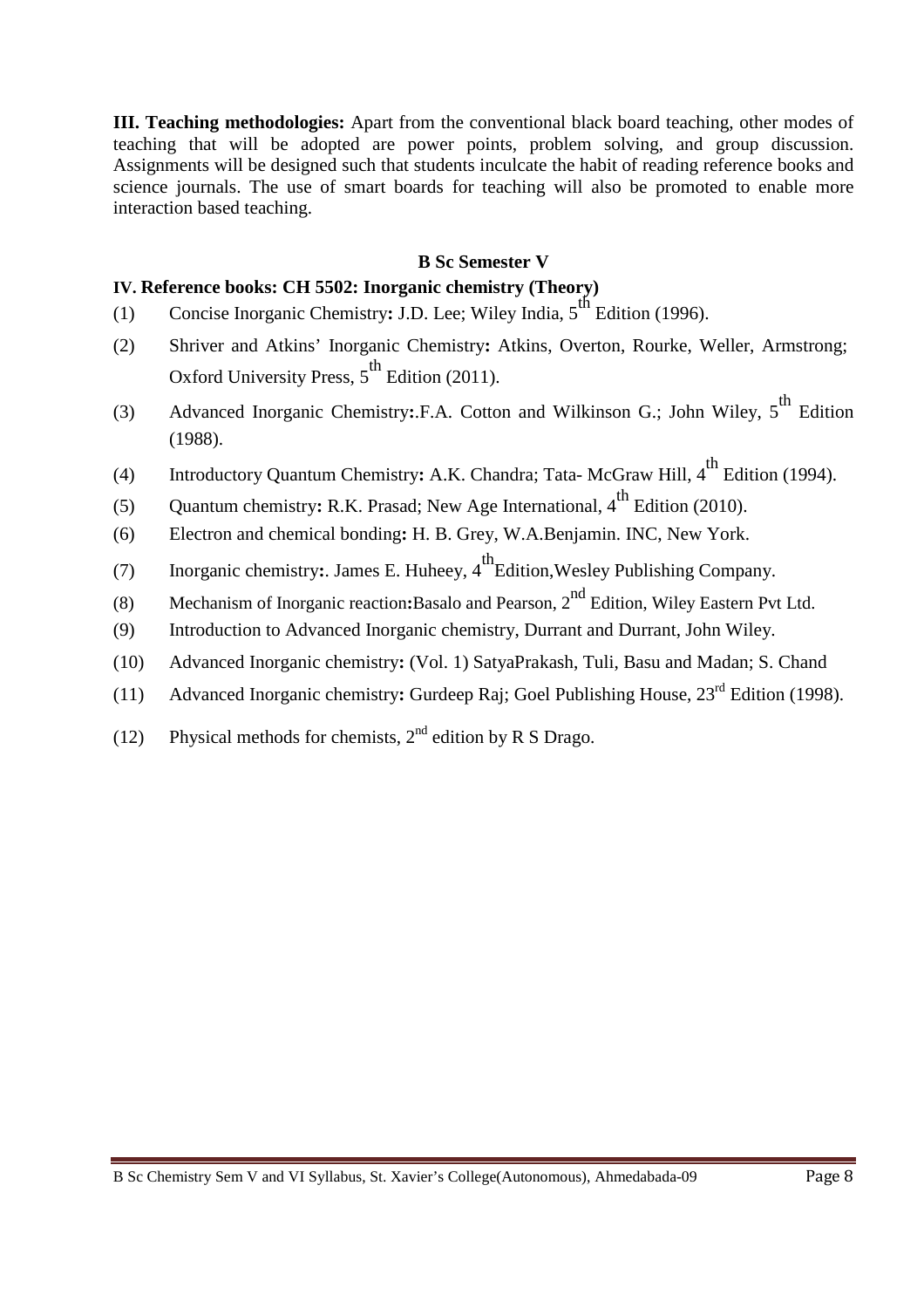

**CORE Paper: Physical chemistry (Theory) Course Code: CH 5503 No. of Credits: 04 Learning Hours: 60 hrs**

### **I. Course Overview & Course Objectives**

The main objective of the course will be to build the basic foundation for studying chemistry. By the end of the paper, a student should be able to:

(a) To learn fundamentals of thermodynamics in chemistry.

(b) To learn important topics electrochemistry and Fuel Cell:

(c) To learn basics of chemical kinetics and polymer chemistry

(d) To learn about nuclear chemistry and molecular spectra.

Thus, the knowledge from the course can help in the following:

(a) Basic knowledge of these topics in physical chemistry is important for practical and industrial applications.

(b) The students could pursue a career in chemistry, Industrial chemistry and Post-graduation and also in the field of research in Chemistry.

### **II. Course Content**

## **Unit 1 Thermodynamics (15L)[14 marks]**

*[Prerequisites or topics for Self Study: - Basic Fundamental terms and definitions relayed to Thermodynamics]*

### **Thermodynamics**

Thermodynamics, Clausius - Clapeyron equation, Trouton's Rule, Craft's equation, van't Hoff's isotherm and isochore equations.

### **Unit 2 Electrochemistry and Fuel Cell (15L)[14 marks]**

*[Prerequisites or topics for Self Study: - Basic terms related to Electrochemistry, Fundamental terms and definitions of Fuel Cell]*

### **(A) Electrochemistry [8 Marks]**

Electrochemical cell and Electrolytic cell, Reversible and irreversible electrodes and cell,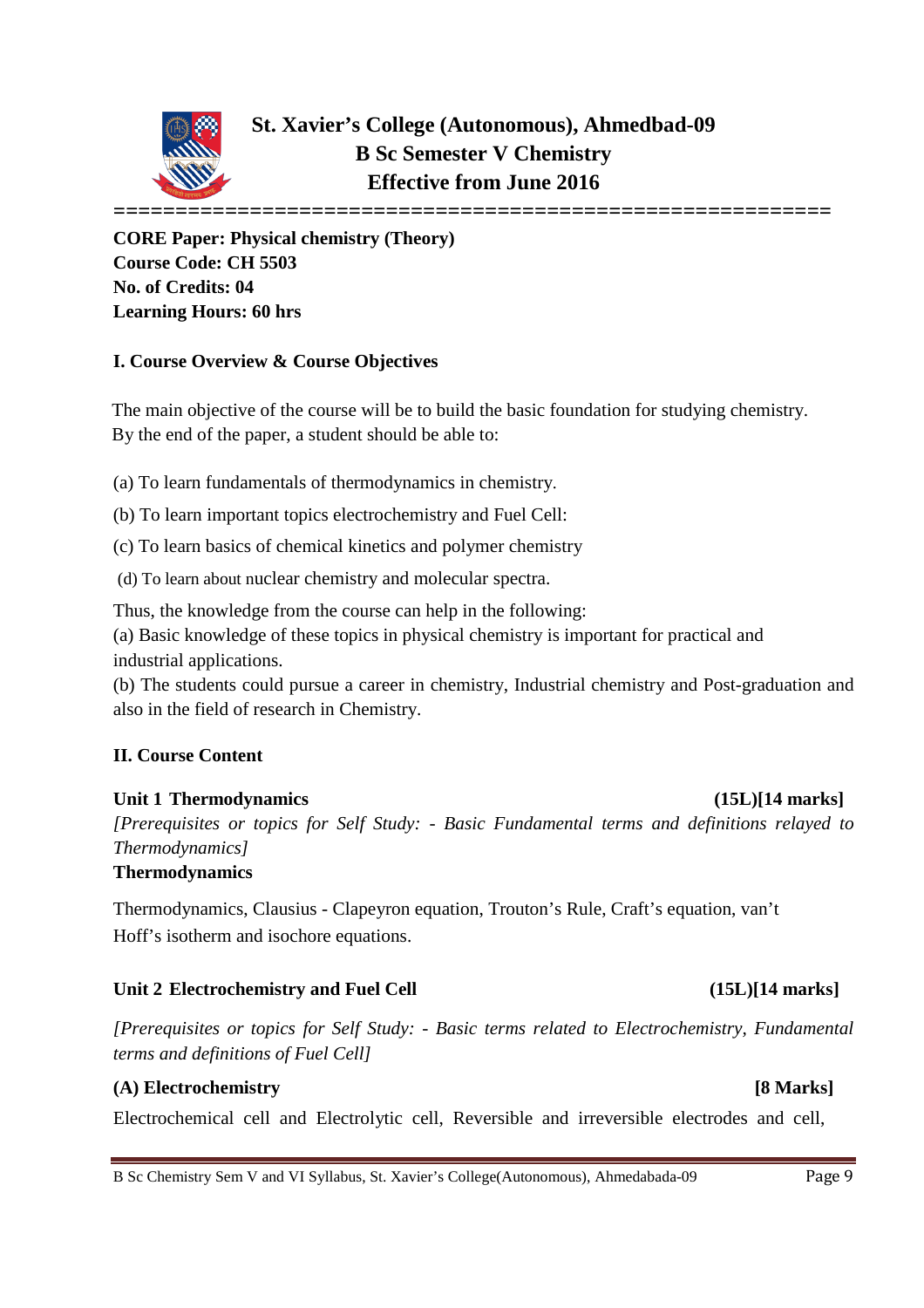B Sc Chemistry Sem V and VI Syllabus, St. Xavier's College(Autonomous), Ahmedabada-09 Page 10

**(B) Fuel Cell [6 Marks]**

Fuel Cell – their electrochemistry,  $H_2$  -  $O_2$  fuel cells, methanol fuel cells, Hydrogen fuel cell, Electrodes and electrolytes used in fuel cells

Electrode (ii) Standard Hydrogen Electrode (iii) Quinhydrone Electrode.

### **Unit 3 Chemical Kinetics and Polymer Chemistry (15L)[14 marks]**

*[Prerequisites or topics for Self Study: - Basic terms related to Chemical Kinetics, Fundamental terms and definitions related to polymer chemistry]*

Poggendorff's compensation method and Weston cell, Reference electrodes (i) Saturated Calomel

### **(A) Chemical Kinetics [07 Marks]**

Prediction of reaction rate, Primary and secondary salt effect, Heterogeneous reactions, Retarded reaction.

### **(B) Polymer Chemistry [07 Marks]**

Techniques of polymerization, Co-polymers, Bio-polymers, Polymer additives, Thermodynamics of polymer solution, Molecular weight determination of polymers: Number average molecular weight, Weight average molecular weight, Viscosity and Osmotic pressure method.

### **Unit 4 Nuclear Chemistry and Molecular spectra (15L)[14 marks]**

*[Prerequisites or topics for Self Study: - Basic terms related to Nuclear Chemistry, Fundamental terms and definitions related to Molecular spectra]*

### **(A) Nuclear Chemistry [07 Marks]**

Detection of isotopes, Bainbridge's velocity focusing mass spectrograph, and Nier's double focusing mass spectroscopy, Dempster's mass spectrograph, Applications of isotopes and trace technique examples

### **(B) Molecular spectra [07 Marks]**

Pure rotational spectra,-energy level diagram, application to determine bond distance. Pure vibrational spectra–equation for frequency of spectral lines, determination of force constant, amplitude of vibration, Morse potential and vibrational transitions, dissociation energy of a diatomic molecule. Vibrational-Rotational spectra, Equation for frequency of vibrational-rotational spectral line.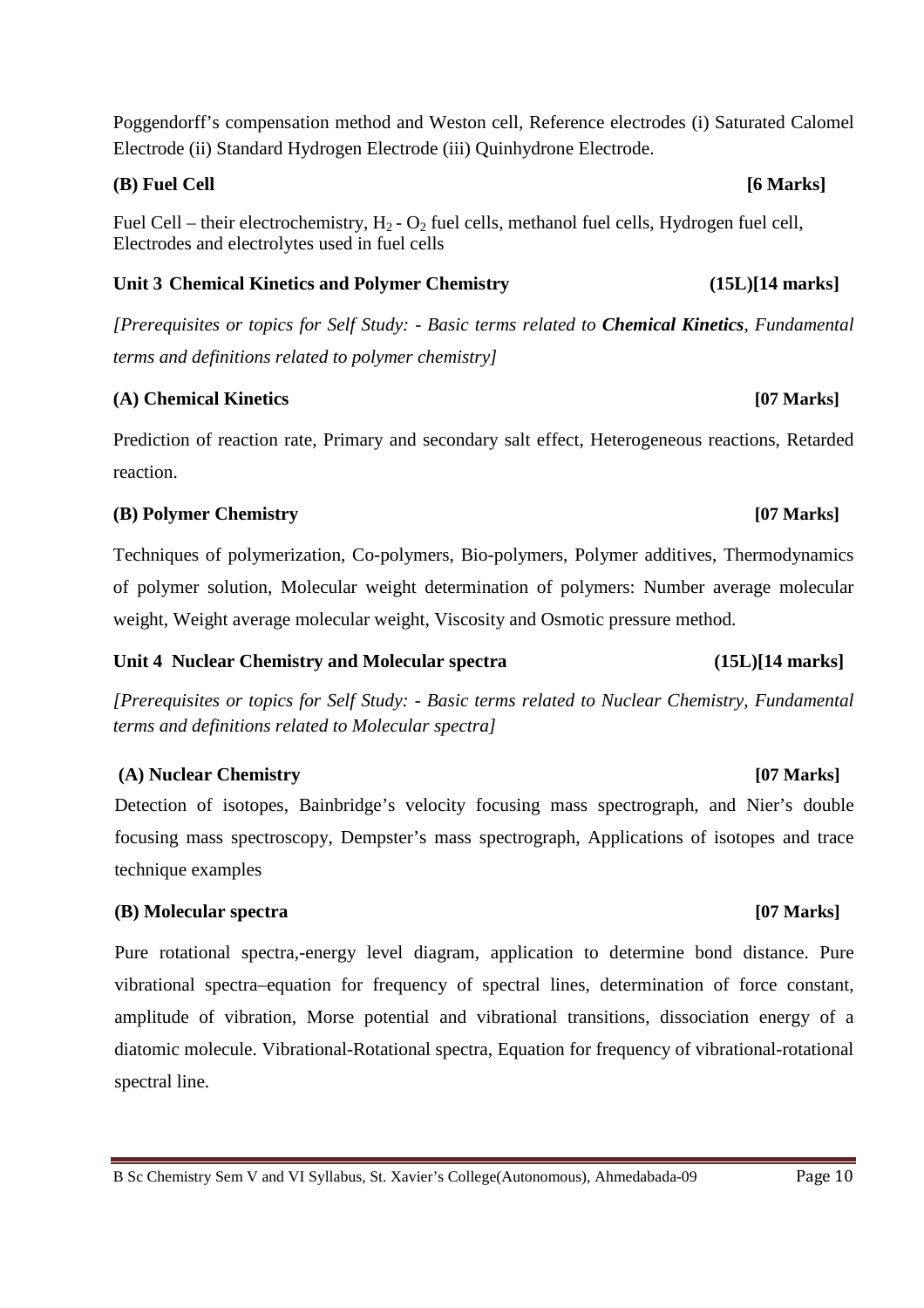**III. Teaching methodologies:** Apart from the conventional black board teaching, other modes of teaching that will be adopted are power points, problem solving, and group discussion. Assignments will be designed such that students inculcate the habit of reading reference books and science journals. The use of smart boards for teaching will also be promoted to enable more interaction based teaching.

### **B Sc Semester V**

### **IV. Reference books: CH 5503: Physical chemistry (Theory)**

- (1) Physical Chemistry: G. M. Barrow, 5<sup>th</sup> Edition, McGraw-Hill education, India.
- (2) Advanced Physical Chemistry**:**Gurdeep Raj, 35th Edition (2009), Goel / Krshina Publishing House.
- (3) Principles of Physical Chemistry**:**Puri, Sharma and Pathania, 42nd Edition, Vishal Publishing Company.
- (4) Polymer Science:Gowariker, Viswanathan and Sreedhar, 1<sup>st</sup> Edition (2012 reprint) New Age International.
- (5) Essentials of Nuclear Chemistry:Arnikar, 4<sup>th</sup> Edition (2012 reprint), New Age International.
- (6) Physical Chemistry: Atkins, 9<sup>th</sup> Edition. Oxford University Press.
- (7) Advanced Physical chemistry:Gurtu and Gurtu, 11<sup>th</sup>Edition ,PragatiPrakashan.
- (8) Physical chemistry: Levine, 6<sup>th</sup> Edition, McGraw-Hill education, India.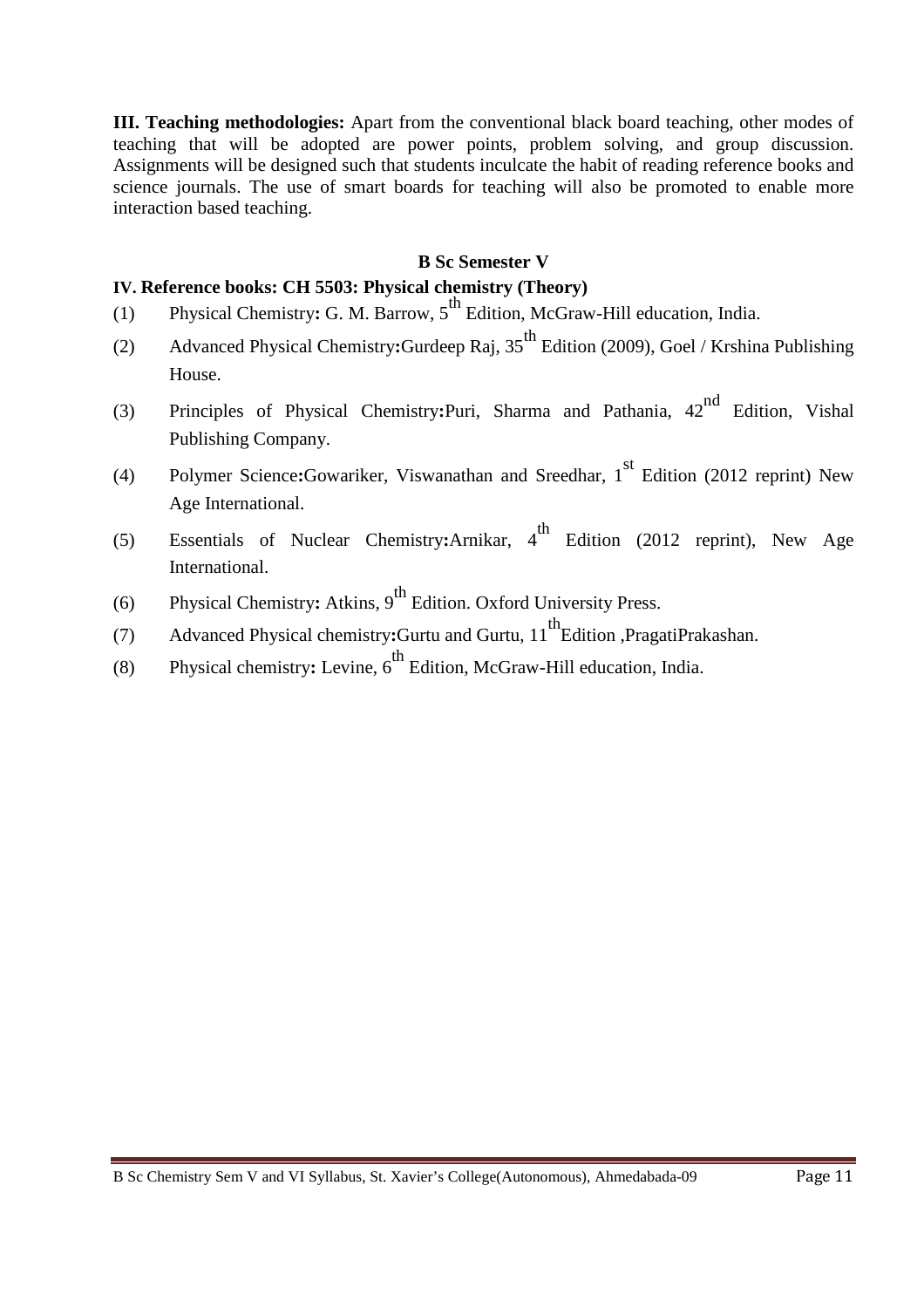

**CORE Paper: Analytical chemistry (Theory) Course Code: CH 5504 No. of Credits: 04 Learning Hours: 60 hrs**

### **I. Course Overview & Course Objectives**

The main objective of the course will be to build the basic foundation for studying chemistry. By the end of the paper, a student should be able to:

(a) To learn fundamentals of ultraviolet spectroscopy and problems on UV Spectroscopy.

(b) To learn about Infrared Spectroscopy and Raman Spectra:

(c) To learn basics of Nuclear Magnetic Resonance and Problems based on Spectral data

(d) To learn about Visible Spectroscopy and Atomic Spectroscopy.

Thus, the knowledge from the course can help in the following:

(a) Basic knowledge of these topics in chemistry is important for practical and industrial applications

(b) The students could pursue a career in chemistry, Industrial chemistry and Post-graduation and also in the field of research in Chemistry.

### **II. Course Content**

### **Unit 1 Ultraviolet Spectroscopy (15L)[14 marks]**

*[Prerequisites or topics for Self Study: - Fundamental terms and definitions related to ultraviolet spectroscopy]*

### **(A) Ultraviolet Spectroscopy [08 Marks]**

Origin of UV Spectra, Principle, Electronic transition (σ-σ\*, n-σ\*, π-π\* and n-π\*), relative positions of  $\lambda$  max considering conjugative effect, steric effect, solvent effect, red shift

(bathochromic shift), blue shift (hypsochromic shift), hyperchromic effect, hypochromic effect (typical examples). Aromatic and Polynuclear aromatic hydrocarbons.

### **(B) Ultraviolet Spectroscopy** (**Problems**) **[06 Marks]**

Problems of Dienes and enones using Woodward-Fieser rules.Problems of aromatic ketones, aldehydes and esters using empirical rules.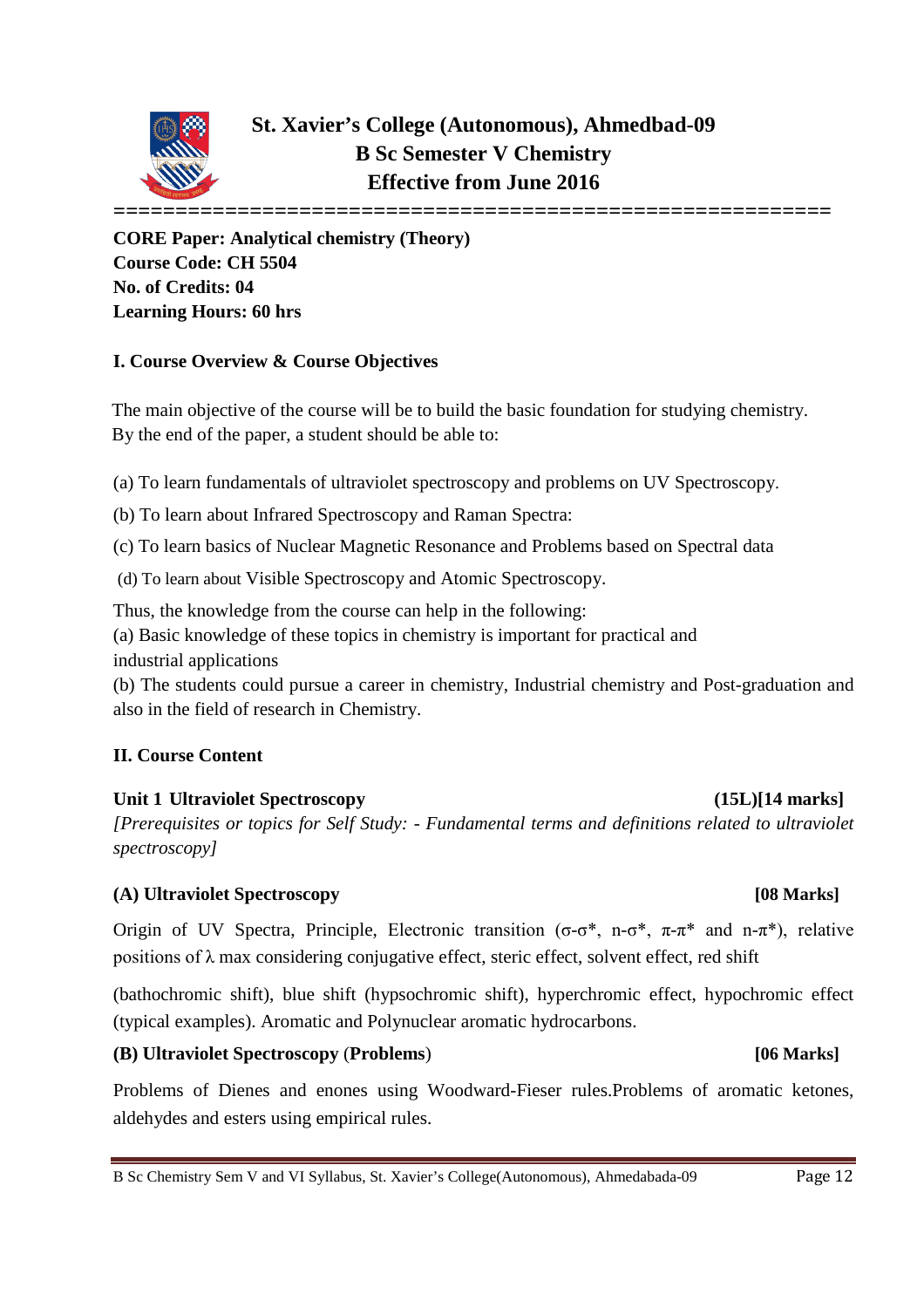### **Unit 2 Infrared Spectroscopy and Raman Spectra (15L)[14 marks]**

*[Prerequisites or topics for Self Study: - Fundamental terms and definitions related to Infrared Raman Spectroscopy]*

### **(A) Infrared Spectroscopy [08 Marks]**

Introduction, principle of IR spectroscopy, instrumentation, sampling technique, selection rules, types of bonds, absorption of common functional groups. Factors affecting frequencies, applications. Application of Hooke's law, characteristic stretching frequencies of O-H, N-H, C-H, C-D, C=C, C=N, C=O functions; factors affecting stretching frequencies (H-bonding, mass effect, electronic factors, bond multiplicity, ring size).

### **(B) Raman Spectra [06 Marks]**

Basic principal, Instrumentation, Application of Raman spectra, Comparison of IR and Raman spectra.

### **Unit 3 Nuclear Magnetic Resonance Spectroscopy (15L)[14 marks]**

*[Prerequisites or topics for Self Study: - Fundamental terms and definitions related to* Nuclear Magnetic Resonance Spectroscopy*]*

**(A) Nuclear Magnetic Resonance [07 Marks]**

Principal, Magnetic and non magnetic nuclei, absorption of radio frequency. Equivalent and non equivalent protons, chemical shifts, anisotropic effect, relative strength of signals, spin-spin coupling, long range coupling, coupling constant, Deuterium labelling, applications to simple structural problems.

### **(B) Problems based on Spectral data [07 Marks]**

Structural problems based on UV, IR and NMR

### **Unit 4 Visible and Atomic Spectroscopy (15L)[14 marks]**

*[Prerequisites or topics for Self Study: - Basic terms related to Visible Spectroscopy, Fundamental terms and definitions related to Atomic Spectroscopy ]*

### **(A) Visible Spectroscopy [06 Marks]**

Introduction, Beer Lambert's law, instrumentation (light source, optical system, wavelength selector, light sensitive device), Accuracy and error of Spectrophotometry.

### **(B) Atomic Spectroscopy [08 Marks]**

Introduction, Principle, Flame Emission Spectroscopy (FES) and Atomic adsorption Spectroscopy (AAS), Principal, comparison and applications, Burners (Total consumption burner and Premix burners), Inductively coupled plasma Emission Spectroscopy (ICPES)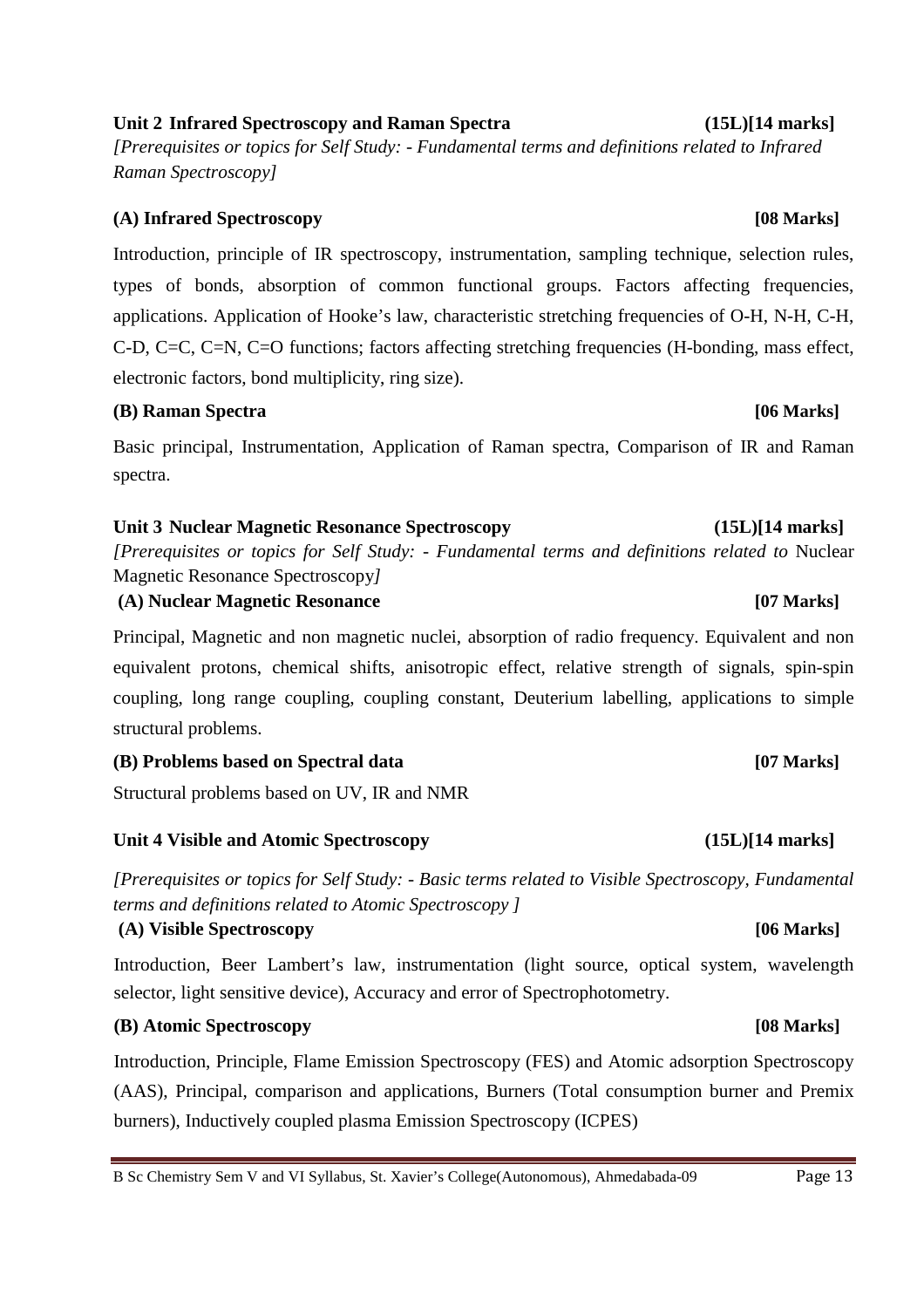**III. Teaching methodologies:** Apart from the conventional black board teaching, other modes of teaching that will be adopted are power points, problem solving, and group discussion. Assignments will be designed such that students inculcate the habit of reading reference books and science journals. The use of smart boards for teaching will also be promoted to enable more interaction based teaching.

### **B Sc Semester V**

### **IV. Reference books: CH 5504: Analytical chemistry (Theory)**

- (1) Introduction to Spectroscopy**:** Donald L. Pavia, Gary M. Lampman, George S. Kriz Cengage Learning;  $4^{\text{th}}$  Edition.
- (2) Spectrometric Identification of Organic Compounds**:** Robert M. Silverstein, Francis X. Webster, David Kiemle Wiley;  $7<sup>th</sup>$  Edition.
- (3) Infrared spectra of Complex molecules**:** J. Bellamy, John Wiley & Sons, Inc., 3rd Edition.
- (4) Spectroscopic Method in Organic Chemistry**:** Dudley Williams, Ian Fleming McGraw-Hill Education:  $6<sup>th</sup>$  Edition.
- (5) Applications of spectroscopic techniques in Organic Chemistry**:** P.S. Kalsi, New Age International:  $6<sup>th</sup>$  Edition.
- (6) Elementary Organic Spectroscopy; Principles And Chemical Applications**:** Y. R. Sharma, S. Chand & Co Pvt Ltd.
- (7) Fundamentals of Molecular Spectroscopy**:** C. M. Banwell and E. McCash, Tata McGraw Hill,  $4^{th}$  Edition.
- (8) Modern Raman Spectroscopy**:** A Practical Approach; Ewen Smith, Geoffrey Dent., Wiley; 1 st Edition.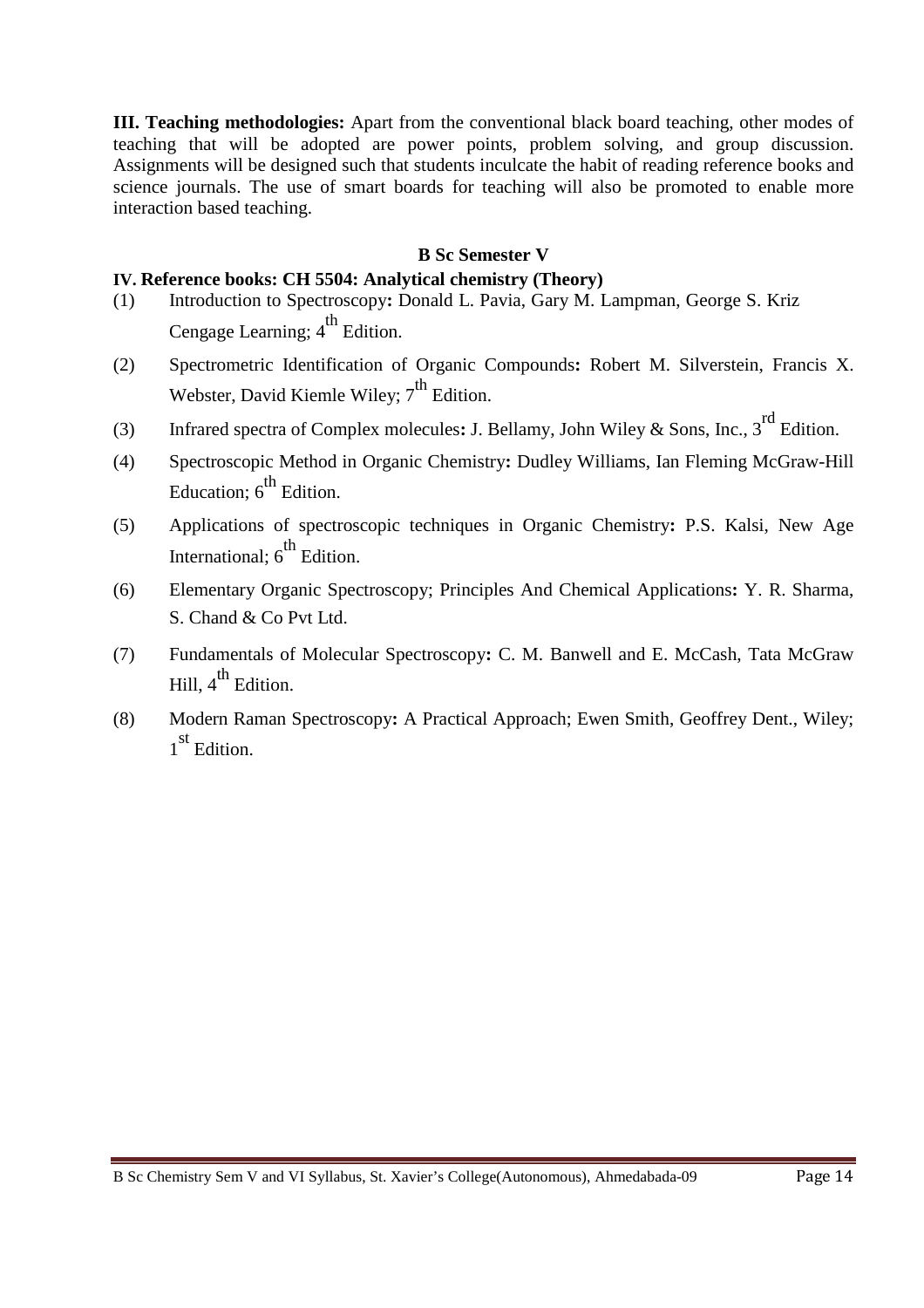

**Chemistry Subject Elective Paper: (Nanomaterials and Nanotechnology) (Theory) Course Code: CH 5401 No. of Credits: 02 Learning Hours: 30 hrs**

### **I. Course Overview & Course Objectives**

The main objective of the course will be to build the basic foundation for studying chemistry. By the end of the paper, a student should be able to:

(a) To learn fundamentals of nanomaterials and preparation of Nanomaterial

(b) To learn about Nanostructured materials.

(c) To learn basics of characterization techniques for nanomaterials.

(d) To learn about Application of nanomaterials.

Thus, the knowledge from the course can help in the following:

(a) Basic knowledge of Nanomaterials and Nanotechnology is important for practical and industrial applications

(b) The students could pursue a career in chemistry, Industrial chemistry and Post-graduation and also in the field of research in Chemistry.

### **II. Course Content**

**Unit 1 Introduction and preparation of Nanomaterials (8L)[14 marks]** *[Prerequisites or topics for Self Study: - Basic terms related to, , Fundamental terms and definitions of ]*

Introduction to Nanomaterials, Optical, magnetic and chemical properties of Nanomaterials, Preparation of Nanoparticles: Chemical Approaches: Chemical reduction; Sonochemical synthesis; Sol-Gel Synthesis; Self-assembly. Physical Approaches: Aerosol spray; Gas condensation; Laser vaporization and vapour deposition; Sputtering.

### **Unit 2 Nanostructured materials (7L)[14 marks]**

*[Prerequisites or topics for Self Study: - Fundamental terms and definitions related to Nanostructured materials]*

Quantum dots, wells & wires; Carbon Nanotubes (CNTs): Single walled carbon nanotubes (SWNTs), Multiwalled carbon nanotubes (MWNTs), Graphenes, Fullerenes, Metal/Oxide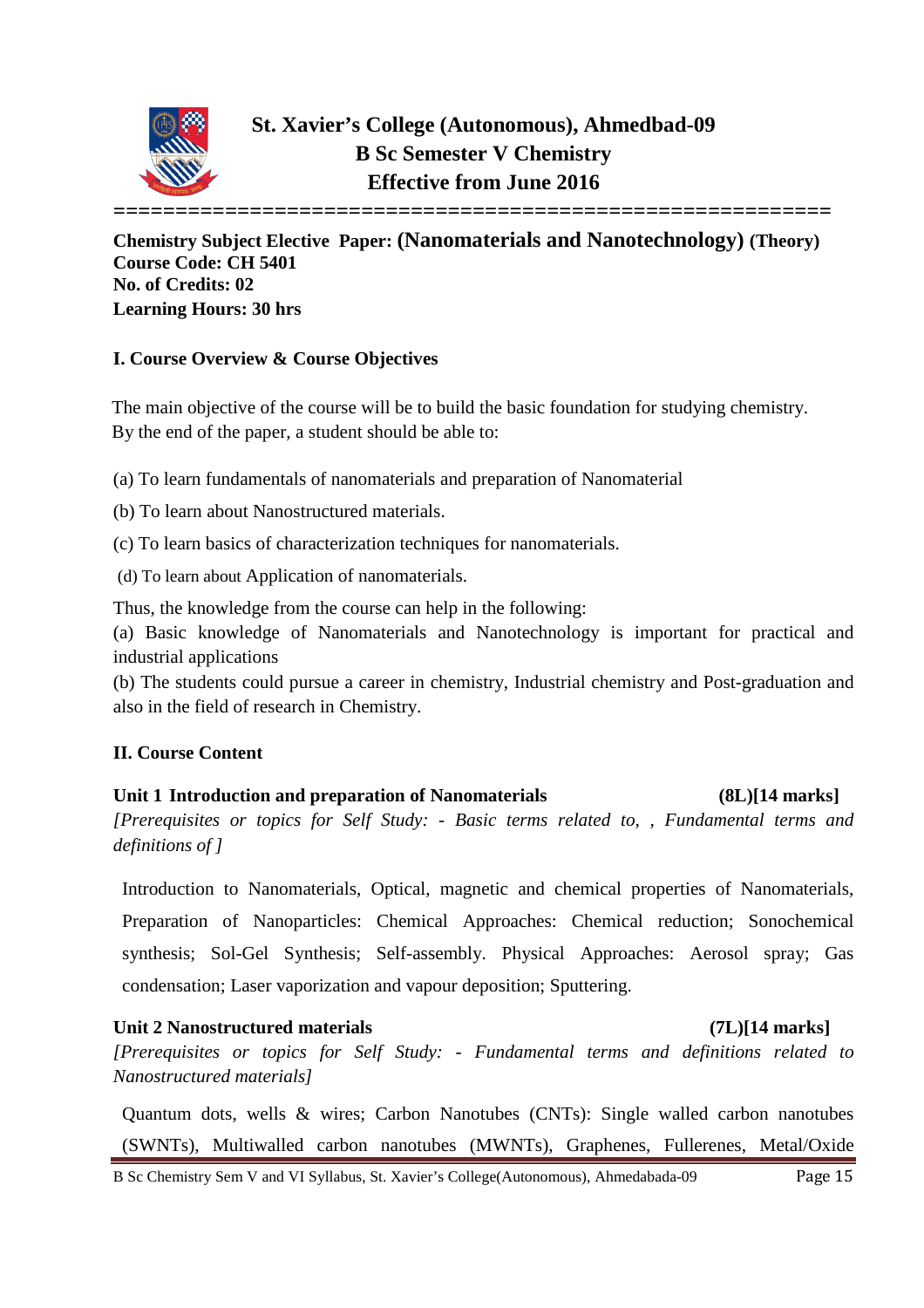nanoparticles (NPs), Nanorods, Nanotubes and Nanofibres, Semiconductor quantum dots, Polymer NPs.

### **Unit 3 Characterization techniques for Nanomaterials (8L)[14 marks]**

*[Prerequisites or topics for Self Study: - Basic terms related to Characterization techniques for Nanomaterials]*

### **Characterization techniques for Nanomaterials-I [07 marks]**

Particle size Analyser (Laser scattering), Optical Microscopy: Scanning Electron Microscopy

(SEM), Transmission Electron Microscopy (TEM), Scanning Tunnel Microscopy (STM).

### **Characterization techniques for Nanomaterials-II [07 marks]**

X-ray Diffraction (XRD), Auger Emission Spectroscopy, Electron Spectroscopy for Chemical analysis (ESCA)

### **Unit 4 Application of Nanomaterials: (7L)[14 marks]**

*[Prerequisites or topics for Self Study: - Basic terms related to* Application of Nanomaterials and understanding the applications of Nanomaterials*]*

Applications Solar energy conversion and catalysis, Polymers with a special architecture, Liquid crystalline systems, Applications in displays and other devices, Advanced organic materials for data storage, Photonics, Chemical and biosensors, Nanomedicine and Nanobiotechnology.

**III. Teaching methodologies:** Apart from the conventional black board teaching, other modes of teaching that will be adopted are power points, problem solving, and group discussion. Assignments will be designed such that students inculcate the habit of reading reference books and science journals. The use of smart boards for teaching will also be promoted to enable more interaction based teaching.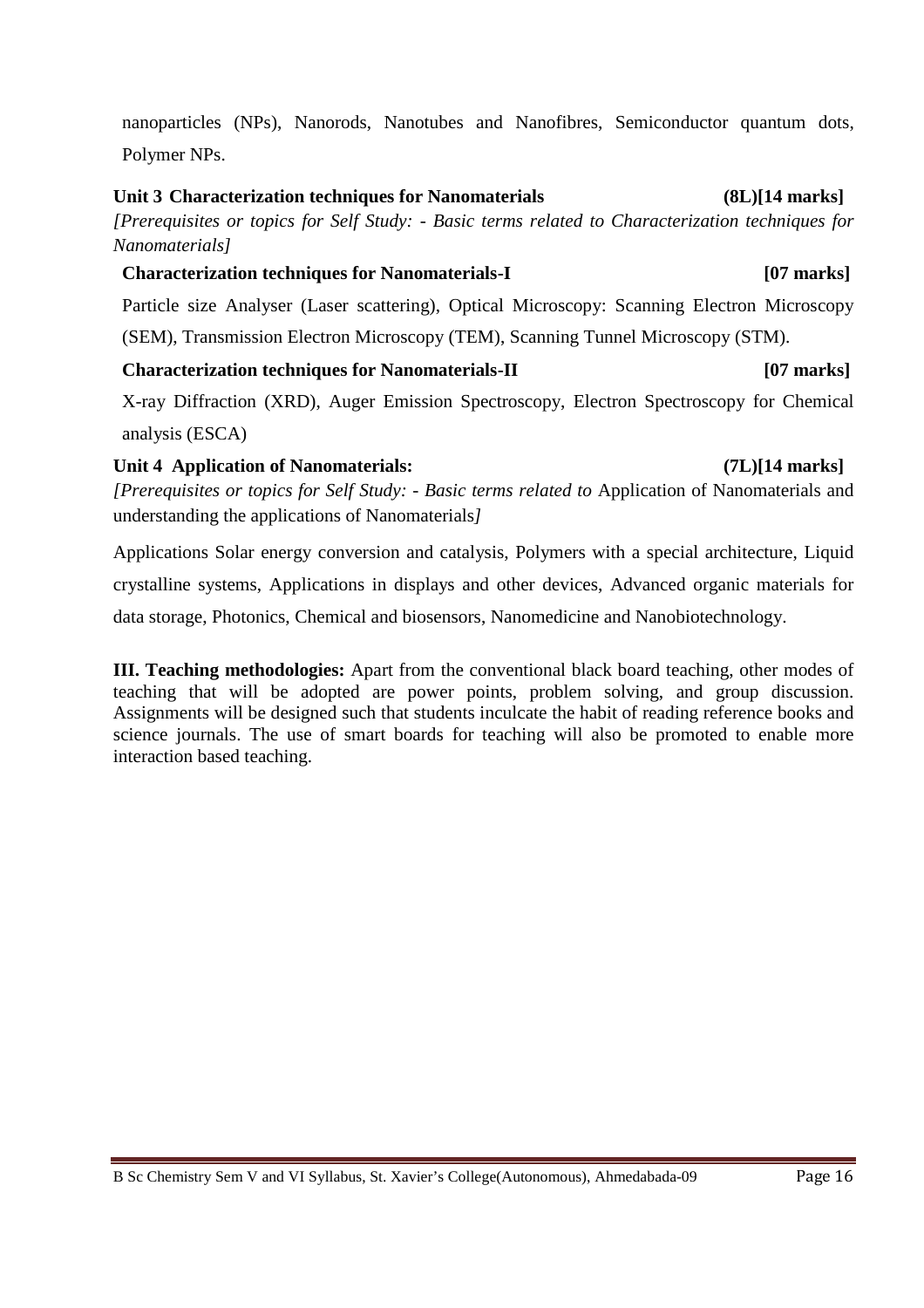### **IV. Reference books: CH 5401: Nanomaterials and Nanotechnology (Theory)**

- (1) Introduction to Nanotechnology**:** Charles P. Poole, Jr. and Frank J. Owens; Wiley Student Edition, 2008
- (2) Nanostructures and Nanomaterials: Synthesis, Properties and Applications**:** G. Cao, ICP, London, 2004.
- (3) Nanobiotechnology, Concepts, Applications and perspectives**:** C. M. Niemeyer and C. A. Mirkin, WILEY-VCH, Verlag GmbH & Co, 2004.
- (4) Nanotechnology Molecularly Designed Materials**:** G. M. Chow and K. E. Gonslaves; (American chemical society)
- (5) Optical Properties of semiconductor nanocrystals**:** S. P. Gaponenko, Cambridge University Press, 1980.
- (6) Nanostructures &Nanomaterials: Synthesis, Properties & Applications**:** G. Cao, Imperial College Press, 2004.
- (7) Nano **-** The essentials**:** T. Pradeep, Tata McGraw Hill, New Delhi, 2007.
- (8) Nano materials**:** J. Dutta& H. Hofman.
- (9) "NANOTECHLOGY-basic science and emerging technologies**:** Mick Wilson, KamaliKannagaraet.al., University of new south wales press ltd,2008.
- (10) Nanotechnology**:** Mark Ratner and Daniel Ratner, Pearson Education.
- (11) Nanomaterials**:** A.K. Bandyopadhyay; New Age International Publishers.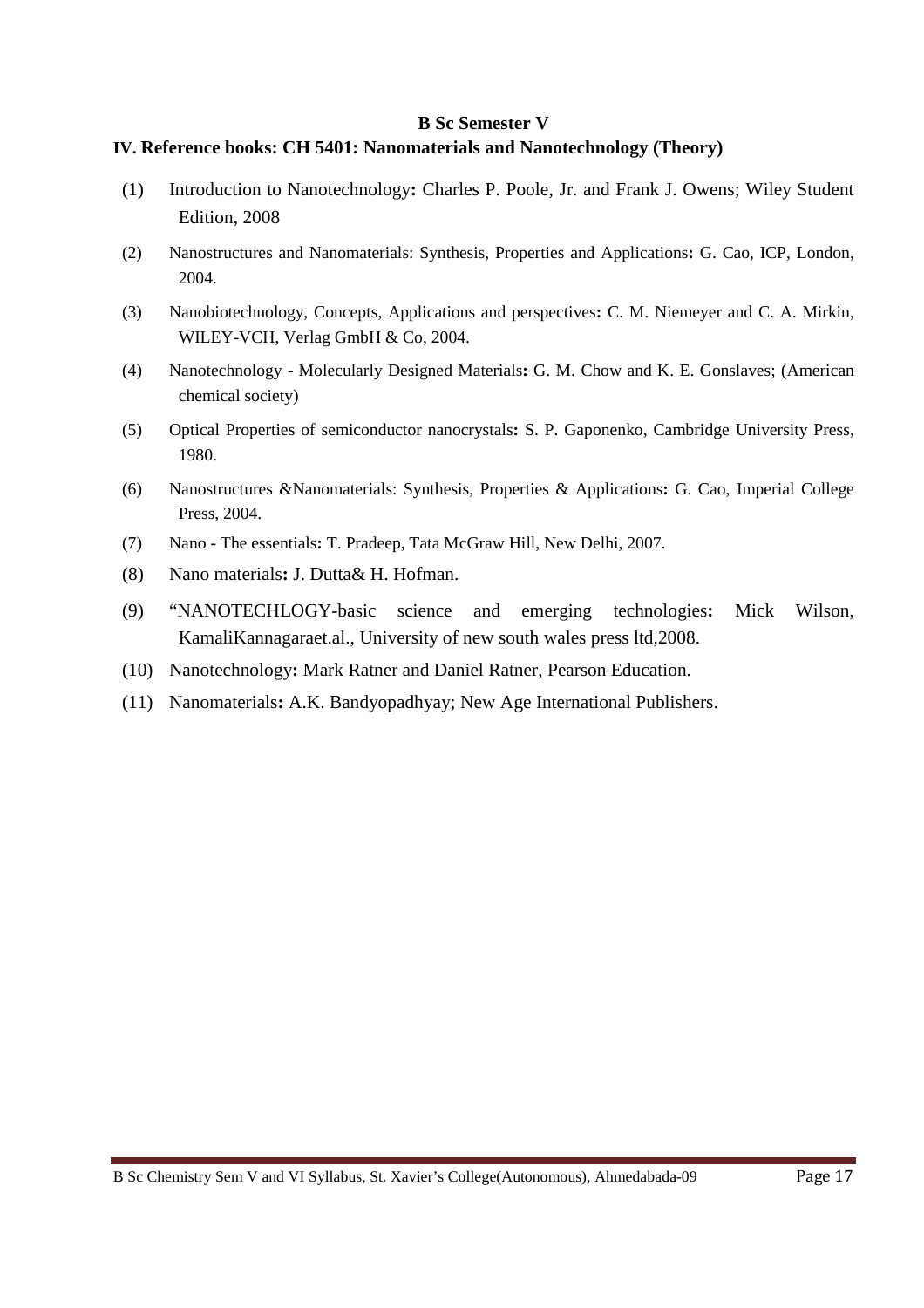**V. Paper: Chemistry (Practicals) Course Code: CH 5505 L Practical –[I] No. of Credits: 02 Sessions: Two X 3 hrs**

### **Practical [I] (Inorganic and Physical Practicals)**

### **[A] Inorganic Qualitative Analysis:**  Inorganic Qualitative Analysis of mixture containing six radicals only. (Minimum 08 mixtures to be done)

### **[B] Physical Chemistry (Kinetics, Solubility & Instruments) (I) Kinetics and solubility:**

Investigate the order of reaction in experiments no. 1, 2 and 3 by graphical method.

- Exp 1: Reaction between  $K_2S_2O_8$  and KI (a  $\neq$  b)
- Exp 2: Reaction between  $KBrO<sub>3</sub>$  and KI ( $a = b$ )
- Exp 3: Reaction between  $H_2O_2$  and HI (a  $\neq$  b)
- **(II) Instruments:**
- Exp 1: Determine dissociation constant of monobasic acid (CH**3**COOH ) using pH meter.
- Exp 2: Determine the amount of bases in given mix (NaOH+NH<sub>4</sub>OH) Conductometrically using standard solution of HCl
- Exp3: Determine the amount of ferrous in the given solution of Ferrous Ammonium Sulphatepotentiometerically using standard KMnO**4** solution.
- Exp 4: Determine the concentration of  $Cu$ <sup> $2+$ </sup> and  $Fe$ <sup>3+</sup> in the given solution by Colourimetry.

### **B Sc Semester V**

### **VI. Reference books: CH 5505 L: Chemistry (Practicals)**

### **Reference Books**

- (1) Vogel's "Textbook of Quantitative Chemical Analysis": Pearson Education Ltd. 6<sup>th</sup> Edition, 2008.
- (2) Vogel's "Qualitative Inorganic Analysis"**:** Pearson Education Ltd. 7th Edition, 2009.
- (3) Gurdeep Raj, "Advanced Practical Inorganic Chemistry"**:** Krishna Prakashan, Meerut, 21st Edition, 2009.
- (4) J. B. Yadav, "Advanced Practical Physical Chemistry"**:** Krishna Prakashan, Meerut, 29th Edition, 2010.
- (5) P. H. Parsania, "Experiments in Physical Chemistry"**:**Neminath Printers Rajkot 1st Edition 2004.
- (6) A. M. James and F. E. Prichard, "Practical Physical Chemistry"**:** Longman Group Limited London 3<sup>rd</sup> Edition Reprinted 1979.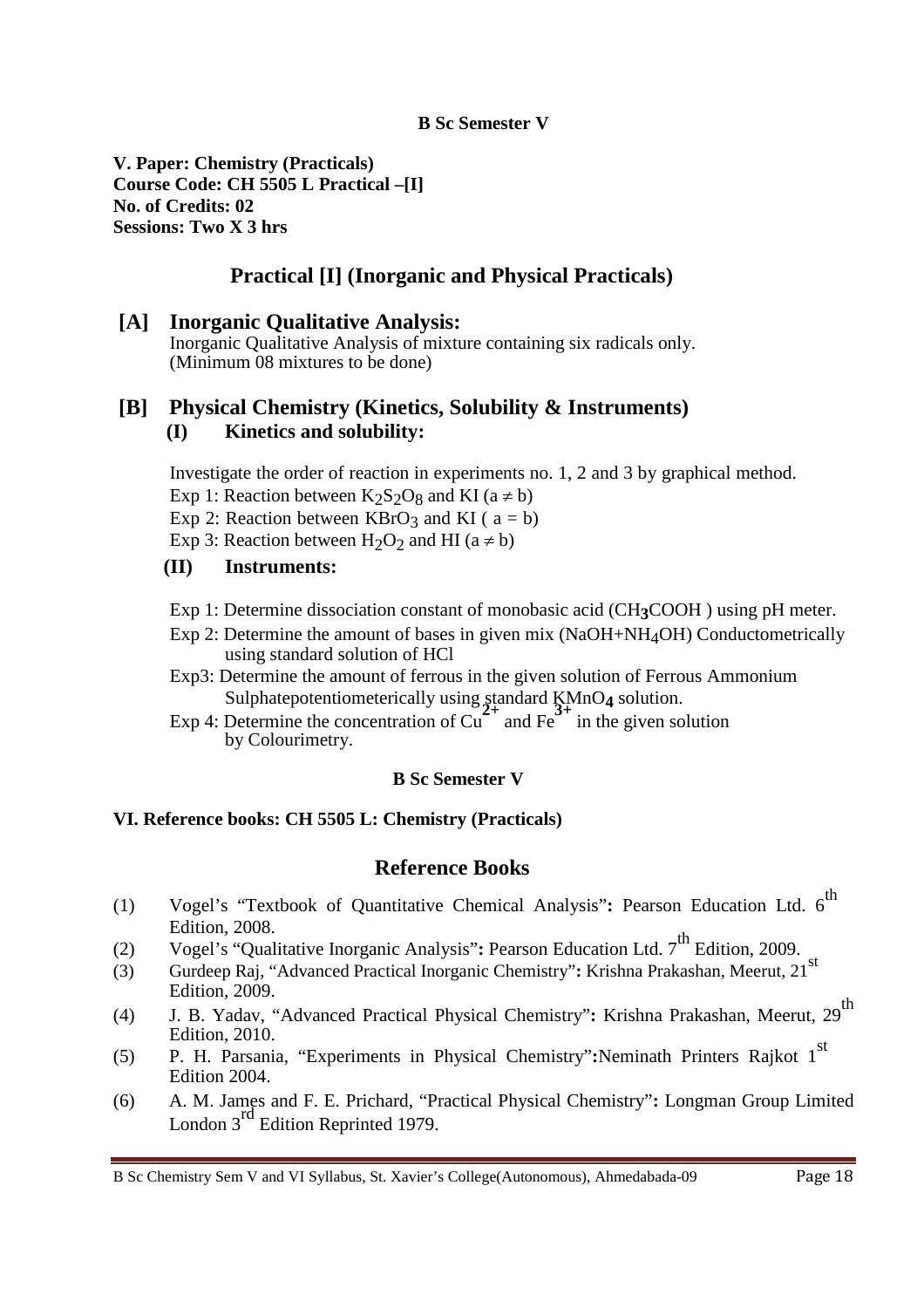**VII. Paper: Chemistry (Practicals) Course Code : CH 5505 L – Prcatical – [II] No. of Credits: 02 Sessions: Two X 3 hrs**

### **Practical [II] (Organic and Analytical Practicals)**

### **[A] Organic Preparation:**

- (i) Nitration of Acetanilide
- (ii) Acetanilide from Aniline (Green Preparation)
- (iii) Benzilic Acid from Benzil (Green Preparation)
- (iv) 1,5-Diphenyl-penta-1,4-diene-3-one from Benzaldehyde and Acetone(Green Preparation)
- (v) Diels-Alder reaction between furan and maleic acid (Green Preparation)

### **[B] Analytical:**

### **(I) Organic Estimation:**

- (1) Unknown Acid (e.g., Oxalic, Succinic, Citric, Tartaric, Benzoic, Phthalic and Cinnamic acid)
- (2) Ketone (Acetone)
- (3) Ester
- **(II) Chromatography** [TLC]: Analysis of the following drugs by Thin Layer Chromatography.
	- (i) Aspirin (ii) Paracetamol (iii) Ibuprofen

### **B Sc Semester V**

### **VIII. Reference books: CH 5505 L: Chemistry (Practicals)**

### **Reference Books**

- (1) A. I. Vogel, "Elementary Practical Organic Chemistry Part-II, Qualitative Organic Analysis"**:** CBS Publishers & Distributers, New Delhi, 2<sup>nd</sup> Edition, 2004.
- (2) A. I. Vogel, "Elementary Practical Organic Chemistry Part III Quantitative Organic A. 1. Voget, Elementary Fractical Organic Chemistry Part III Quand<br>Analysis": CBS Publishers & Distributers, New Delhi, 2<sup>nd</sup> Edition, 2004.
- (3) Hand book of Organic qualitative analysis by H. T. Clarke.
- (4) Practical Organic Chemistry**:** F. G. Mann and B. C. Saunders. Low priced Text Book. ELBS, Longman.
- (5) V.K. Ahluwalia, SunitaDhingra, "Comprehensive Practical Organic Chemistry Qualitative Analysis": University Press (India) Private Limited, Hyderabad, 1<sup>st</sup> Indian Edition, 2010.
- (6) "Advanced Practical Organic Chemistry"**:** Stanley Thornes Publishers Ltd., J Leonard, B Lygo, G Procter,  $1<sup>st</sup>$  Indian Edition, 2004.
- (7) "Quantitative Analysis"**:**R. A. Day, A. L. Underwood, Prentice-Hall of India Pvt. Ltd.,New Delhi,  $6<sup>th</sup>$  Edition, 2004.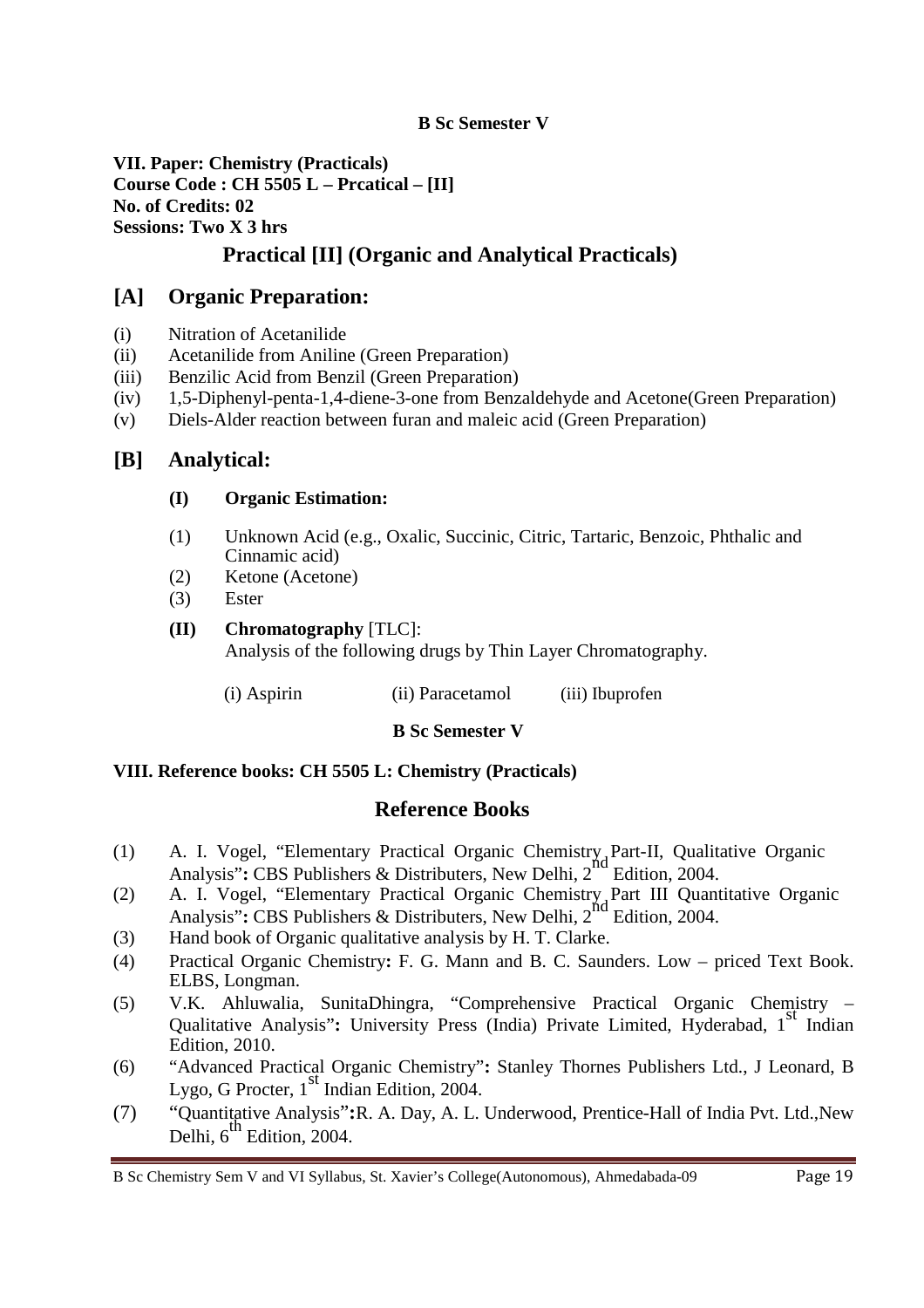# **St. Xavier's College (Autonomous), Ahmedabad-09**



# **Proposed Syllabus under Autonomous system for Semester V and VI**

# **B Sc Chemistry**

**(2016-2019)**

**August 10, 2015**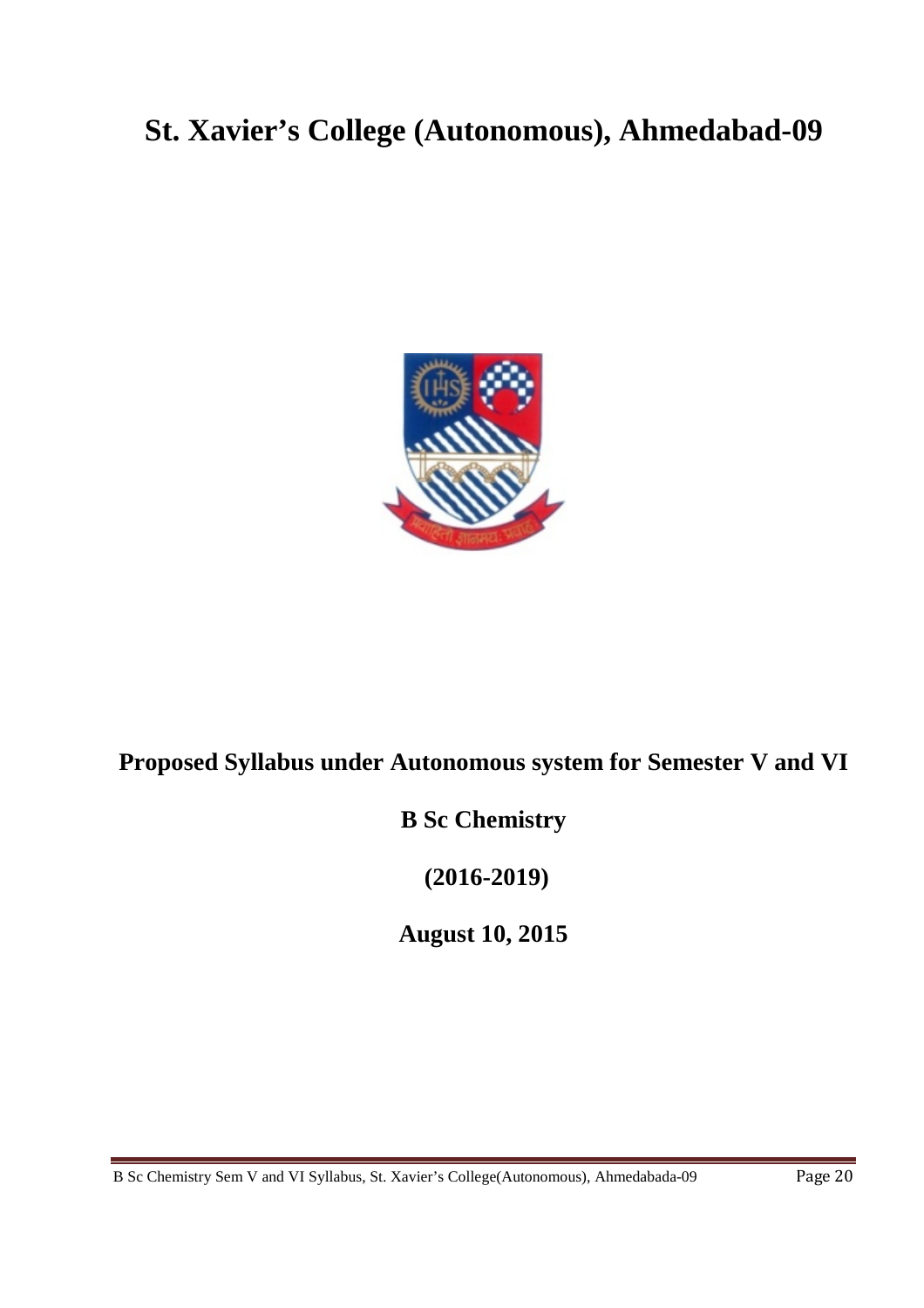# **Syllabus for Chemistry at B**. **Sc**. **Semester VI ( To be effective from June 2016 )**

- CH 6501 Organic Chemistry
- CH 6502 Inorganic Chemistry
- CH 6503 Physical Chemistry
- CH 6504 Analytical Chemistry
- CH 6401 Subject Elective (Everyday Chemistry)
- CH 6505L Practical:
	- (I) Inorganic Quantitative Analysis  $\mathcal{X}_{\cdot}$ Physical Chemistry (Kinetics and Instruments)
	- (II) Organic (Separation and Identification) & Analytical Chemistry (Volumetric Analysis)

| <b>Type of Course</b>            | Paper<br>No.                             | <b>Credit</b>                                                        | <b>Total</b><br><b>Marks</b> | <b>Internal</b>      | <b>External</b>      | No. of<br>hours<br>per week | <b>Exam</b><br>hours |
|----------------------------------|------------------------------------------|----------------------------------------------------------------------|------------------------------|----------------------|----------------------|-----------------------------|----------------------|
| General English                  | $GE - 6052$                              | 2                                                                    | 100                          | 30                   | 70                   | 3                           | 3                    |
| Core Course                      | CH 6501<br>CH 6502<br>CH 6503<br>CH 6504 | $\overline{4}$<br>$\overline{4}$<br>$\overline{4}$<br>$\overline{4}$ | 100<br>100<br>100<br>100     | 30<br>30<br>30<br>30 | 70<br>70<br>70<br>70 | 4<br>4<br>4<br>4            | 3<br>3<br>3<br>3     |
| Subject Elective Course (SEC)    | CH 6401                                  | $\overline{2}$                                                       | 100                          | 30                   | 70                   | 3                           | 3                    |
| Practical Core Course – I and II | <b>CH 6505L</b>                          | 5                                                                    | 200                          | 60                   | 140                  | 12                          | 12                   |
| <b>Total Credit</b>              |                                          | 25                                                                   |                              |                      |                      |                             |                      |

N.B.: The practical batch should be maximum of 10 students with respect to the credit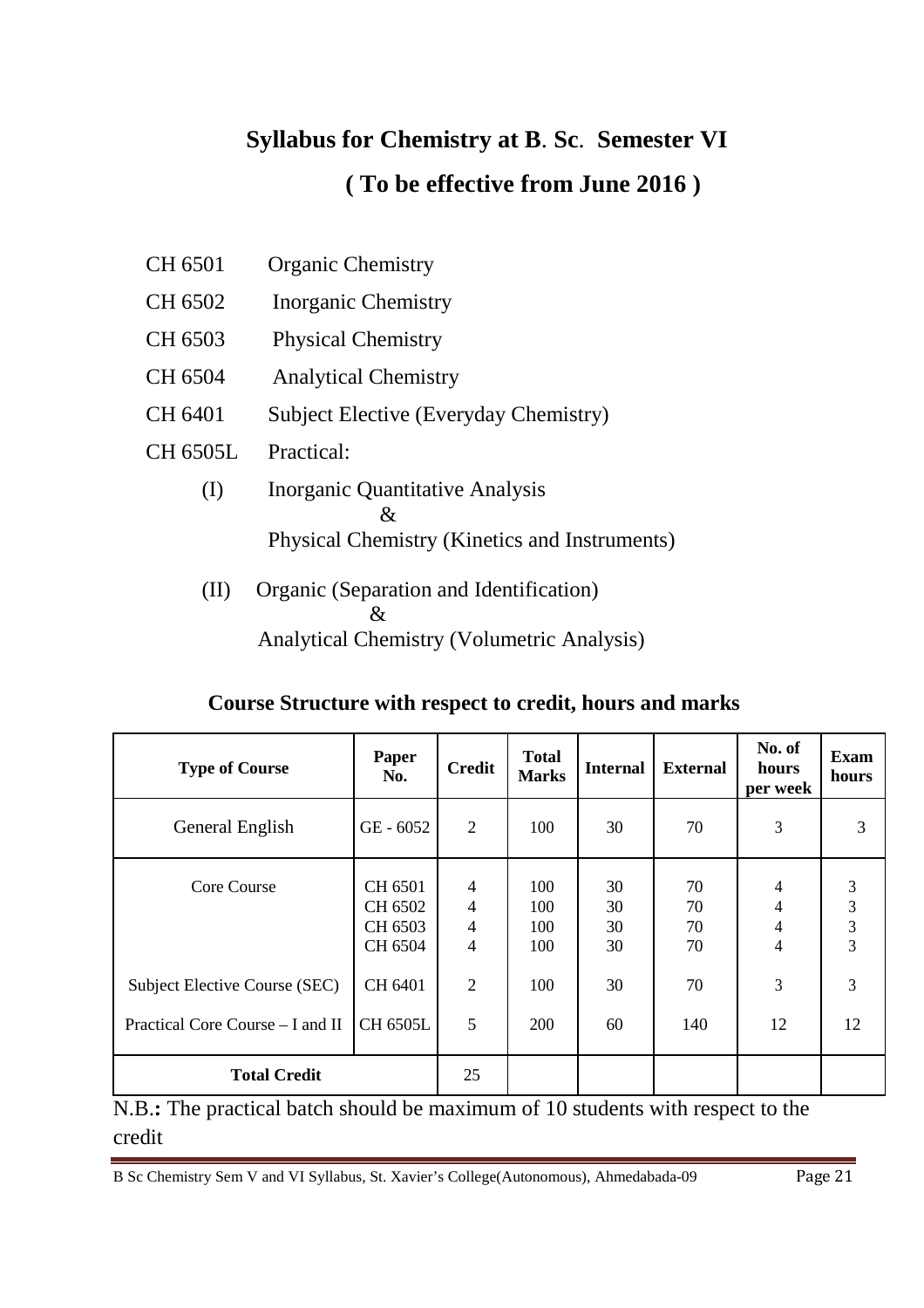

# **St. Xavier's College (Autonomous), Ahmedbad-09 B Sc Semester VI Chemistry Effective from June 2016**

**CORE Paper: Organic chemistry (Theory) Course Code: CH 6501 No. of Credits: 04 Learning Hours: 60 hrs**

### **I. Course Overview & Course Objectives**

The main objective of the course will be to build the basic foundation for studying chemistry. By the end of the paper, a student should be able to:

(a) To learn fundamentals of Stereochemistry of carbon and compounds other than Carbon.

(b) To learn about alkaloids and isoprenoids (terpenoids):

(c) To learn basics of synthetic dyes, explosives and pesticides chemistry

(d) To learn about fundamentals and synthesis of drugs and vitamins.

Thus, the knowledge from the course can help in the following:

(a) Basic knowledge of these topics in organic chemistry is important for practical and industrial applications

(b) The students could pursue a career in chemistry, Industrial chemistry and Post-graduation and also in the field of research in Chemistry.

### **II. Course Content**

### Unit 1 Stereo Chemistry (II) (15L)[14 marks]

*[Prerequisites or topics for Self Study: - Fundamental terms and definitions related to Concept of prostereo isomerism and chiral synthesis and terns related to Stereo chemistry of compounds other than Carbon]*

### **(A) Stereo Chemistry (II) [08 Marks]**

Concept of prostereo isomerism and chiral synthesis (Asymmetric Induction), Cram's rule, Prelog's generalization, Prelog's rule and assignment of configuration.

### **(B) Stereochemistry of compounds other than Carbon [06 Marks]**

Stereo chemistry of the compounds containing Nitrogen. Phosphorus and Sulphur

### **Unit 2 Alkaloids and Isoprenoids (Terpenoids) (15L)[14 marks]**

*[Prerequisites or topics for Self Study: -Fundamental terms and definitions of* Alkaloids and Isoprenoids (Terpenoids)*]*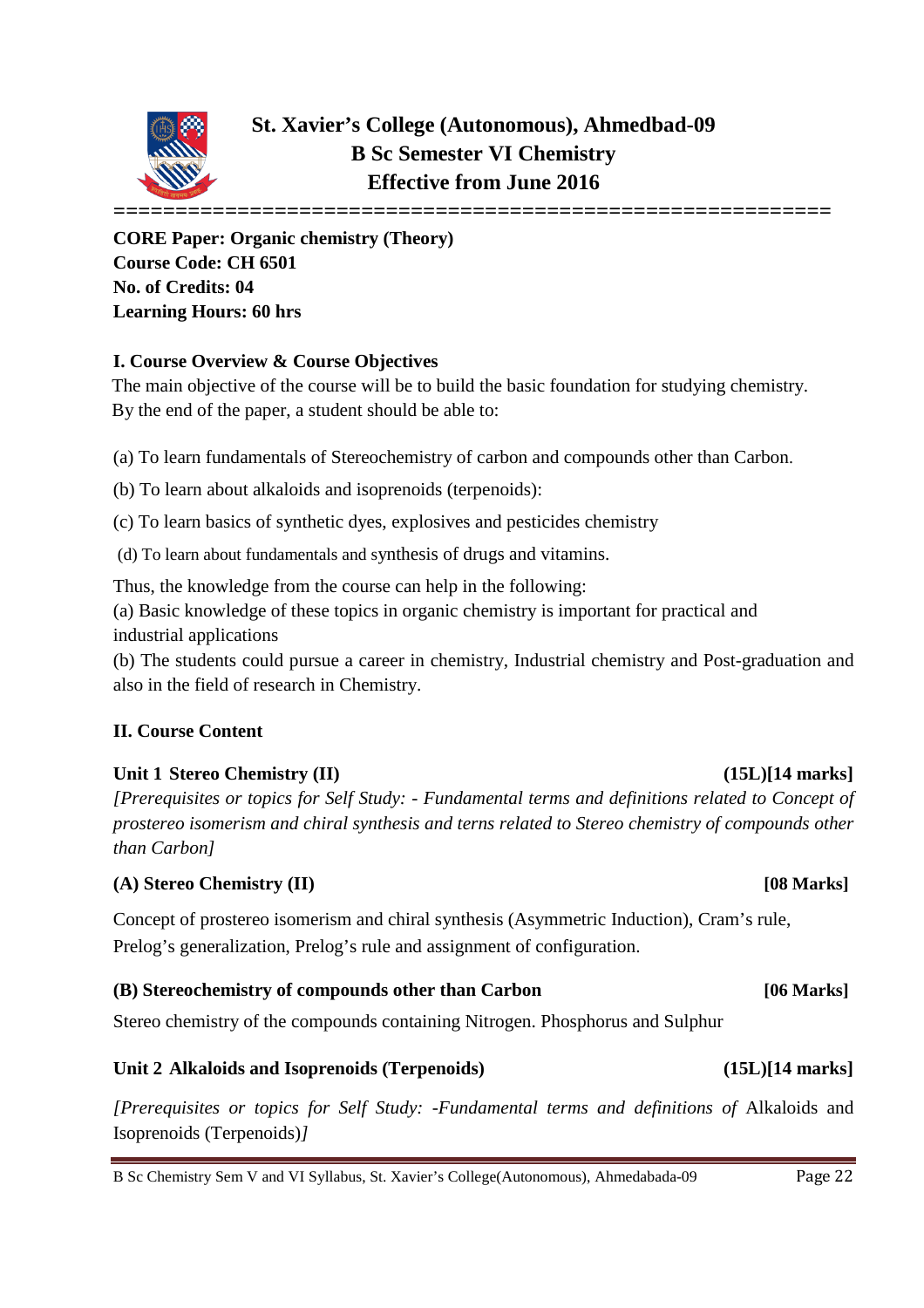### B Sc Chemistry Sem V and VI Syllabus, St. Xavier's College(Autonomous), Ahmedabada-09 Page 23

### **(A) Alkaloids [07 Marks]**

Classification, General method of determining structure, analytical and synthetic methods, structure of Coniine, Nicotine, Atropine and Papaverine.

### **(B) Isoprenoids (Terpenoids) [07 Marks]**

Classification, General method of determining structure, Isoprene rule, Chemistry of Citral, α-Terpineol, Camphor and their synthesis, study of reactions of β-carotene (No Synthesis).

### **Unit 3 Basics aspects of Dyes, Explosives and Pesticides. (15L)[14 marks]**

*[Prerequisites or topics for Self Study: - Fundamental terms and definitions related to Dyes, Explosives, and Pesticides]*

### **(A) Synthetic Dyes [06 Marks]**

Classification of Dyes- Anionic and Cationic dyes, Mordant and Vat dyes, Reactive and Dispersed dyes, Synthesis of Alizarin, Malachite green, Indigo, Congo red, Eosin.

| (B) Explosives                                    | $[04$ Marks] |  |  |
|---------------------------------------------------|--------------|--|--|
| Preparation of RDX, PETN, Nitroglycerine, Tetryl. |              |  |  |
| (C) Pesticides                                    | $[04$ Marks] |  |  |
|                                                   |              |  |  |

Preparation of Aldrine, Malathion, Parathion, Methoxychlor.

### **Unit 4 Fundamentals of Drugs and Vitamins (15L)[14 marks]**

*[Prerequisites or topics for Self Study: - Basic terms related to Drugs and Vitamins]*

### **(A) Synthetic Drugs [08 Marks]**

General Classification, Chemotherapy, Antipyretics, Analgesics, Hypnotics, Sedatives, Anaesthetics, Antimalerials, Antiseptics, Cardiovascular drugs. (Minimum two illustrations of each, only names without structures).Methods of preparation and uses of Antipyrine, Phenacetin, n-Hexyl resorcinol, Alprazolam, Zaleplon, Benzocaine, Lidocaine, Chloroquine, Atenolol, Sulphadiazine, Trimethoprim and Tolbutamide.

### **(B) Vitamins [06 Marks]**

Structure and Biochemistry of Vitamin-A  $(A_1)$  (Retinol), Vitamin-B<sub>6</sub> (Pyridoxine).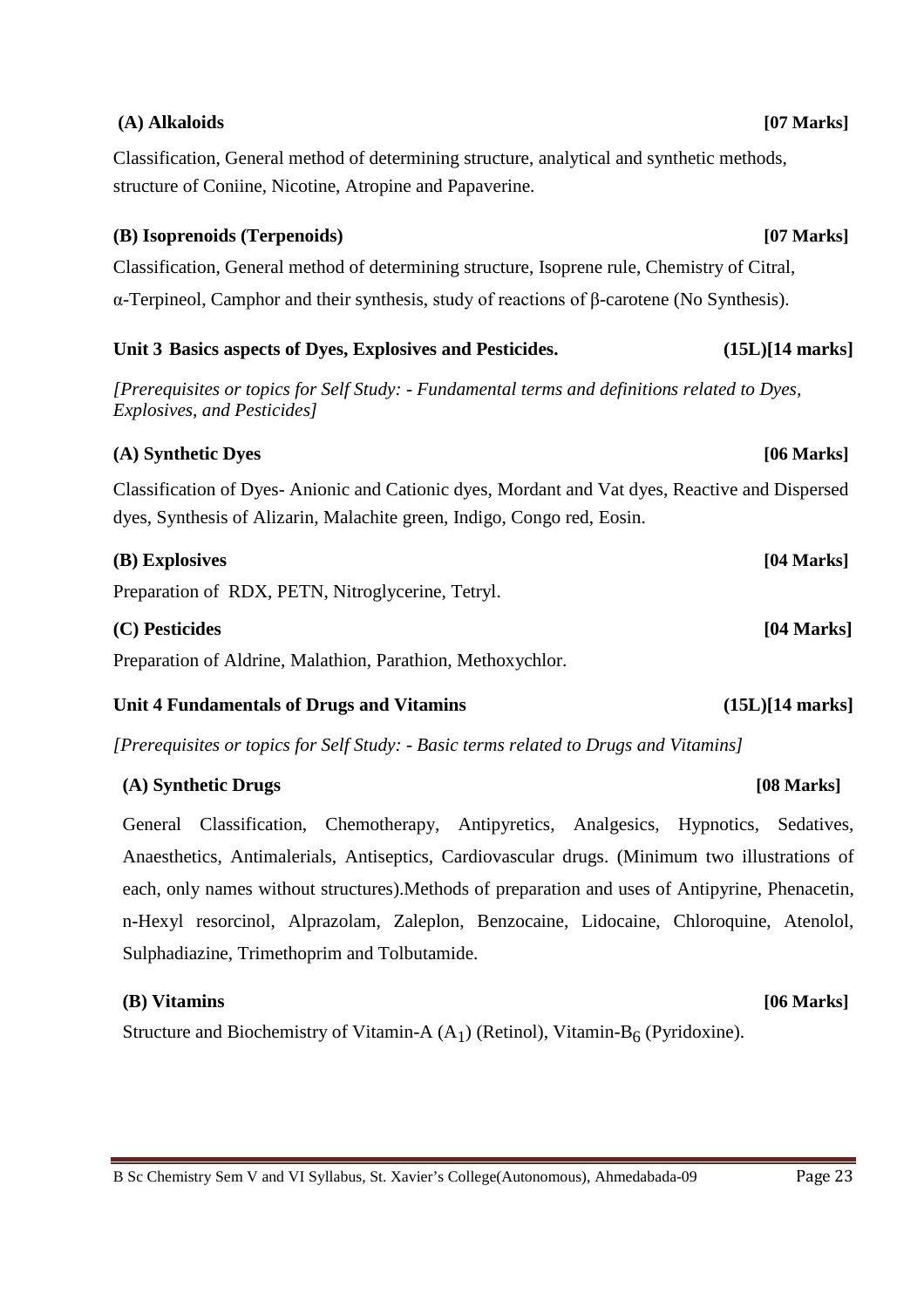**III. Teaching methodologies:** Apart from the conventional black board teaching, other modes of teaching that will be adopted are power points, problem solving, and group discussion. Assignments will be designed such that students inculcate the habit of reading reference books and science journals. The use of smart boards for teaching will also be promoted to enable more interaction based teaching.

### **B Sc Semester VI IV. Reference books: CH 6501: Organic chemistry (Theory)**

- (1) Organic Chemistry: I. L. Finar, Vol-II, 5<sup>th</sup> Edition, Pearson Education Ltd.
- (2) Organic Chemistry: Morrison & Boyd, 6<sup>th</sup> Edition, Prentice Hall of India Pvt. Ltd.
- (3) Stereochemistry of carbon compounds**:** E. L. Eliel, Wiley Eastern Ltd.
- (4) Stereochemistry and mechanism through solved problems**:** P. S. Kalsi, New Age International.
- (5) Stereochemistry of Organic Compounds: Principles and Applications**:** D. Nasipuri; New Academic Science;  $4^{th}$  Revised Edition.
- (6) Organic Chemistry**:** Hendrickson, Cram, Hammond, McGraw-Hill.
- (7) Organic Chemistry: 6<sup>th</sup> Edition, John Mcmurry, Brooks Cole, International Edition.
- (8) Organic Chemistry: T.W. Graham Solomons and Craig B. Fryhle Wiley, 8<sup>th</sup> Edition.
- (9) Organic Chemistry: Francis A. Carey, McGraw-Hill, 7<sup>th</sup> Edition.
- (10) Organic Chemistry: Leroy G. Wade, Prentice Hall,  $6^{\text{th}}$  Edition.
- (11) Organic Chemistry**:** Jonathan Clayden, Nick Greeves, Stuart Warren and Peter Wothers. Oxford University Press, USA.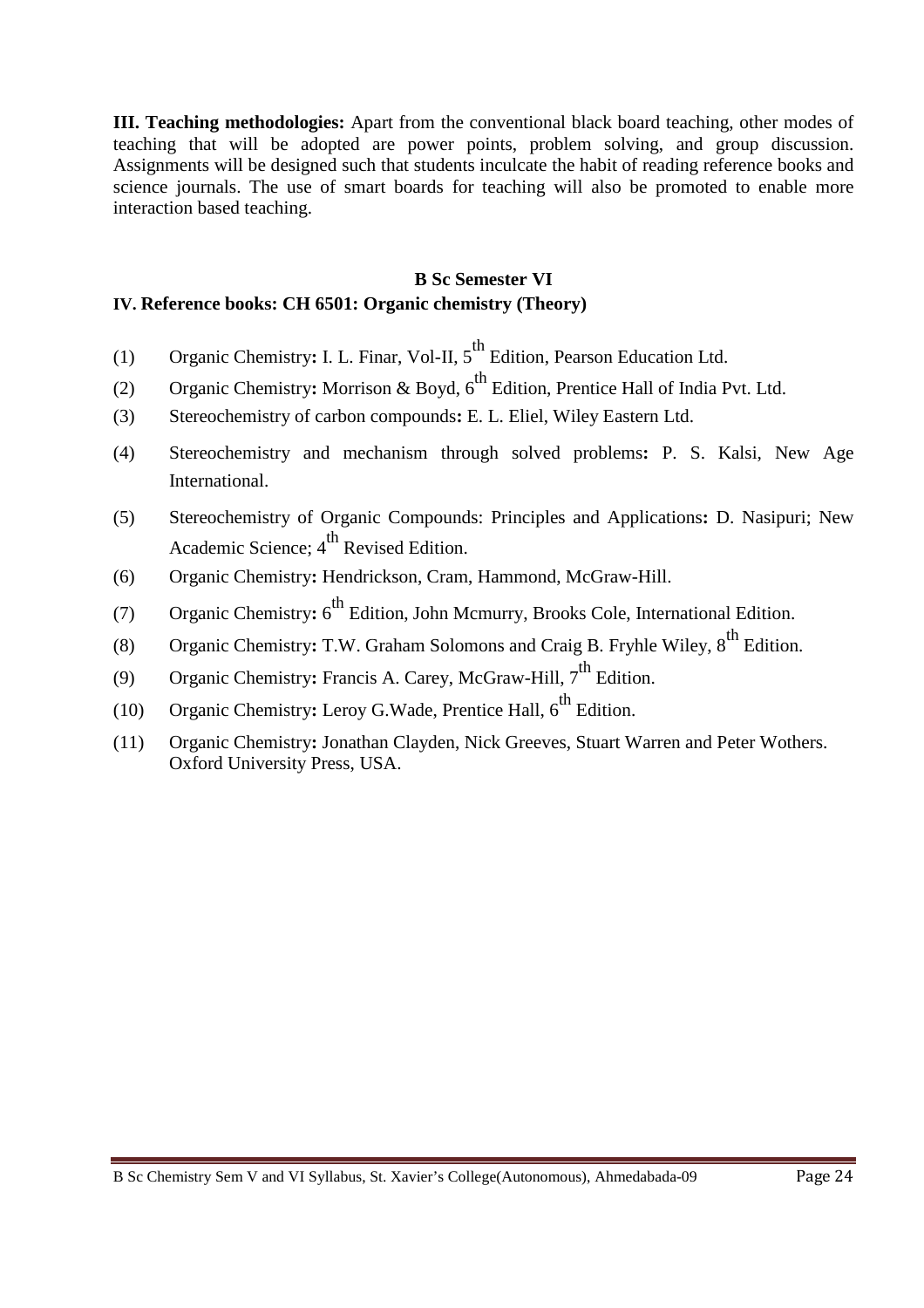

**CORE Paper: Inorganic chemistry (Theory) Course Code: CH 6502 No. of Credits: 04 Learning Hours: 60 hrs**

### **I. Course Overview & Course Objectives**

The main objective of the course will be to build the basic foundation for studying chemistry. By the end of the paper, a student should be able to:

(a) To learn fundamentals of term symbol and electronic spectra of metal complexes

(b) To learn about Quantum chemistry:

(c) To learn basics of Chemical bonding chemistry

(d) To learn about metal carbonyls and organometallic compounds.

Thus, the knowledge from the course can help in the following:

(a) Basic knowledge of these topics in inorganic chemistry is important for practical and industrial applications

(b) The students could pursue a career in chemistry, Industrial chemistry and Post-graduation and also in the field of research in Chemistry.

### **II. Course Content**

**Unit 1 Term (state) symbol and Electronic spectra of metal complexes (15L)[14 marks]** *[Prerequisites or topics for Self Study: - Basic terms related to Term (state) symbol , Fundamental terms and definitions related to Electronic spectra of metal complexes ]*

### **(A) Term (state) symbol [07 Marks]**

Term symbol , determination of term symbol of ground state

Russel – Saunders coupling

Calculation number of microstates

Pigeon hole diagram

 $P^2$  and  $D^2$  configuration

Hund's rule

Hole formation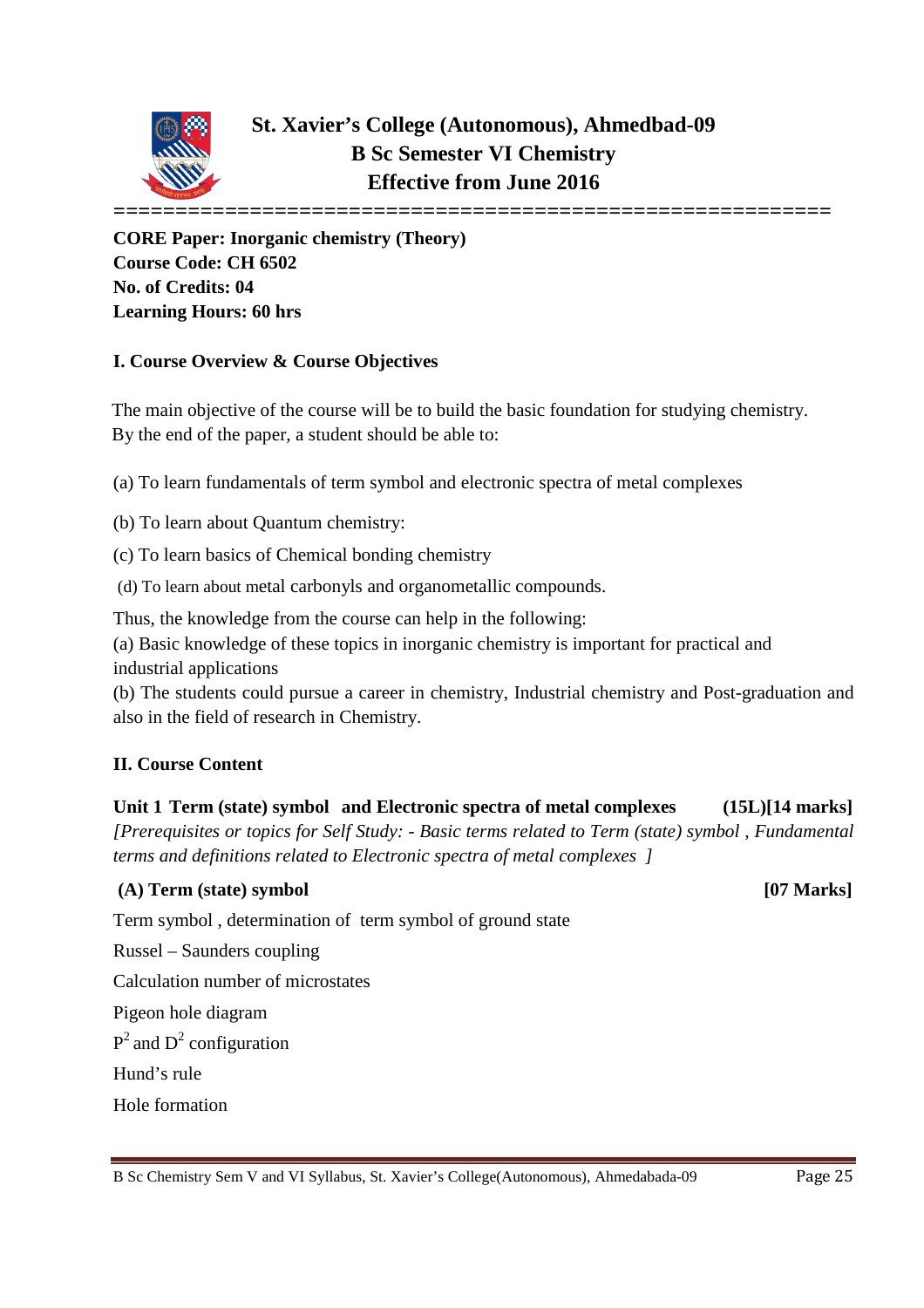### **(B) Electronic spectra of metal complexes**

Selection rule:-Laporte orbital and spin selection rule,

Rrelaxation in selection rules,

Vibronic of coupling

Jahn Teller distortion.

Orgel energy level diagram of  $d^5$  and combined diagram of  $d^1 - d^9$ ,  $d^2 - d^8$ ,  $d^3 - d^7$ ,  $d^4 - d^6$  and their spectra.

### **Unit 2 Quantum chemistry (15L)[14 marks]**

*[Prerequisites or topics for Self Study: - Fundamental terms and definitions related to Quantum chemistry]*

Hermitian operator, Theorems concerning Hermitian operator.

Particle in a three dimensional box

The rigid Rotator and rotation spectra

The Schrodinger equation in spherical polar coordinates for hydrogen atom.

Separation of variables

Solution of Φ equations.

### Unit 3 Quantum chemistry for bonding (15L)[14 marks]

### *[Prerequisites or topics for Self Study: - Basic terms related to, , Fundamental terms and definitions related to Quantum chemistry for bonding]* The Huckl Moleculer orbital [HMO] Theory

Variation principle

Solution of secular equation

HMO treatment to ethylene molecule, allylic cation, allylic free radical and allylic anion

Hybridization:-

Hybridization wave functions of sp,  $sp^2$  and  $sp^3$ .

**Unit 4** Metal  $\pi$  – complexes and Reaction of organometalic compounds. (15L)[14 marks] *[Prerequisites or topics for Self Study: - Basic terms related to Metal π – complexes and Reaction of organometalic]*

### **(A)** Metal  $\pi$  – **complexes**

Metal carbonyl structure and bonding of polynuclear metal carbonyls,

 $Fe<sub>2</sub>(CO)<sub>9</sub>$ ,  $Fe<sub>3</sub>(CO)<sub>12</sub>$ ,  $Co<sub>2</sub>(CO)<sub>8</sub>$ 

 $Mn_2(CO)_{10}$ , Ir<sub>4</sub>(CO)<sub>12</sub>, Co<sub>4</sub>(CO)<sub>12</sub>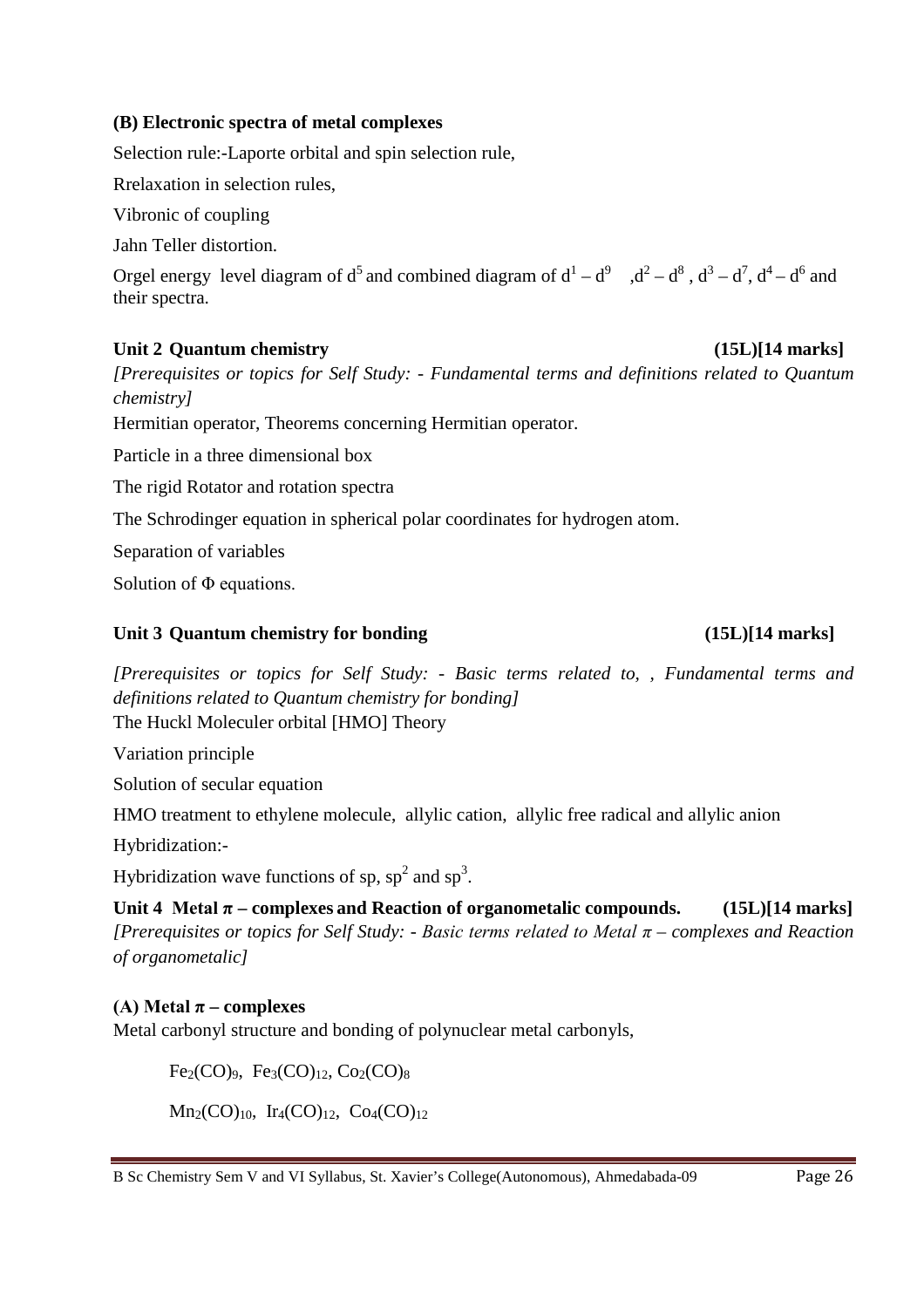Vibrational spectra of metal carbonyl for bonding and structural illustration.

Structure and bonding of metal nitrosyl, metal carbonyl hydrides.

### **[B] Reaction of Organometalic compounds [07 marks]**

Ligand substitution

Oxidative addition and Reductive elimination.

σ (Sigma) bond metathesis

1, 2-Insertion and β- hydride elimination

α, γ and δ- hydride elimination and cyclometallation.

**III. Teaching methodologies:** Apart from the conventional black board teaching, other modes of teaching that will be adopted are power points, problem solving, and group discussion. Assignments will be designed such that students inculcate the habit of reading reference books and science journals. The use of smart boards for teaching will also be promoted to enable more interaction based teaching.

### **B Sc Semester V IV. Reference books: CH 6502: Inorganic chemistry (Theory)**

- (1) Concise Inorganic Chemistry: J.D. Lee; Wiley India, 5<sup>th</sup> Edition (1996).
- (2) 'Shriver and Atkins' Inorganic Chemistry**:** Atkins, Overton, Rourke, Weller, Armstrong; Oxford University Press,  $5^{th}$  Edition (2011).
- (3) Advanced Inorganic Chemistry: F.A. Cotton and Wilkinson G.; John Wiley, 5<sup>th</sup> Edition (1988).
- (4) Introductory Quantum Chemistry: A.K. Chandra; Tata- McGraw Hill, 4<sup>th</sup> Edition (1994).
- (5) Quantum chemistry: R.K. Prasad; New Age International, 4<sup>th</sup> Edition (2010).
- (6) Electron and chemical bonding**:** H. B. Grey, W.A.Benjamin. INC, New York.
- (7) Inorganic chemistry: James E. Huheey, 4<sup>th</sup>Edition, Wesley Publishing Company.
- (8) Mechanism of Inorganic reaction**:**Basalo and Pearson, 2nd Edition, Wiley Eastern Pvt Ltd.
- (9) Introduction to Advanced Inorganic chemistry, Durrant and Durrant, John Wiley.
- (10) Advanced Inorganic chemistry**:** (Vol. 1) SatyaPrakash, Tuli, Basu and Madan; S. Chand
- (11) Advanced Inorganic chemistry**:**Gurdeep Raj; Goel Publishing House, 23rd Edition (1998).
- (12) Physical methods for chemists,  $2<sup>nd</sup>$  edition by R S Drago.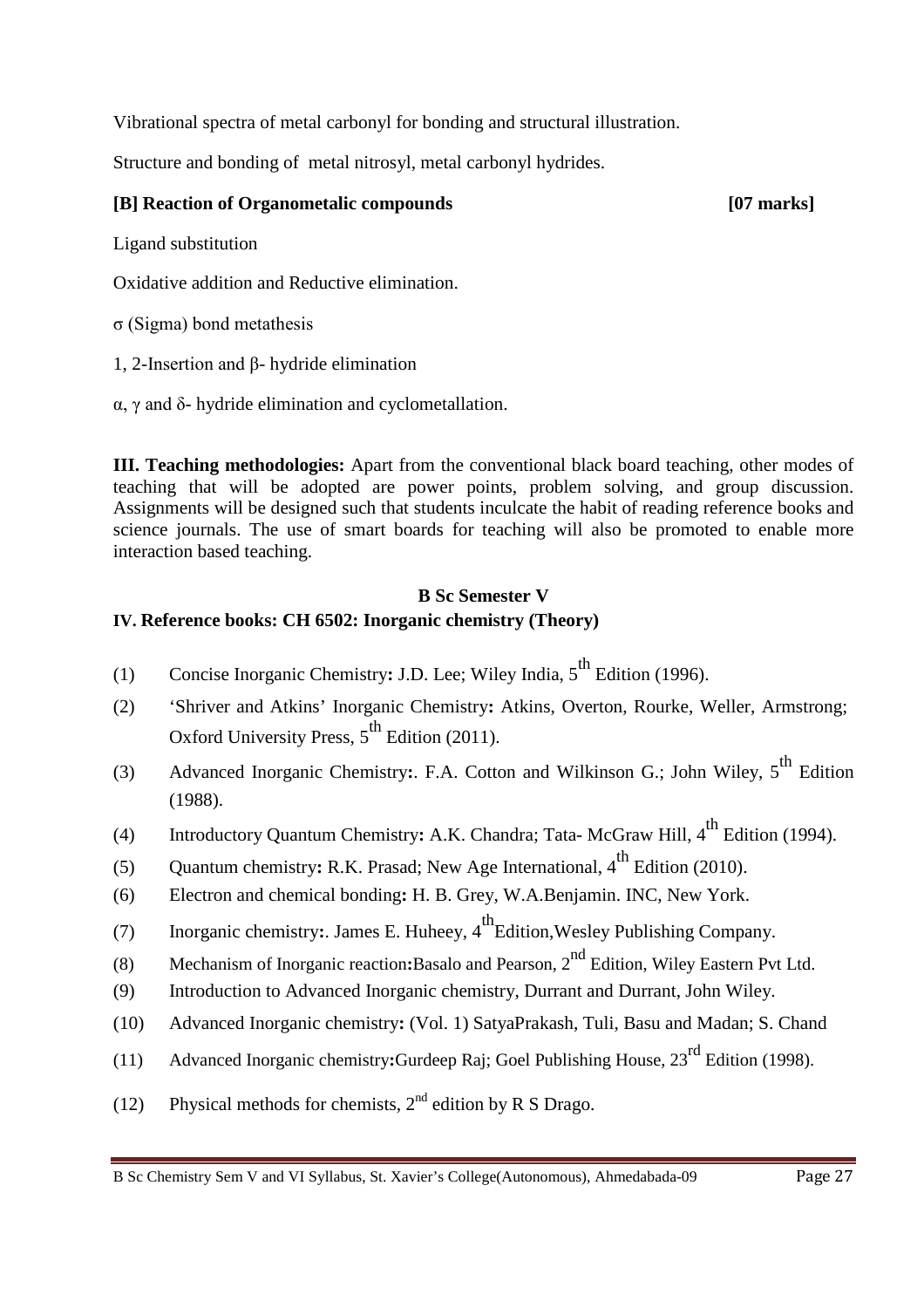

**CORE Paper: Physical chemistry (Theory) Course Code: CH 6503 No. of Credits: 04 Learning Hours: 60 hrs**

### **I. Course Overview & Course Objectives**

The main objective of the course will be to build the basic foundation for studying chemistry. By the end of the paper, a student should be able to:

(a) To learn fundamentals of thermodynamics chemistry.

(b) To learn about topics in electrochemistry:

(c) To learn basics of phase rule and osmosis in chemistry

(d) To learn about topics on photochemistry and metallic corrosion.

Thus, the knowledge from the course can help in the following:

(a) Basic knowledge of these topics in physical chemistry is important for practical and industrial applications

(b) The students could pursue a career in chemistry, Industrial chemistry and Post-graduation and also in the field of research in Chemistry.

### **II. Course Content**

### **Unit 1 Thermodynamics (15L)[14 marks]**

 *[Prerequisites or topics for Self Study: - Basic terms related to Thermodynamics]* 

Colligative properties: Boiling point elevation and freezing point depression. Molal elevation constant  $(K_h)$  and Molal depression constant  $(K_f)$ , Calculation of absolute value of entropy using third law of thermodynamics, Law of mass action using chemical potential, Partial molar quantity.

### Unit 2 **Electrochemistry** (15L)[14 marks]

*[Prerequisites or topics for Self Study:-Fundamental terms and definitions related to Electrochemistry]*

Concentration cell: Cell with and without-transference, Electrode concentration cell, Gas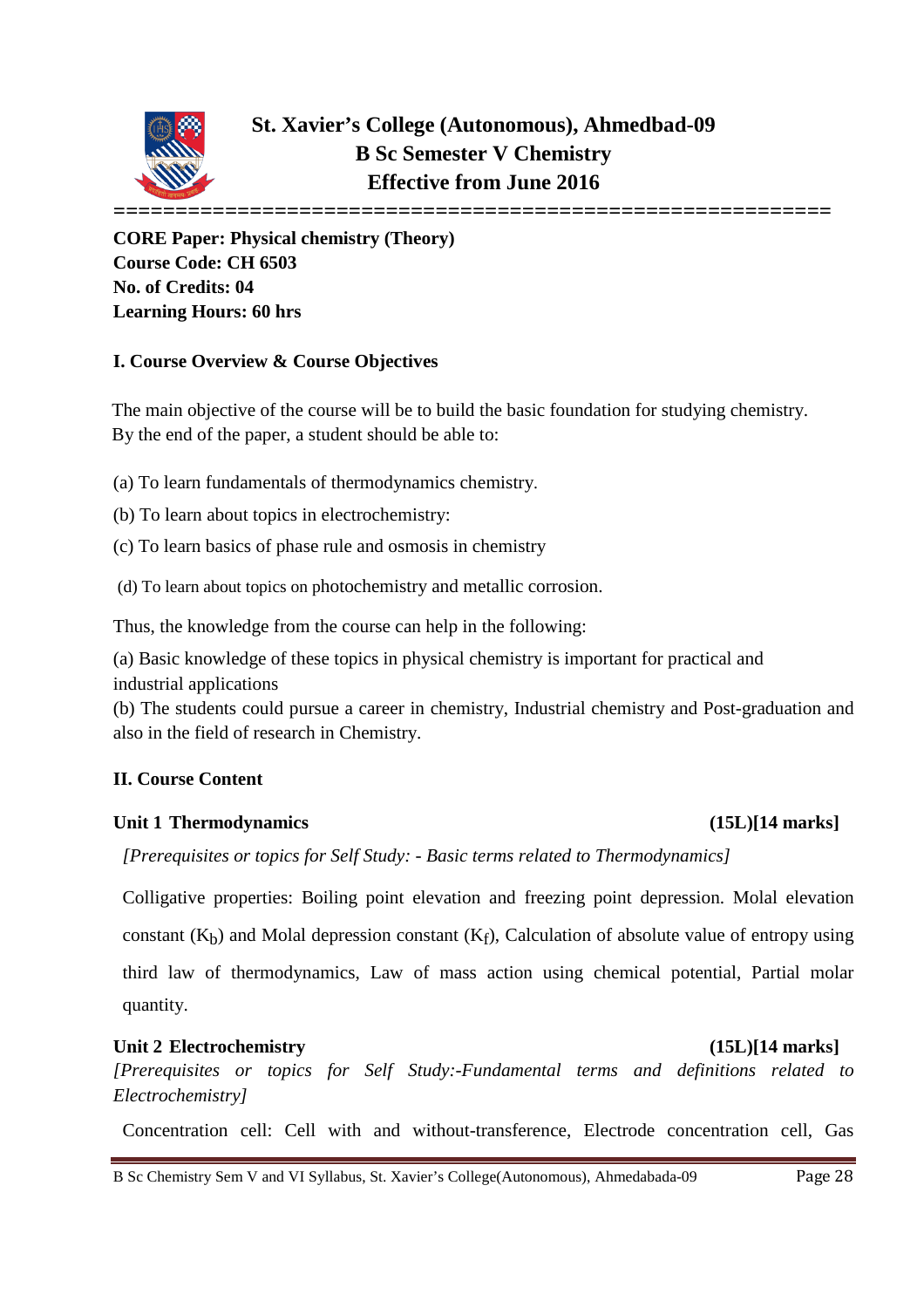electrode concentration cell, Applications of EMF to determine  $K_{sp}$ , Valancy of ion,  $K_{a}$ , (hydrolysis constant) Activity and activity coefficient determination, Define liquid junction potential and how it can be avoided, Equation for liquid junction potential, Decomposition potential, Overvoltage, Tafel equation

### Unit 3 Phase Rule and Osmosis (15L)[14 marks]

*[Prerequisites or topics for Self Study: - Basic terms related to Phase Rule, Fundamental terms and definitions related to electrochemistry]*

### **(A) Phase Rule [07 Marks]**

Binary system: Zeotropic and azeotropic mixtures, Steam distillation, Zone refining, Numericals based on theory.

### **(B)Applications of electrochemistry [07 Marks]**

Desalination and reverse osmosis, Numerical based on electrochemical synthesis and corrosion.

### **Unit 4 Photochemistry and Metallic Corrosion (15L)[14 marks]**

*[Prerequisites or topics for Self Study: - Basic terms related to* **Photochemistry***, Fundamental terms and definitions related to Metallic Corrosion]*

### **(A) Photochemistry [07 Marks]**

Laws of Photochemistry :Grotthuss-Draper Law, Einstein Law, Quantum yield ,Reasons for high and low quantum yield, Fluorescence and Phosphorescence, Chemiluminescence, Photosensitized reactions.

### **(B) Metallic Corrosion [07 Marks]**

Types of corrosion, Electrochemical series, Corrosion in acidic and neutral medium, Differential aeration principle, Atmospheric corrosion, Prevention of corrosion by various factor.

**III. Teaching methodologies:** Apart from the conventional black board teaching, other modes of teaching that will be adopted are power points, problem solving, and group discussion. Assignments will be designed such that students inculcate the habit of reading reference books and science journals. The use of smart boards for teaching will also be promoted to enable more interaction based teaching.

B Sc Chemistry Sem V and VI Syllabus, St. Xavier's College(Autonomous), Ahmedabada-09 Page 29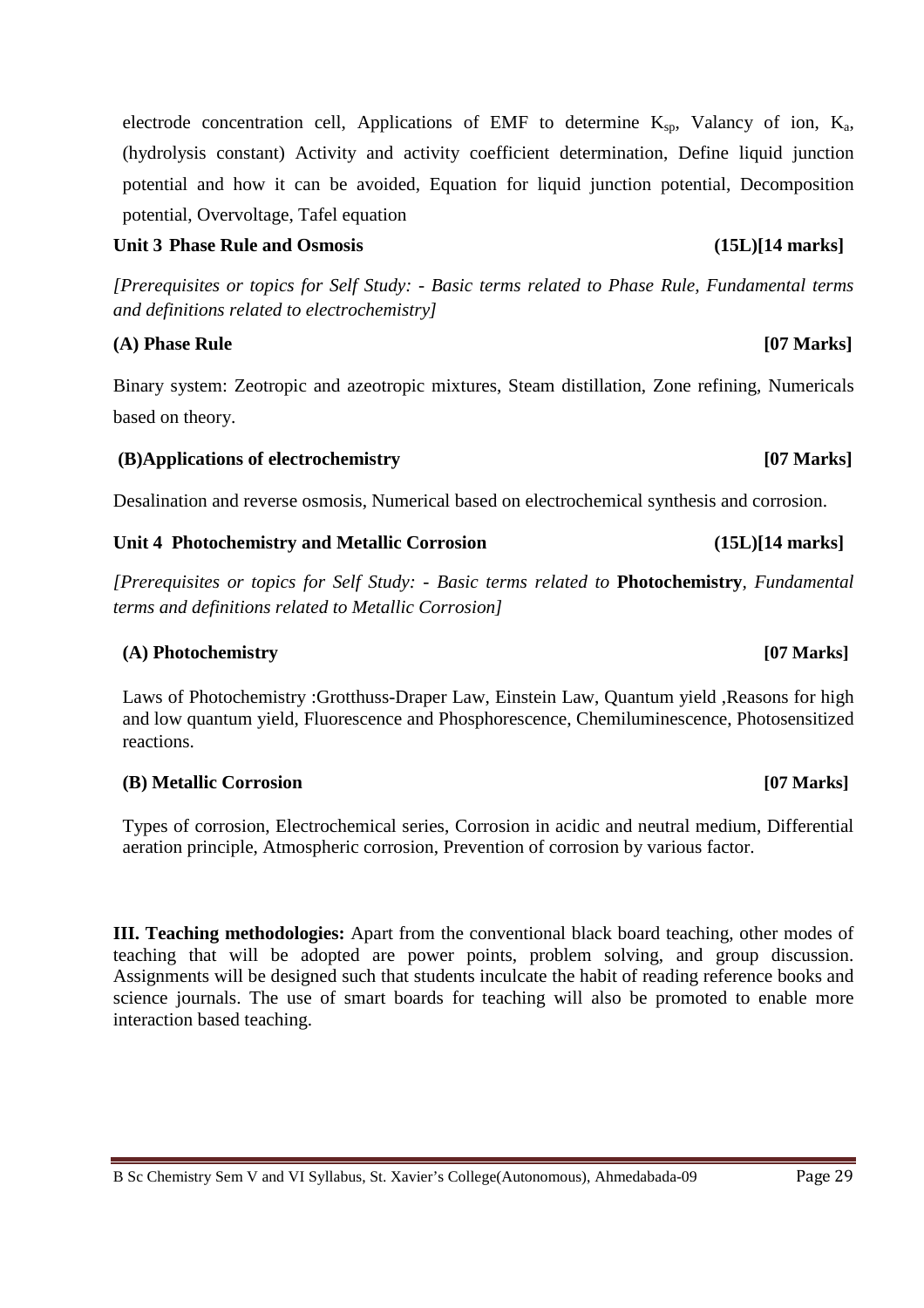### **B Sc Semester V IV. Reference books: CH 6503: Physical chemistry (Theory)**

- (1) Physical Chemistry: G. M. Barrow, 5<sup>th</sup> Edition, McGraw-Hill education, India.
- (2) Advanced Physical Chemistry: Gurdeep Raj, 35<sup>th</sup> Edition (2009), Goel / Krshina Publishing House.
- (3) Principles of Physical Chemistry**:**Puri, Sharma and Pathania, 42nd Edition, Vishal Publishing Company.
- (4) Polymer Science: Gowariker, Viswanathan and Sreedhar, 1<sup>st</sup> Edition (2012 reprint) New Age International.
- (5) Essentials of Nuclear Chemistry: Arnikar, 4<sup>th</sup> Edition (2012 reprint), New Age International.
- (6) Physical Chemistry: Atkins, 9<sup>th</sup> Edition. Oxford University Press.
- (7) Advanced Physical chemistry: Gurtu and Gurtu, 11<sup>th</sup>Edition ,Pragati Prakashan.
- (8) Physical chemistry: Levine, 6<sup>th</sup> Edition, McGraw-Hill education, India.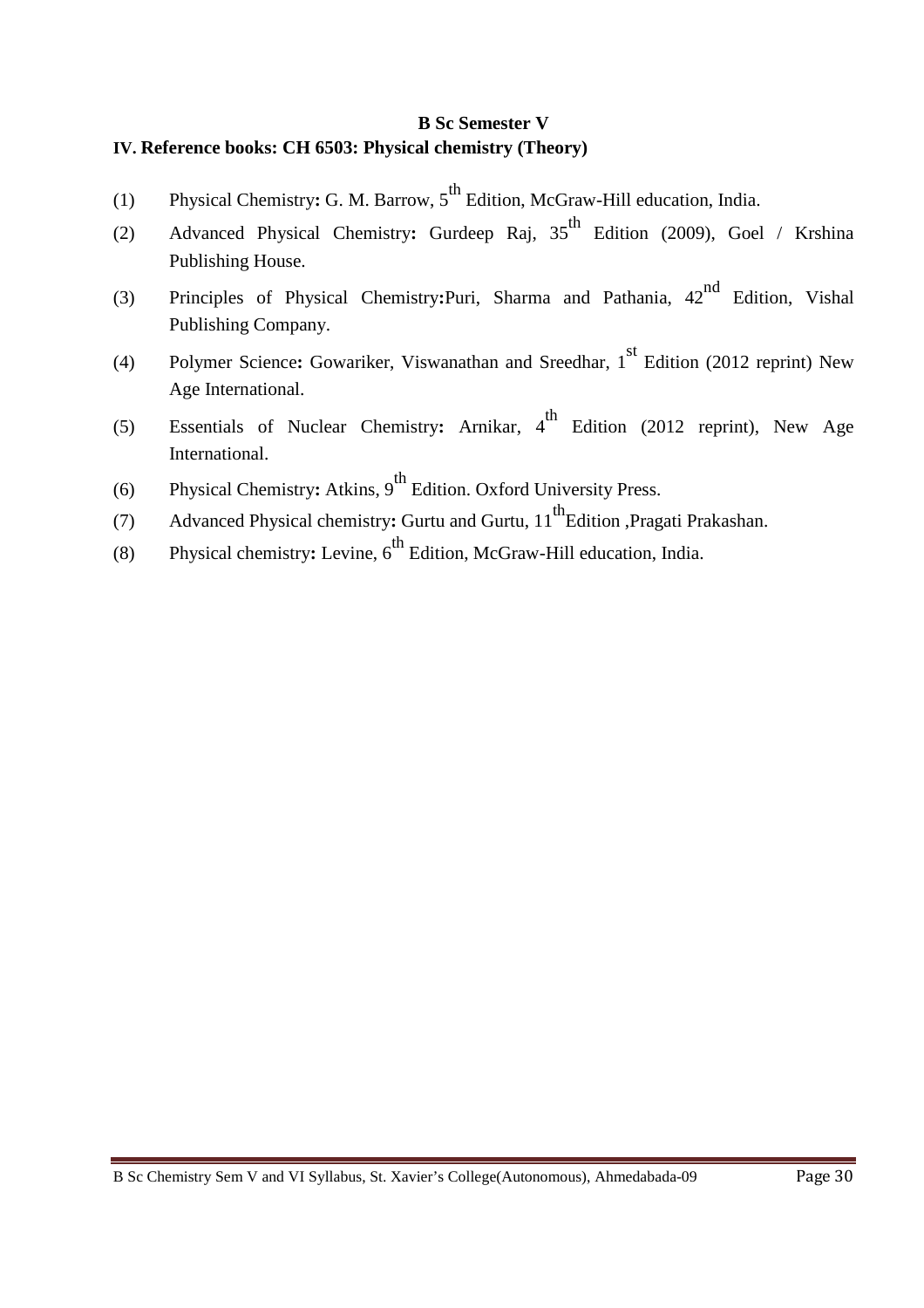

**CORE Paper: Analytical chemistry (Theory) Course Code: CH 6504 No. of Credits: 04 Learning Hours: 60 hrs**

### **I. Course Overview & Course Objectives**

The main objective of the course will be to build the basic foundation for studying chemistry.

By the end of the paper, a student should be able to:

- (a) To learn fundamentals of errors , treatment of analytical data and Solvent Extraction Separation
- (b) To learn about chromatographic methods, Ion exchange chromatography, Gas chromatography, HPLC, Instrumentation
- (c) To learn basics of Polarography and Potentiometry chemistry.
- (d) To learn about Acid Base Titrations, Redox titration, Complexometric titration.

Thus, the knowledge from the course can help in the following:

(a) Basic knowledge of these topics in analytical chemistry is important for practical and industrial applications

(b) The students could pursue a career in chemistry, Industrial chemistry and Post-graduation and also in the field of research in Chemistry.

### **II. Course Content**

### **Unit 1 Errors and treatment and use of organic reagents in quantitative Analysis**

 **(15L)[14 marks]** *[Prerequisites or topics for Self Study: - Basic terms related to Errors and treatment of Analytical data and Fundamental terms and definitions related to Solvent Extraction Separation]* **(A) Errors and treatment of Analytical data [08 Marks]**

Significant figures, Accuracy and precision, Types of errors and minimization of errors. Ways of expressing accuracy and precision. Rejection of a result, Test of significance (Q-Test, Student t-Test and F-Test) correlation coefficient. Literature of Analytical Chemistry.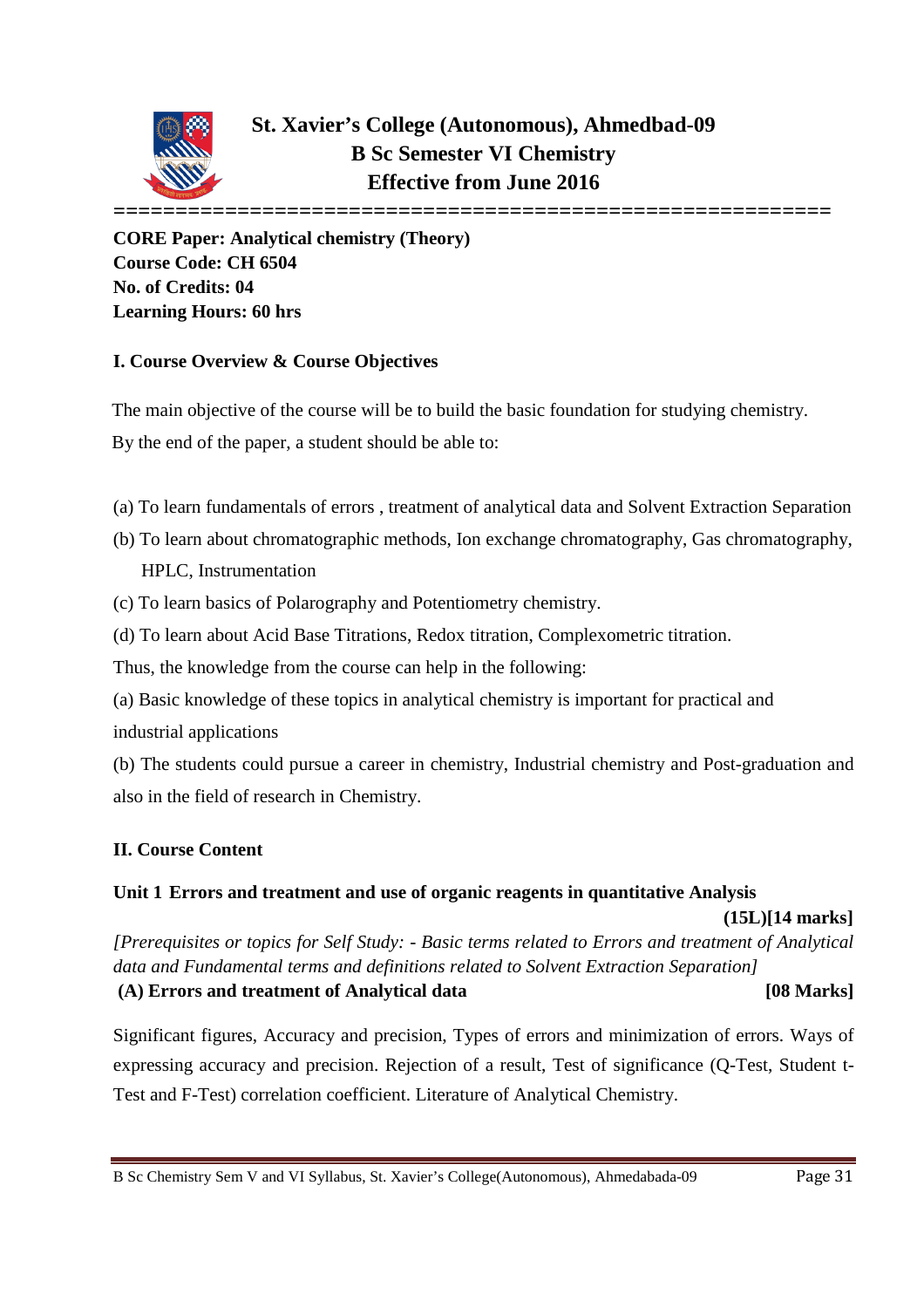### **(B) Solvent Extraction Separation: [06 Marks]**

The separation efficiency of metal chelates, Analytical separations, Multiple batch extractions, Counter current extractions ,Solid Phase extractions and Solvent extraction by Flow injection analysis.

### **Unit 2 Chromatographic methods and Solvent Extraction Separation (15L)[14 marks]**

*[Prerequisites or topics for Self Study: - Basic terms related to Chromatography , Fundamental terms and definitions related to Ion exchange chromatography, Gas Chromatography, HPLC]*

### **(A) Chromatographic methods [08 Marks]**

General principle, classification of chromatographic separation.Ion exchange chromatography (Ion Exchange equlibria, Types of Ion Exchange capacity, Application of Ion Exchange resins).Gas Chromatography, Instrumentation and evolution of data.High Performance Liquid Chromatography (HPLC) Principle and Instrumentation.

### **(B) Special Chromatographic techniques. [06 Marks]**

Ion exchange chromatography (Ion Exchange equlibria, Types of Ion Exchangers and ionexchange capacity, Application of Ion exchange chromatography). Gas Chromatography Principle and Instrumentation . High Performance Liquid Chromatography (HPLC) Principle and Instrumentation.

### Unit 3 Electro analytical Techniques (15L)[14 marks]

*[Prerequisites or topics for Self Study: - Basic terms related to Polarography, Fundamental terms and definitions related to Potentiometry]*

### **(A) Polarography [07 Marks]**

Introduction, Principle, electrode, Types of currents, Determination of half wave potential, Ilkovic equation, methods of determining concentration (Standard addition method and Calibration method)

### **(B) Potentiometry [07 Marks]**

The scope of potentiometric titrations, Precipitation and neutralization titrations, Graphical method including Gran's plot for selecting end point, Differential titration, Dead stop titration, Ion selective Electrode, various types of Ion selective Electrodes and use of Calcium ion selective electrode.

**Unit 4 Acid Base Titrations and Redox titration (15L)[14 marks]** *[Prerequisites or topics for Self Study: - Basic terms related to Acid Base Titrations, Fundamental terms and definitions related to Redox and Complexometric titrations ]*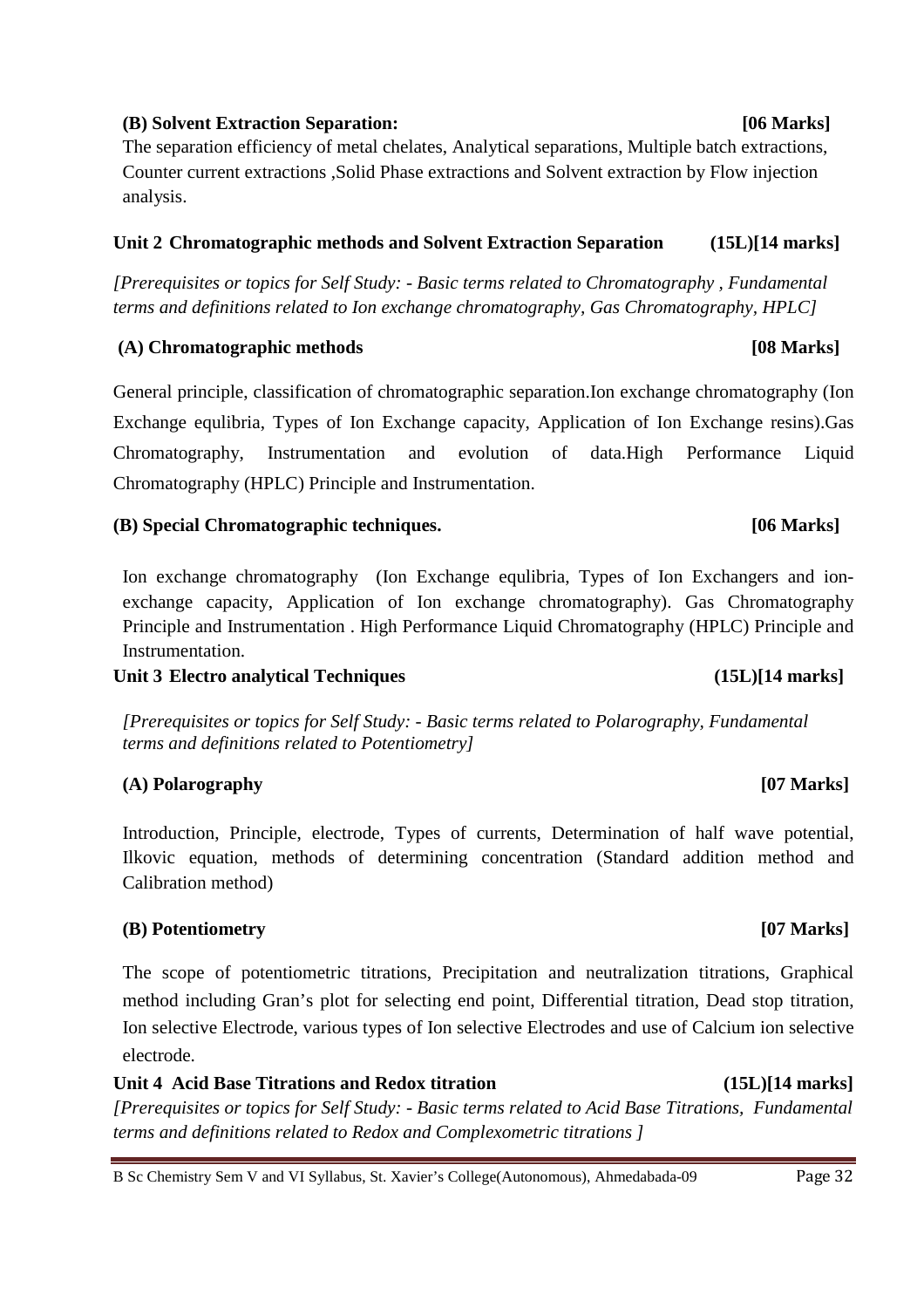### (**A**) **Acid Base Titrations [07 Marks]**

Titration of polyprotic acid and mixture of acids, titration of salts, Differential Alkali titration.

### (**B**) **Redox titration [04 Marks]**

Titration involving Iodine: iodimetry and iodometry, Titration with reducing agents and oxidising agents, metallic reductors.

### (**C**) **Complexometric titration [03Marks]**

EDTA titration techniques-Direct, Back, Displacement and Indirect Tititration, Masking,

Demasking agent, ligand effect and Hydrolysis of EDTA complex, Auxiliary complexing agent-

EDTA titration with an auxiliary complexing agent.

**III. Teaching methodologies:** Apart from the conventional black board teaching, other modes of teaching that will be adopted are power points, problem solving, and group discussion. Assignments will be designed such that students inculcate the habit of reading reference books and science journals. The use of smart boards for teaching will also be promoted to enable more interaction based teaching.

### **B Sc Semester VI IV. Reference books: CH 6504: Analytical chemistry (Theory)**

- (1) Analytical Chemistry: Gary D. Christian,  $6^{th}$  Edition; Wiley & Sons
- (2) Fundamentals of Analytical Chemistry**:** D. A. Skoog, D. M. West and F. J. Holler, 9th Edition, Cengage Learning.
- (3) Instrumental Methods of analysis**:** (CBS) H.H . Willard, L.L. Mirrit, J.A. Dean
- (4) Solvent extraction in Analytical Chemistry**:** G.H. Morrison, F. Frieiser, John Wiley & Sons, NY.
- (5) Instrumental Methods of Inorganic Analysis**:** A.I. Vogel, ELBS
- (6) Chemical Instrumentation**:** A Systematic approach- H.A. Strobel
- (7) The principals of ion-selective electrodes and membrane transport**:** W.E.Morf
- (8) Principles of Instrumental Analysis**:** Douglas A. Skoog., F. James Holler, Stanley R. Crouch, Cengage Learning; 6th Edition.
- (9) Quantitative Chemical Analysis**:** Daniel C. Harris, W H Freeman, New York.
- (10) Ion exchange and solvent extraction of metal compounds**:** Y. Macros, A.S.Kertes, Wiley, Interscience.

B Sc Chemistry Sem V and VI Syllabus, St. Xavier's College(Autonomous), Ahmedabada-09 Page 33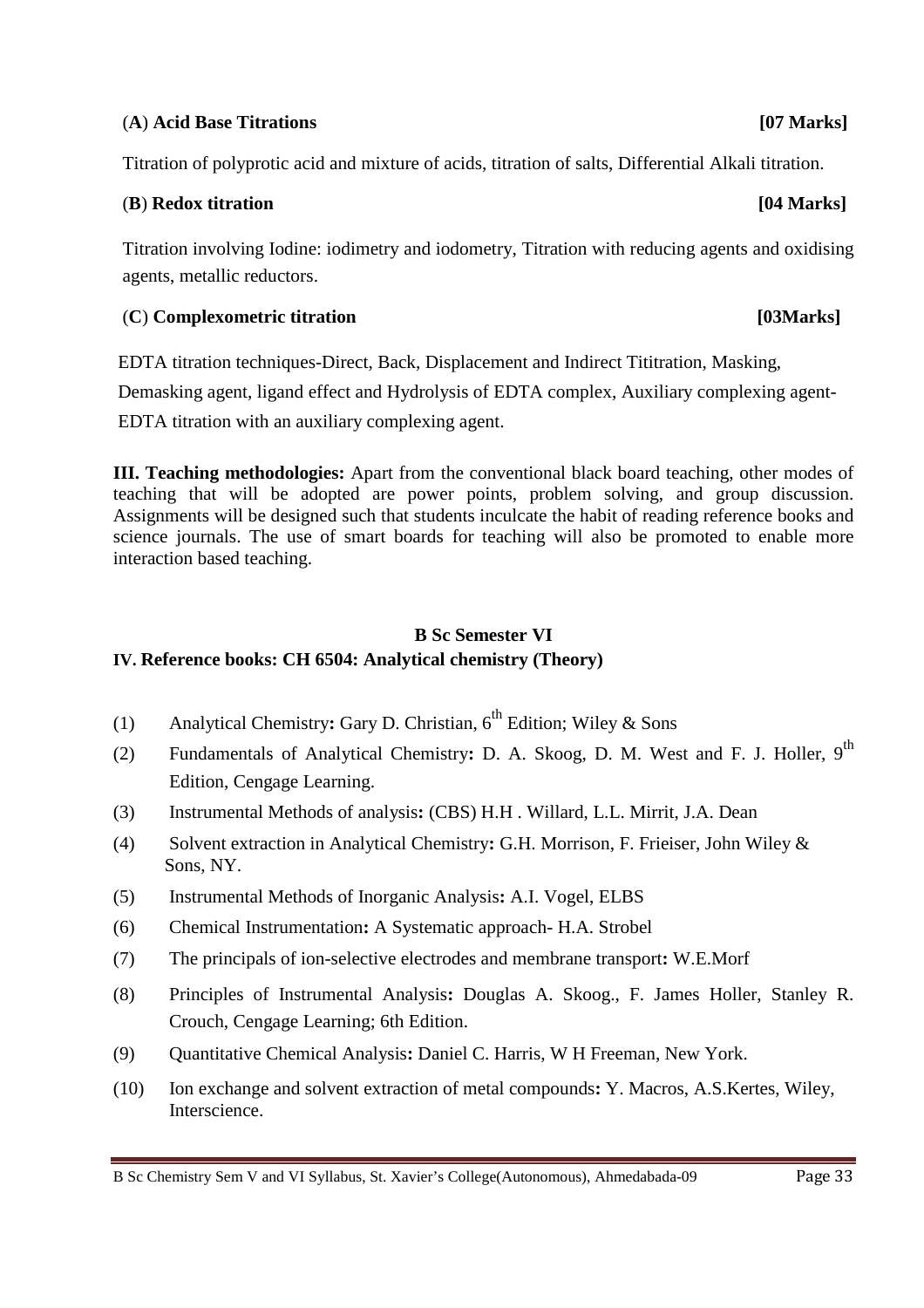

**Chemistry Subject Elective Paper: Everyday Chemistry (Theory) Course Code: CH 6401 No. of Credits: 02 Learning Hours: 30 hrs**

### **I. Course Overview & Course Objectives**

The main objective of the course will be to build the basic foundation for studying chemistry. By the end of the paper, a student should be able to:

- (a) To learn about Fertilizers.
- (b) To learn basics of Food chemistry

(c) To learn about Adhesives

(d) To learn about Basics of Oils, Fats, Waxes

Thus, the knowledge from the course can help in the following:

(a) Basic knowledge of these selected topics is important for practical and industrial applications (b) The students could pursue a career in chemistry, Industrial chemistry and Post-graduation and also in the field of research in Chemistry.

### **II. Course Content**

### **Unit 1 Fertilizers (15L)[14 marks]**

*[Prerequisites or topics for Self Study: - Basic terms related to Fertilizers]*

Classification of Fertilizers, Nitrogen (Ammonia, ammonium nitrate and urea); phosphorous (phosphoric acid, DAP, rock phosphate); and potassium based (potassium nitrate and potash) fertilizers, composting, bio-fertilizer.

### Unit 2 Food chemistry (15L)[14 marks]

*[Prerequisites or topics for Self Study: - Fundamental terms and definitions related to Food chemistry]*

Food additives: Enhancers, sugar substitutes, sweeteners, food colors, antioxidants, acids and bases used in food.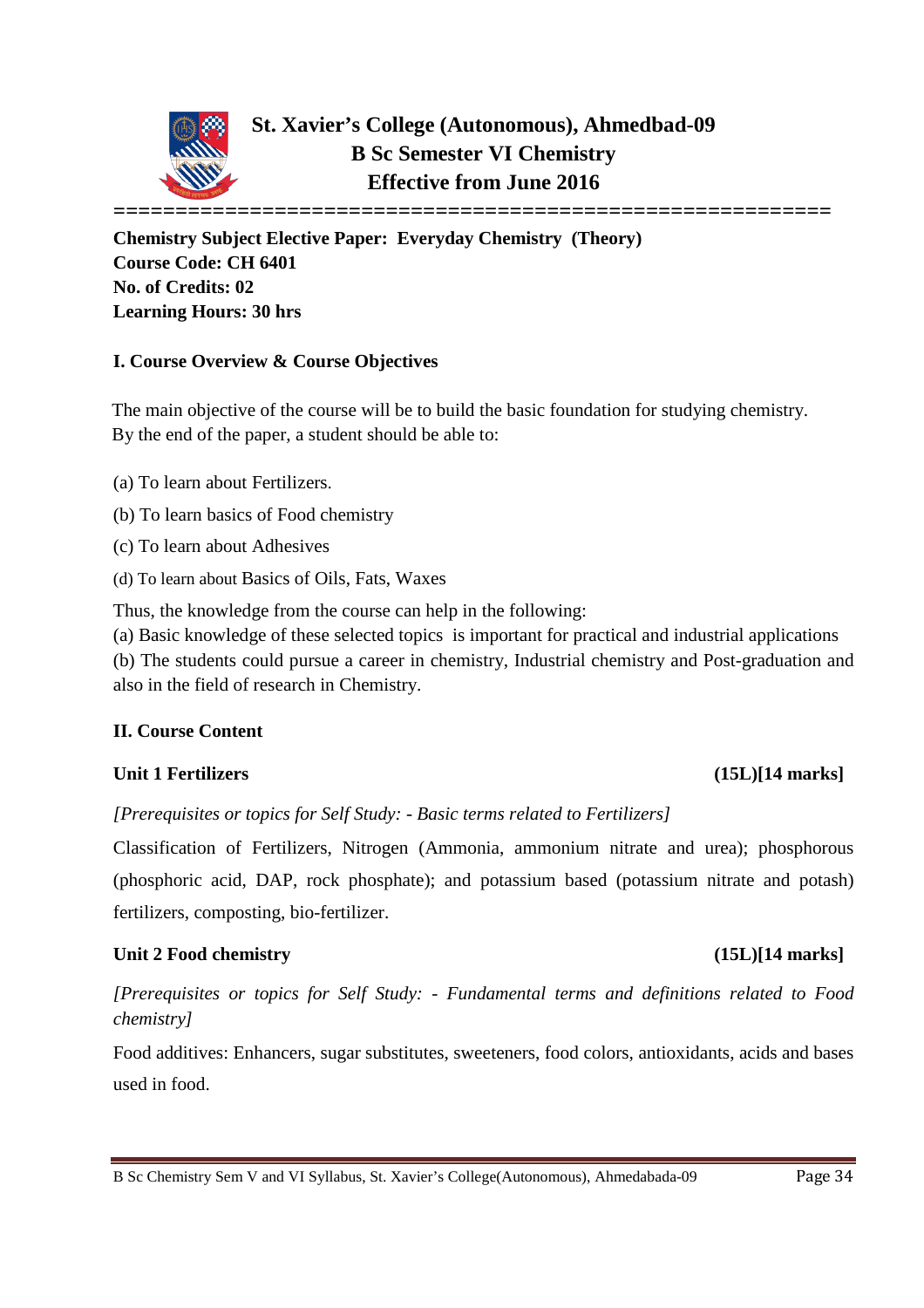Food chelating agents, emulsifiers, thickening agents, gel builders, stabilizers, common food toxicants, flavors,

Biomaterial: Uses of bacteria, yeasts and molds in food industry

### Unit 3 Adhesives (15L)[14 marks]

*[Prerequisites or topics for Self Study: - Basic terms related to adhesives]*

Types of Bonding, Classification of adhesive, Preparation of adhesive, Starch adhesive, Protein adhesive.

Synthetic resin adhesive, Rubber based adhesive, Use of Adhesive.

### Unit 4 Oils, Fats, Waxes (15L)[14 marks]

*[Prerequisites or topics for Self Study: - Fundamental terms and definitions related to Oils, Fats, Waxes]*

Vegetable and animal oils and fats, extraction of vegetable oils, refining of edible oils, hydrogenation of oils, waxes and their applications.

Analysis of Oils, Fats and Wax, Ester value, acid value, Iodine Value and Saponification value.

**III. Teaching methodologies:** Apart from the conventional black board teaching, other modes of teaching that will be adopted are power points, problem solving, and group discussion. Assignments will be designed such that students inculcate the habit of reading reference books and science journals. The use of smart boards for teaching will also be promoted to enable more interaction based teaching.

### **B Sc Semester VI IV. Reference books: CH 6401: Everyday Chemistry (Theory)**

- (1) Industrial Chemistry by B.K.Sharma
- (2) Hand book of industrial chemistry Vol I & II K. H. Davis & F.S. Berner Edited by S.C. Bhatia, CBS publishers .
- (3) Polymer science, Bill meyer, F. W. Jr. John Wiely& sons
- (4) Chemical engineering vol.1 & 2 by Coulson and Richardson's.( $6<sup>th</sup>$  Edition)
- (5) The chemistry of oils & fats,F.D.Gunstone,Blackwell Pub.
- (6) Baileys Industrial oils  $&$  fats products, Vol 1-5, John Wiley  $&$  Sons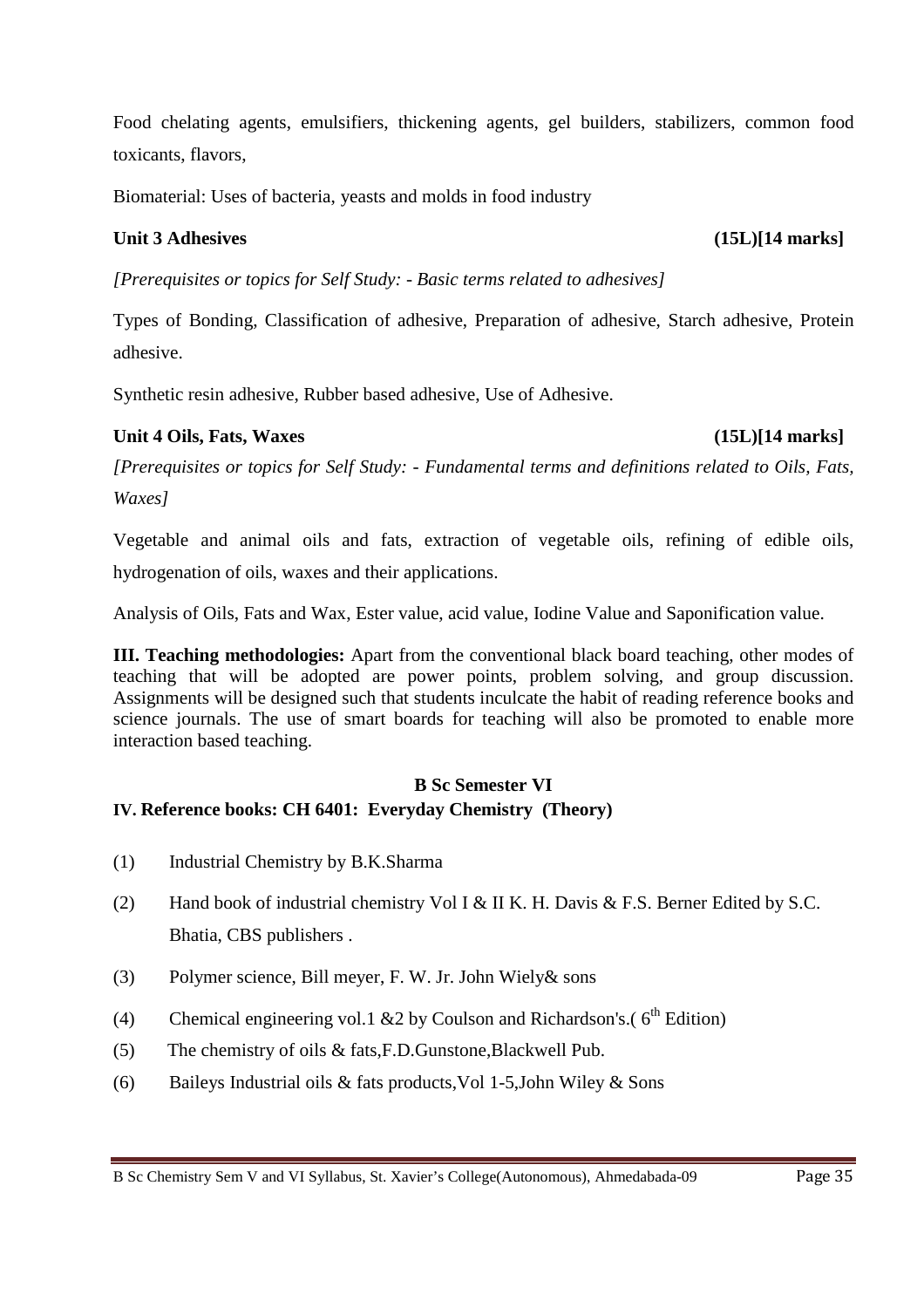**V. Paper: Chemistry (Practicals) Course Code: CH 6505 L (Prcatical I) No. of Credits: 02 Sessions: Two X 3 hrs**

### **Practical [I] (Inorganic and Physical Practicals)**

### **[A] Inorganic Quantitative Analysis:**

### **(I)Gravimetric determination of the radicals:**

(After removal of interfering radicals in mixed solution)

- 
- (a) BaCl<sub>2</sub>, FeCl<sub>3</sub> and HCl (Determination of Ba as BaSO<sub>4</sub>)<br>
(b) CuCl<sub>2</sub>, MnCl<sub>2</sub> and HCl (Determination of Mn as Mn<sub>2</sub>P<sub>2</sub> (b) CuCl<sub>2</sub>, MnCl<sub>2</sub> and HCl (Determination of Mn as  $Mn_2P_2O_7$ )<br>(c) CuSO<sub>4</sub>, FeSO<sub>4</sub>(NH<sub>4</sub>)<sub>2</sub> SO<sub>4</sub> and H<sub>2</sub>SO<sub>4</sub> (Determination of Fe
- (c) CuSO<sub>4</sub>, FeSO<sub>4</sub>(NH<sub>4</sub>)<sub>2</sub> SO<sub>4</sub> and H<sub>2</sub>SO<sub>4</sub> (Determination of Fe as Fe<sub>2</sub>O<sub>3</sub>)<br>(d) CuSO<sub>4</sub>, Al<sub>2</sub> (SO<sub>4</sub>)<sub>3</sub> and H<sub>2</sub>SO<sub>4</sub> (Determination of Al as Al<sub>2</sub>O<sub>3</sub>)
- $CuSO<sub>4</sub>$ , Al<sub>2</sub>  $(SO<sub>4</sub>)$ <sub>3</sub> and H<sub>2</sub>SO<sub>4</sub> (Determination of Al as Al<sub>2</sub>O<sub>3</sub>)

### **(II) Analysis of Alloy:**

- (a) Brass ( $Cu \rightarrow Volumetrically, Zn \rightarrow Gravimetrically$ )
- (b) German Silver ( $Cu \rightarrow Volumetrically, Ni \rightarrow Gravimetrically$ )

### **[B] Physical**: (**Kinetics and Instruments**)

### **(I) Kinetics:**

Investigate the order of reaction in the following experiments by graphical method,

- Exp 1: Reaction between  $K_2S_2O_8$  and KI (a =b)
- Exp 2: Reaction between KBrO<sub>3</sub> and KI ( $a \ne b$ )
- Exp 3: Reaction between  $H_2O_2$  and HI (a = b)

### **(II) Instruments:**

.

Exp 1: Titration of unknown strength of HCl with standard NaOH solution using pH meter.

Exp2 : To determine the concentration of  $CrO_4^2$  and  $Ni^{2+}$  in solution by colourimetry. Exp 3 : Titration of a mixture of HCl and  $CH<sub>3</sub>COOH$  potentiometrically.

Exp 4 : Determination of normality and amount of given halide by conductometric titration.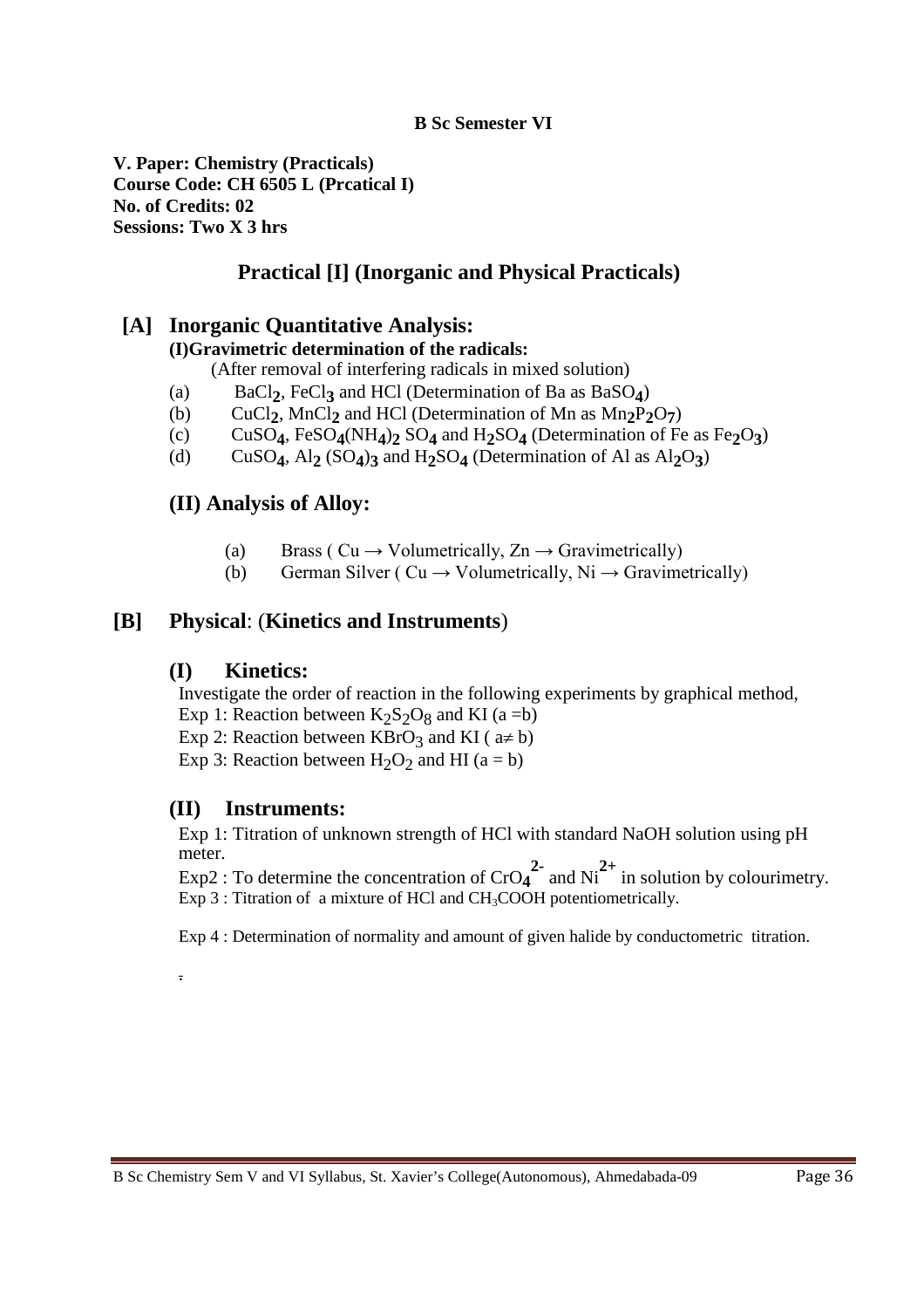### **VI. Reference books: CH 6505 L: Chemistry (Practicals)**

- (1) Vogel's "Textbook of Quantitative Chemical Analysis"**:** Pearson Education Ltd. 6th Edition, 2008.
- (2) Vogel's "Qualitative Inorganic Analysis": Pearson Education Ltd. 7<sup>th</sup> Edition, 2009.
- (3) Gurdeep Raj, "Advanced Practical Inorganic Chemistry"**:** Krishna Prakashan, Meerut, 21st Edition, 2009.
- (4) J. B. Yadav, "Advanced Practical Physical Chemistry"**:** Krishna Prakashan, Meerut, 29th Edition, 2010.
- (5) P. H. Parsania, "Experiments in Physical Chemistry"**:**Neminath Printers Rajkot 1st Edition 2004.
- (6) A. M. James and F. E. Prichard, "Practical Physical Chemistry"**:** Longman Group Limited London 3<sup>rd</sup> Edition Reprinted 1979.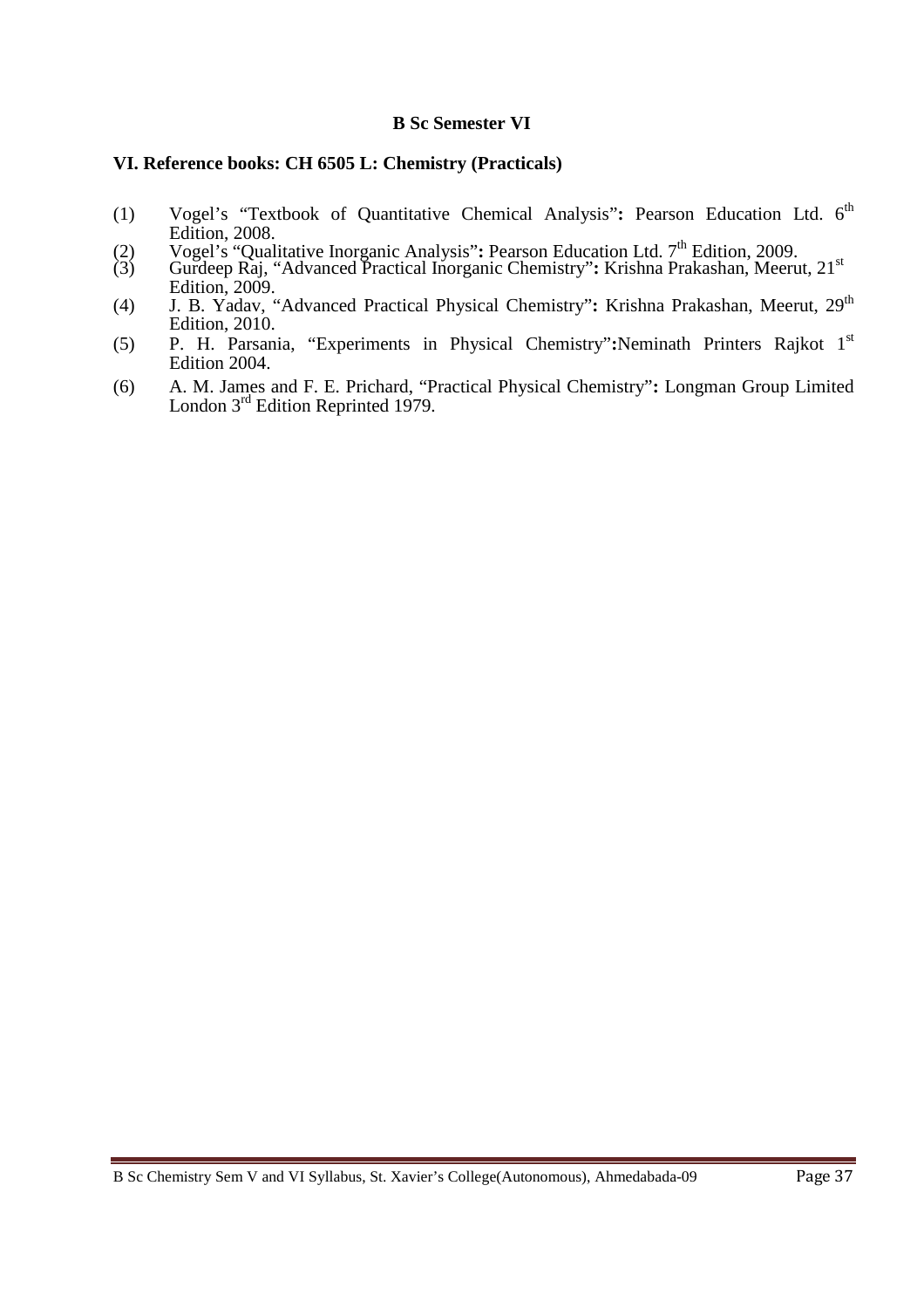**VII. Paper: Chemistry (Practicals) Course Code: CH 6505 L (Practical II) No. of Credits: 02 Sessions: Two X 3 hrs**

### **Practical [II] (Organic and Analytical Practicals)**

### **[A] Organic:**

### **Organic separation and Identification:**

Separation of Binary Mixtures and Identification (Minimum 8 Mixtures)

- (i)  $\text{Solid} + \text{Solid}$  (4 Mixtures)
- (ii) Solid + Liquid (2 Mixtures)
- (iii) Liquid + Liquid  $(2$  Mixtures)
- One Mixture from each of the following should be given Acid-Base, Acid-Phenol, Acid-Neutral, Phenol-Base, Phenol-Neutral, Base-Neutral, and Neutral-Neutral. Water soluble compounds are included.
- Identification of separated organic compound must be done by physical and chemical tests, sodium fusion test, M.P / B.P., derivatives and crystallization.

### **[B] Analytical:**

### **Volumetric Analysis:**

- (1) Estimation of  $Fe_{2}^{3+}$  by EDTA (Back Titration)
- (2) Estimation of  $Bi^{3+}$  by EDTA
- (3) Estimation of Chloride by silver nitrate (Mohr's Method)
- (4) Estimation of  $\text{Zn}_{2+}^2$  and  $\text{Cd}_{2+}^2$  in a mixture by EDTA
- (5) Estimation of  $Ca^{2+}$  and Mg<sup>2+</sup> in a mixture by EDTA
- (6) Determination of percentage purity of H**2**O**2** solution by Iodometry method.